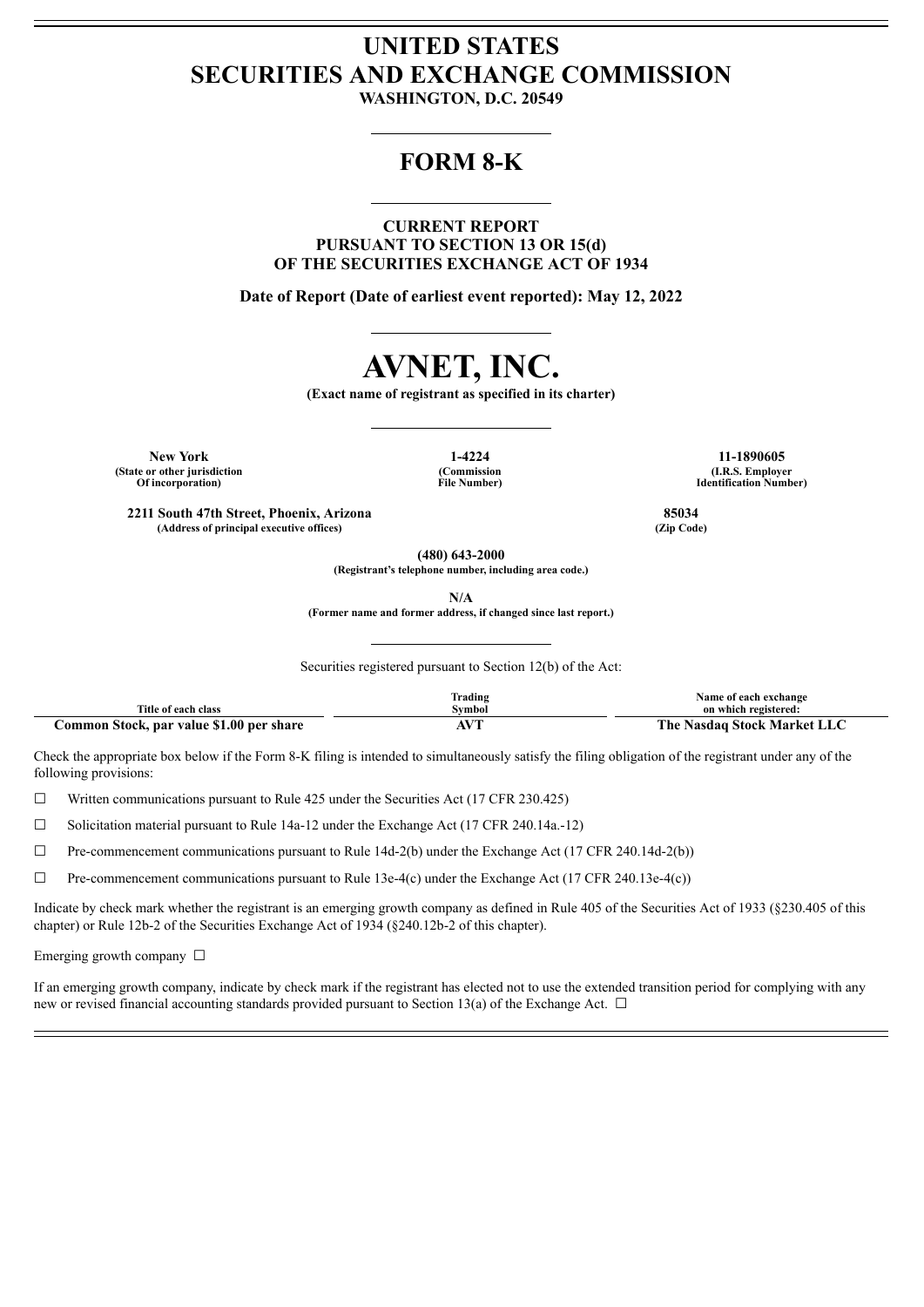### **Item 8.01. Other Events.**

On May 12, 2022, Avnet, Inc. (the "Company") priced a public offering of \$300.0 million in aggregate principal amount of 5.500% Notes due 2032 (the "Notes"). Avnet expects to use the net proceeds from the offering, along with cash on hand, to redeem \$350.0 million in aggregate principal amount of its 4.875% notes due December 1, 2022, plus accrued and unpaid interest and any premium thereon.

The offering was made pursuant to an Underwriting Agreement, dated May 12, 2022, by and among the Company and the representatives of the several underwriters listed therein, in an offering registered on a Registration Statement on Form S-3 (File No. 333-262379), which was filed with the Securities and Exchange Commission on January 28, 2022. The Notes are being issued pursuant to an Indenture, dated as of June 22, 2010, by and between the Company and Computershare Trust Company, National Association, as successor to Wells Fargo Bank, National Association, as trustee, and an Officers' Certificate (which includes the form of Note as an exhibit) setting forth the terms of the Notes (the "Officers' Certificate"). Copies of the Underwriting Agreement and the form of Officers' Certificate are filed herewith as Exhibit 1.1 and Exhibit 4.1 respectively, and are incorporated herein by reference. The Notes will accrue interest from the date of their issuance at a rate of 5.500%. The Notes will rank equally with all of the Company's other existing and future unsecured obligations. The offering of the Notes is expected to close on May 23, 2022.

The above description of the Underwriting Agreement and the Notes is qualified in its entirety by reference to the Underwriting Agreement and the forms of Officers' Certificate and the Note filed as exhibits hereto, which exhibits are incorporated by reference herein.

The legality opinion of Michael R. McCoy, Senior Vice President, General Counsel and Chief Legal Officer of the Company, relating to the issuance of the Notes, is filed herewith as Exhibit 5.1.

### **Item 9.01. Financial Statements and Exhibits**

### **(d) Exhibits.**

The following materials are attached as exhibits to this Current Report on Form 8-K:

| Exhibit<br>No. | <b>Description</b>                                                                                                                                       |
|----------------|----------------------------------------------------------------------------------------------------------------------------------------------------------|
| 1.1            | <u>Underwriting Agreement, dated as of May 12, 2022, by and among Avnet, Inc. and the representatives of the several underwriters</u><br>listed therein. |
| 4.1            | Form of Officers' Certificate setting forth the terms of the 5.500% Notes due 2032.                                                                      |
| 4.2            | Form of 5.500% Notes due 2032 (included as Exhibit A to Exhibit 4.1)                                                                                     |
| 5.1            | Opinion of Michael R. McCoy, Esq. with respect to the legality of the 5.500% Notes due 2032.                                                             |
| 23.1           | Consent of Michael R. McCoy, Esq. (included in Exhibit 5.1).                                                                                             |
| 104            | Cover Page Interactive Data File (embedded within the Inline XBRL document)                                                                              |
|                |                                                                                                                                                          |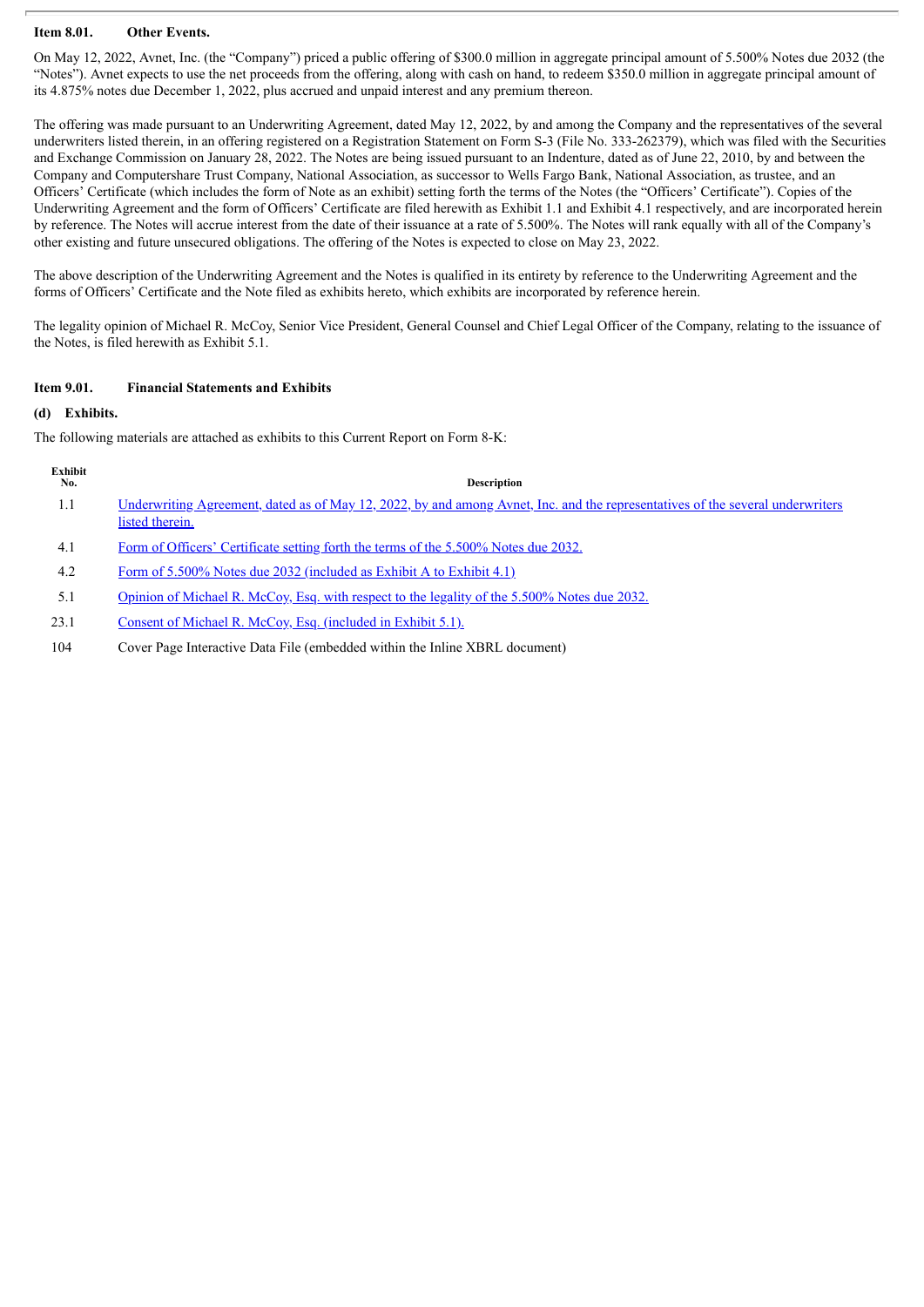### **SIGNATURES**

Pursuant to the requirements of the Securities Exchange Act of 1934, the registrant has duly caused this report to be signed on its behalf by the undersigned hereunto duly authorized.

Date: May 16, 2022

AVNET, INC.

By: /s/ Thomas Liguori

Name: Thomas Liguori Title: Chief Financial Officer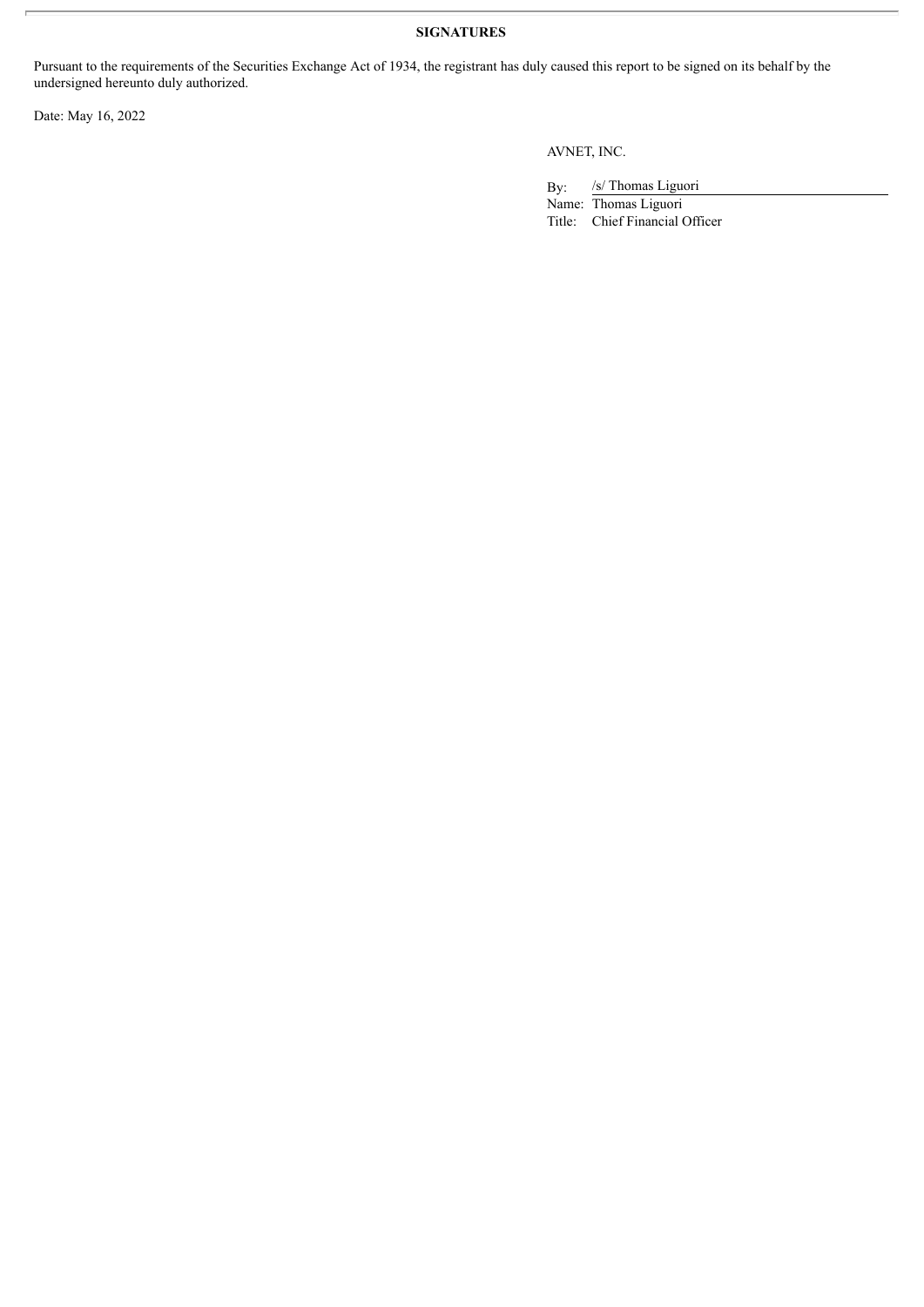#### **\$300,000,000**

### **AVNET, INC.**

#### **5.500% Notes due 2032**

#### **UNDERWRITING AGREEMENT**

May 12, 2022

<span id="page-3-0"></span>BNP Paribas Securities Corp. BofA Securities, Inc. J.P. Morgan Securities LLC As Representatives of the several Underwriters listed in Schedule C hereto

c/o BNP Paribas Securities Corp. 787 Seventh Avenue New York, New York 10019

c/o BofA Securities, Inc. One Bryant Park New York, New York 10036

J.P. Morgan Securities LLC 383 Madison Avenue New York, New York 10179

### Ladies and Gentlemen:

*1. Introductory*. Avnet, Inc., a New York corporation (the "**Company**"), proposes to issue and sell to the several Underwriters named in Schedule C hereto (the "**Underwriters**") \$300,000,000 principal amount of its 5.500% Notes due 2032 (the "**Securities**") registered under the registration statement referred to in Section 2(a). The Securities will be issued under an indenture between the Company and Computershare Trust Company, National Association, as successor trustee to Wells Fargo Bank, National Association (the "**Trustee**"), dated as of June 22, 2010 (such indenture as amended or supplemented the "**Indenture**").

*2. Definitions*. The following terms have the following meanings in this Underwriting Agreement (the "**Agreement**"):

(a) "**Registration Statement**" means, as of any time, the Registration Statement on Form S-3 (No. 333-262379), as amended from time to time (including any post effective amendments thereto), relating to the Securities in the form then filed with the Securities and Exchange Commission ("**Commission**"), including any document incorporated by reference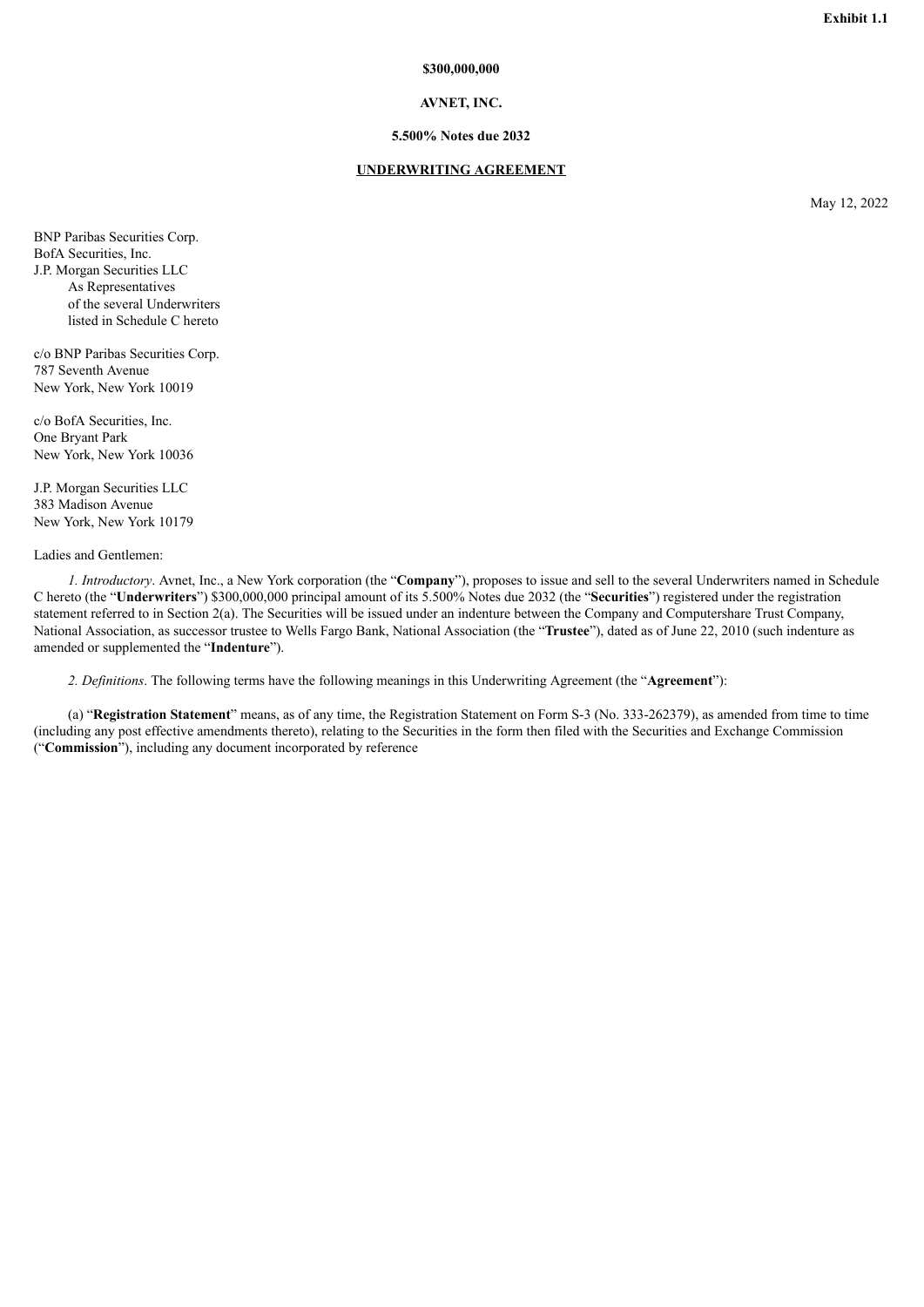therein and any prospectus or prospectus supplement relating to the Securities deemed or retroactively deemed to be a part thereof that has not been superseded or modified. "**Registration Statement**" without reference to a time means the Registration Statement as of the time of the first contract of sale for the Securities, which time shall be considered the "effective date" of the Registration Statement. For purposes of this definition, information contained in a form of prospectus or prospectus supplement that is deemed retroactively to be a part of the Registration Statement pursuant to Rule 430B shall be considered to be included in the Registration Statement as of the time specified in Rule 430B. References herein to "Rules" are to the specified rules under the Securities Act of 1933, as amended (the "**Act**"), unless otherwise specified.

(b) "**Statutory Prospectus**" means, as of any time, the prospectus relating to the Securities that is included in the Registration Statement immediately prior to that time, including any document incorporated by reference therein and any base prospectus or prospectus supplement relating to the Securities deemed to be a part thereof that has not been superseded or modified. For purposes of this definition, information contained in a form of prospectus (including a prospectus supplement) that is deemed retroactively to be a part of the Registration Statement pursuant to Rule 430B or 430C shall be considered to be included in the Statutory Prospectus only as of the actual time that form of prospectus (including a prospectus supplement) is filed with the Commission pursuant to Rule 424(b).

(a) "**Prospectus**" means the Statutory Prospectus that discloses the public offering price and other final terms of the Securities and otherwise satisfies Section 10(a) of the Act.

(b) "**Issuer Free Writing Prospectus**" means any "issuer free writing prospectus," as defined in Rule 433, relating to the Securities in the form filed or required to be filed with the Commission or, if not required to be filed, in the form retained in the Company's records pursuant to Rule 433(g).

(c) "**General Use Issuer Free Writing Prospectus**" means an Issuer Free Writing Prospectus that is intended for general distribution to prospective investors, if any, as evidenced by its being specified on Schedule A hereto.

(d) "**Limited Use Issuer Free Writing Prospectus**" means any Issuer Free Writing Prospectus that is not a General Use Issuer Free Writing Prospectus, if any, including but not limited to any such Issuer Free Writing Prospectus specified on Schedule B hereto.

(e) "**Applicable Time**" means 2:00 p.m., New York City time, on the date of this Agreement.

(f) "**Significant Subsidiary**" means any subsidiary of the Company that would be a "significant subsidiary" as defined in Rule 1-02(w) of Regulation S-X under the Securities Exchange Act of 1934, as amended (the "**Exchange Act**").

(g) "**affiliate**" has the meaning set forth in Rule 405.

(h) "**business day**" means any day other than a day on which banks are permitted or required to be closed in New York City.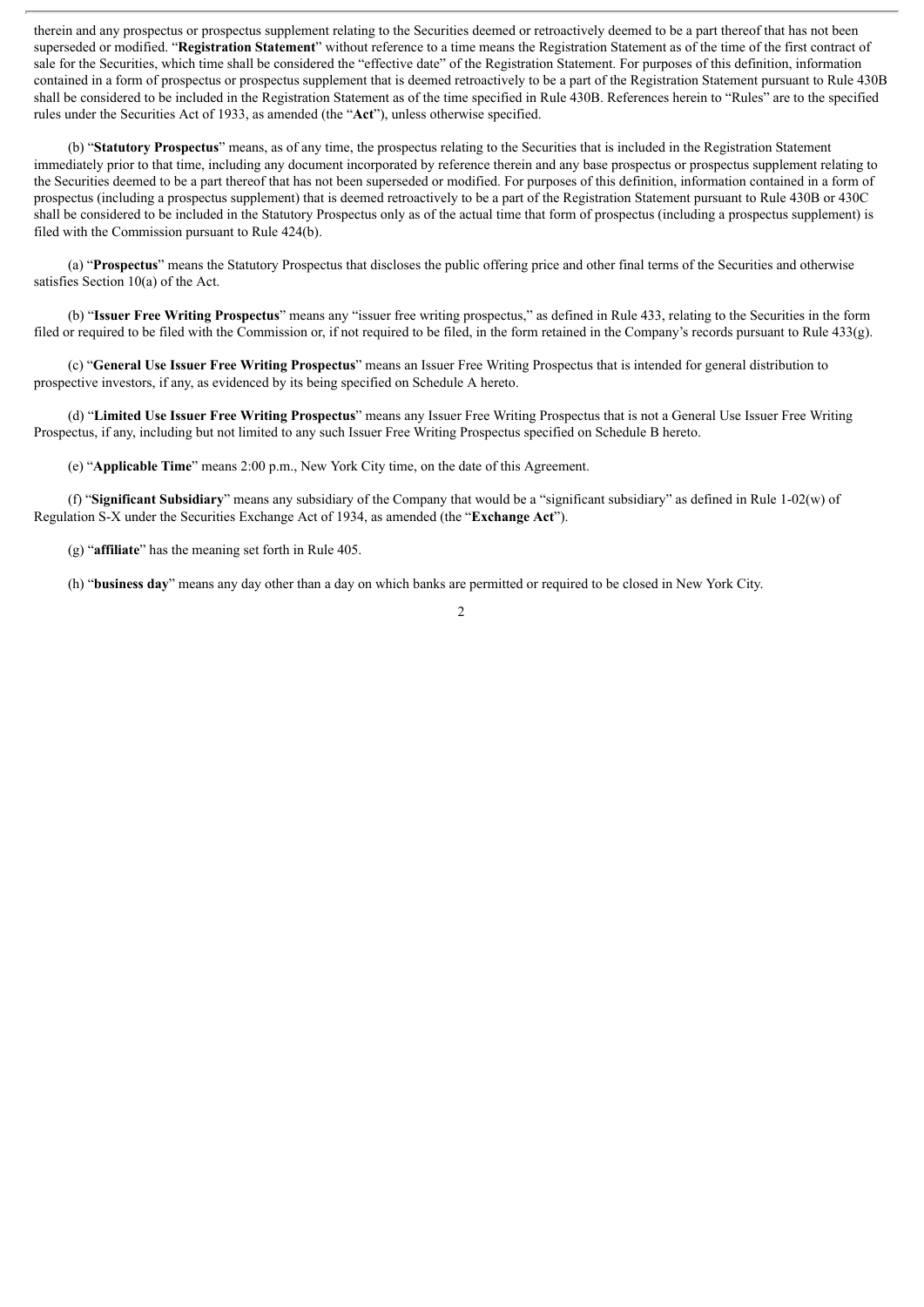3. *Representations, Warranties and Agreements of the Company*. The Company represents and warrants to, and agrees with, the several Underwriters that:

(a) (i) At the original effectiveness of the Registration Statement, (ii) at the time of the most recent amendment to the Registration Statement for the purposes of complying with Section 10(a)(3) of the Act (whether such amendment was by post-effective amendment, incorporated report filed pursuant to Section 13 or 15(d) of the Exchange Act, or form of prospectus), (iii) at the time the Company or any person acting on its behalf (within the meaning of Rule 163(c) solely for purposes of this clause) made any offer relating to the Securities in reliance on the exemption of Rule 163, (iv) at the date of this Agreement and (v) at the Applicable Time, the Company was and is a "well-known seasoned issuer," as defined in Rule 405.

(b) The Company is permitted to use Form S-3 under the Act and has filed the Registration Statement on such form not earlier than three years prior to the date of this Agreement, which has become effective, for the registration under the Act of specified securities of the Company, including the Securities; and no notice of objection of the Commission to the use of such registration statement pursuant to Rule  $401(g)(2)$  has been received by the Company. The Registration Statement meets the requirements set forth in Rule  $415(a)(1)(x)$  and complies in all other material respects with such Rule and as of the applicable effective date of the Registration Statement, the Registration Statement did not and will not contain any untrue statement of a material fact or omit to state a material fact required to be stated therein or necessary to make the statements therein not misleading. The preceding sentence does not apply to statements in or omissions from the Registration Statement in reliance upon and in conformity with written information furnished to the Company by any Underwriter through the Representatives specifically for use therein, it being understood and agreed that the only such information furnished by any Underwriter consists of the information described as such in Section 8(b) below.

(c) The Registration Statement, the Statutory Prospectus, the Prospectus and the Indenture comply in all material respects with the applicable requirements of the Act, the Trust Indenture Act of 1939, as amended (the "**Trust Indenture Act**"), and the Exchange Act and the respective rules and regulations thereunder. The Indenture has been duly qualified under the Trust Indenture Act.

(d) At the time of the filing of the Registration Statement, at the earliest time after the filing of the Registration Statement that the Company or another offering participant made a "bona fide offer" (within the meaning of Rule 164(h)(2)) of the Securities and as of the date hereof, the Company was not and is not an "ineligible issuer" (as defined in Rule 405); and in the preceding three years, neither the Company nor any of its Significant Subsidiaries nor, to the knowledge of the Company, any of its other subsidiaries has been convicted of a felony or misdemeanor or has been made the subject of a judicial or administrative decree or order, each as described in Rule 405, and the Company has not been the subject of a bankruptcy petition or insolvency or similar proceeding or had a registration statement be the subject of a proceeding under Section 8 of the Act in connection with an offering, as described in Rule 405.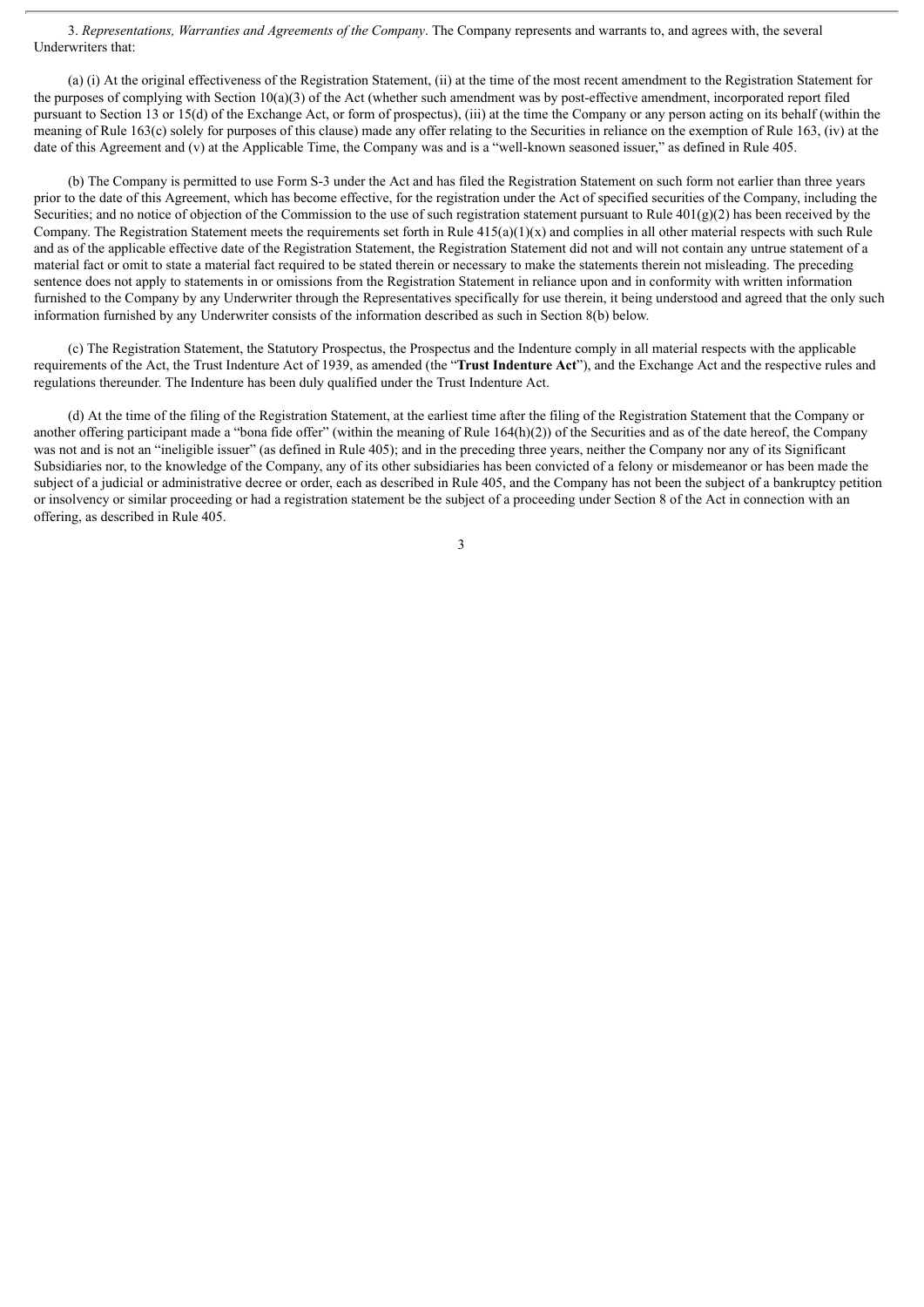(e) (i) At the time of filing, the Statutory Prospectus did not contain, (ii) as of the Applicable Time and the Closing Date (as defined herein), neither (1) the General Use Issuer Free Writing Prospectus(es) issued at or prior to the Applicable Time (together with the Statutory Prospectus, the "**General Disclosure Package**"), nor (2) any individual Limited Use Issuer Free Writing Prospectus, when considered together with the General Disclosure Package, contained or will contain and (iii) as of the date of the Prospectus, the date of any amendment or supplement thereto and as of the Closing Date, the Prospectus will not contain any untrue statement of a material fact or omit to state any material fact necessary in order to make the statements therein, in the light of the circumstances under which they were made, not misleading. The preceding sentence does not apply to statements in or omissions from any prospectus included in the Registration Statement or any Issuer Free Writing Prospectus in reliance upon and in conformity with written information furnished to the Company by any Underwriter through the Representatives specifically for use therein, it being understood and agreed that the only such information furnished by any Underwriter consists of the information described as such in Section 8(b) below.

(f) Each Issuer Free Writing Prospectus, as of its issue date and at all subsequent times through the completion of the public offer and sale of the Securities or until any earlier date that the Company notified or notifies the Representatives as described in the next sentence, did not, does not and will not include any information that conflicted, conflicts or will conflict with the information contained in the Registration Statement. If at any time following issuance of an Issuer Free Writing Prospectus, there occurred or occurs a material event or development as a result of which such Issuer Free Writing Prospectus conflicted or would conflict with the information contained in the Registration Statement or included or would include an untrue statement of a material fact or omitted or would omit to state a material fact necessary in order to make the statements therein, in the light of the circumstances prevailing at that subsequent time, not misleading, (1) the Company has promptly notified or will promptly notify the Representatives and (2) the Company has promptly amended or will promptly amend or supplement such Issuer Free Writing Prospectus to eliminate or correct such conflict, untrue statement or omission.

(g) The Company has been duly incorporated and is validly existing as a corporation in good standing under the laws of the State of New York, with power and authority (corporate and other) to own, lease and operate its properties and conduct its business as described in the General Disclosure Package and the Prospectus and to enter into and perform its obligations under, and to consummate the transactions contemplated in, this Agreement, the Indenture and the Securities (collectively, the "**Operative Documents**"). The Company is duly qualified to transact business as a foreign corporation and is in good standing in all other jurisdictions in which its ownership or lease of property or the conduct of its business requires such qualification, except where the failure to be so qualified would not reasonably be expected to, individually or in the aggregate, result in a material adverse effect on (A) the condition (financial or other), business, properties or results of operations of the Company and its subsidiaries considered as one enterprise, or (B) on the ability of the Company to enter into and perform its obligations under, or consummate the transactions contemplated in, the Operative Documents (each, a "**Material Adverse Effect**").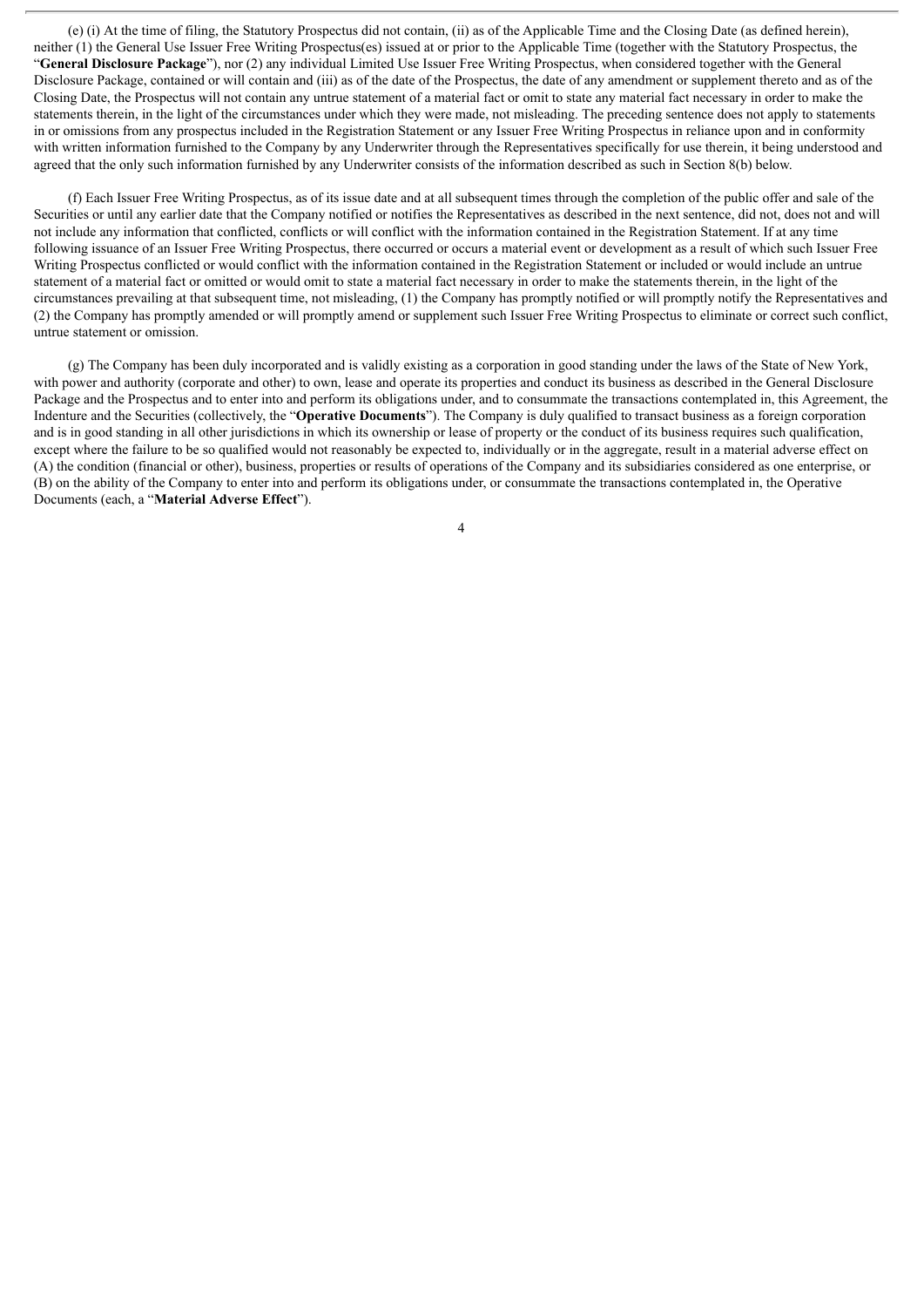(h) Each "significant subsidiary" of the Company (as such term is defined in Rule 1-02 of Regulation S-X) (each, a "**Significant Subsidiary**" and, collectively, the "**Significant Subsidiaries**") has been duly organized and is validly existing and in good standing under the laws of the jurisdiction of its organization, with power and authority (corporate and other) to own its properties and conduct its business as described in the General Disclosure Package and the Prospectus; each Significant Subsidiary is duly qualified to transact business as a foreign corporation and is in good standing in all other jurisdictions in which its ownership or lease of property or the conduct of its business requires such qualification, except where the failure to be so qualified would not reasonably be expected to, individually or in the aggregate, result in a Material Adverse Effect. Except as described in the Registration Statement, the General Disclosure Package and the Prospectus all of the issued and outstanding shares of capital stock of or other equity interests in each Significant Subsidiary have been duly authorized and validly issued, are fully paid and non-assessable and are owned by the Company, directly or through subsidiaries and are owned free from liens, encumbrances and defects.

(i) All outstanding shares of capital stock of the Company have been duly authorized and validly issued, fully paid and are non-assessable and free of statutory and contractual preemptive rights.

(j) No consent, approval, authorization, or order of, or filing with, any governmental agency or body or any court is required to be obtained or made by the Company for the consummation of the transactions contemplated by this Agreement in connection with the sale of the Securities, except such as have been obtained and made under the Act and such as may be required under federal and state securities laws.

(k) The execution, delivery and performance of this Agreement, the Indenture, the Officers' Certificate (as defined herein) and the issuance and sale of the Securities and the consummation of the transactions herein and therein contemplated will not result in a breach or violation of any of the terms and provisions of, or constitute a default under, (1) any statute, any rule, regulation or order of any governmental agency or body or any court (domestic or foreign) having jurisdiction over the Company or any subsidiary of the Company or any of their properties, (2) any agreement or instrument to which the Company or any such subsidiary is a party or by which the Company or any such subsidiary is bound or to which any of the properties of the Company or any such subsidiary is subject, or (3) the charter or by-laws of the Company or any such subsidiary, except, in the case of clauses (1) and (2) above, for any breach, default or violation that would not reasonably be expected to, individually or in the aggregate, have a Material Adverse Effect.

(l) This Agreement has been duly authorized, executed and delivered by the Company.

(m) The Indenture has been duly authorized, executed and delivered by the Company and is a legal, valid and binding agreement of the Company enforceable against the Company in accordance with its terms, except as the enforceability thereof may be limited by bankruptcy, insolvency, reorganization, moratorium or similar laws affecting creditors' rights generally, and by general principles of equity. The Officers' Certificate establishing the terms of the Securities, to be dated as of the Closing Date (the "**Officers' Certificate**"), has been duly authorized by the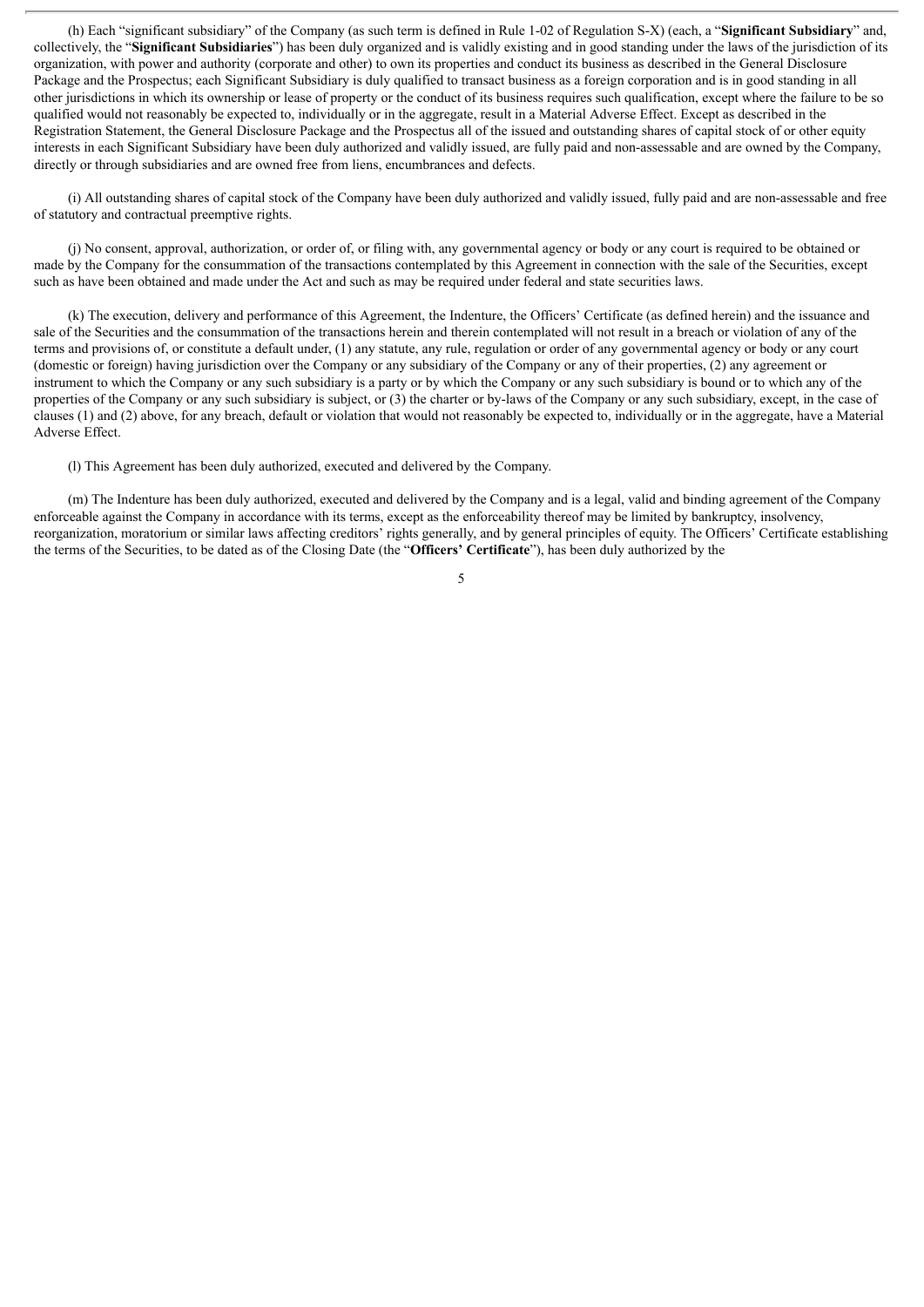Company and, when executed and delivered by the Company, will constitute a legal, valid and binding agreement of the Company enforceable against the Company in accordance with its terms, except as the enforceability thereof may be limited by bankruptcy, insolvency, fraudulent transfer, reorganization, moratorium or other similar laws relating to or affecting the rights and remedies of creditors or by general equitable principles.

(n) The Securities have been duly authorized by the Company and when executed and delivered by the Company and paid for in accordance with this Agreement and assuming due authentication and delivery by the Trustee, will constitute legal, valid and binding obligations of the Company enforceable against the Company in accordance with their terms, except as the enforceability thereof may be limited by bankruptcy, insolvency, reorganization, moratorium or similar laws affecting creditors' rights generally, and by general principles of equity and will be entitled to the benefits of the Indenture.

(o) Except as disclosed in the General Disclosure Package and the Prospectus, the Company and its subsidiaries have good and marketable title to all real properties and all other properties and assets owned by them, in each case free from liens, encumbrances and defects that would materially affect the value thereof or materially interfere with the use made or to be made thereof by them; and except as disclosed in the General Disclosure Package and the Prospectus, the Company and its subsidiaries hold any leased real or personal property under valid and enforceable leases with no exceptions that would materially interfere with the use made or to be made thereof by them.

(p) The Company and its subsidiaries possess valid certificates, authorities or permits issued by appropriate governmental agencies or bodies necessary to conduct the business now operated by them and have not received any notice of proceedings relating to the revocation or modification of any such certificate, authority or permit that, if determined adversely to the Company or any of its subsidiaries, would reasonably be expected to, individually or in the aggregate, have a Material Adverse Effect.

(q) No labor dispute with the employees of the Company or any subsidiary exists or, to the knowledge of the Company, is imminent that would reasonably be expected to, individually or in the aggregate, have a Material Adverse Effect.

(r) The Company and its subsidiaries own, possess or can acquire on reasonable terms, adequate trademarks, trade names, patents, copyrights, applications for the foregoing and rights to inventions, know-how (including trade secrets and other unpatented and/or unpatentable proprietary or confidential information, systems or procedures), customer lists, licenses and other intellectual property (collectively, "**intellectual property rights**") necessary to conduct the business now operated by them, or presently employed by them. Except as would not reasonably be expected to, individually or in the aggregate, have a Material Adverse Effect, (i) the conduct of the business of the Company and its subsidiaries does not infringe any third party intellectual property rights, and the Company and its subsidiaries have not received any notice of infringement or conflict with asserted rights of others with respect to any of such intellectual property rights and (ii) to the Company's knowledge, no third party is infringing on any intellectual property rights owned by the Company or its subsidiaries. The Company and its subsidiaries take commercially reasonable measures to maintain and protect their material intellectual property rights.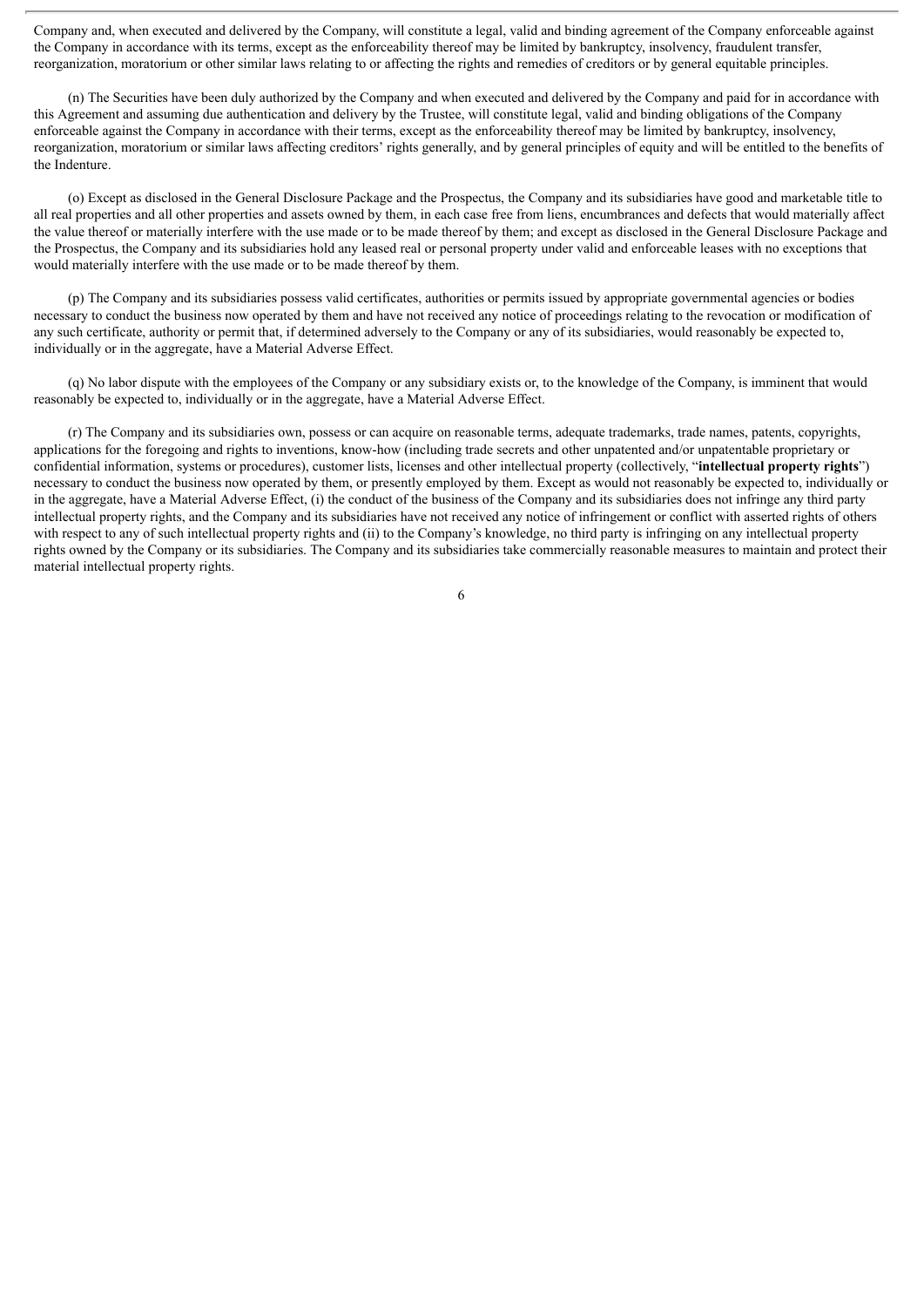(s) Except as disclosed in the General Disclosure Package and the Prospectus, neither the Company nor any of its subsidiaries (1) is in violation of any statute, any rule, regulation, decision or order of any governmental agency or body or any court, domestic or foreign, relating to the use, disposal or release of hazardous or toxic substances or relating to the protection or restoration of the environment or human exposure to hazardous or toxic substances (collectively, "**environmental laws**"), (2) owns or operates any real property contaminated with any substance that is subject to any environmental laws or (3) is liable for any off-site disposal or contamination pursuant to any environmental laws, or is subject to any claim relating to any environmental laws, which violation, contamination, liability or claim would reasonably be expected to, individually or in the aggregate, have a Material Adverse Effect; and the Company is not aware of any pending investigation which might lead to such a claim.

(t) There are no contracts or other documents that are required under the Act to be (i) filed as exhibits to the Registration Statement that are not so filed, or (ii) described in the Registration Statement, General Disclosure Package and the Prospectus that are not so filed as exhibits to the Registration Statement or described in the Registration Statement, the General Disclosure Package and the Prospectus.

(u) Except as disclosed in the General Disclosure Package and the Prospectus, there are no pending actions, suits or proceedings against or affecting the Company, any of its subsidiaries or any of their respective properties that, if determined adversely to the Company or any of its subsidiaries, would reasonably be expected to, individually or in the aggregate, have a Material Adverse Effect, or would materially and adversely affect the ability of the Company to perform its obligations under this Agreement or the Indenture or consummate the transactions contemplated hereby or thereby, or which are otherwise material in the context of the issuance and sale of the Securities; and to the knowledge of the Company, no such actions, suits or proceedings are threatened or contemplated.

(v) The financial statements, together with the respective schedules and notes thereto, included in the Registration Statement, the General Disclosure Package and the Prospectus present fairly the consolidated financial position of the Company and its subsidiaries as of the dates shown and the consolidated results of operations and cash flows for the periods shown; except as otherwise disclosed in the General Disclosure Package and the Prospectus, such financial statements have been prepared in conformity with the generally accepted accounting principles in the United States applied on a consistent basis; and any schedules included in the Registration Statement present fairly the information required to be stated therein. The interactive data in eXtensible Business Reporting Language ("**XBRL**") incorporated by reference in the General Disclosure Package and the Prospectus fairly presents the information called for in all material respects and is prepared in accordance with the Commission's rules and guidelines applicable thereto.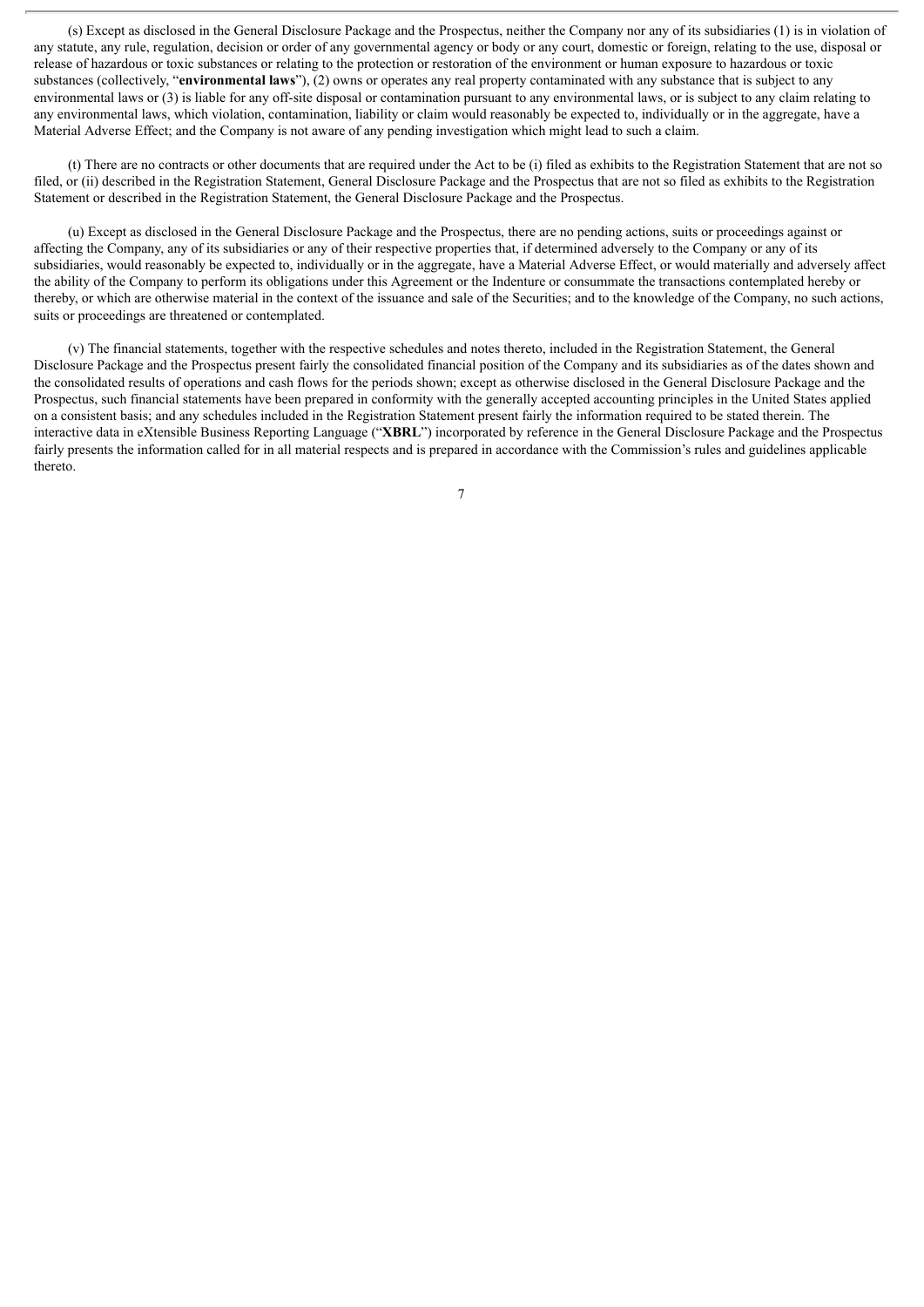(w) KPMG LLP, which has certified certain financial statements of the Company and its subsidiaries, is an independent registered public accounting firm with respect to the Company and its subsidiaries within the applicable rules and regulations adopted by the Commission and the Public Company Accounting Oversight Board (United States) and as required by the Act.

(x) Except as disclosed in the General Disclosure Package and the Prospectus, since the date of the latest audited financial statements incorporated by reference in the General Disclosure Package and the Prospectus, there has been no material adverse change, nor any development or event involving a prospective material adverse change, in the condition (financial or other), business, properties or results of operations of the Company and its subsidiaries taken as a whole; and, except (i) as disclosed in the General Disclosure Package and the Prospectus and (ii) for the dividends declared by the board of directors of the Company on August 24, 2021, November 17, 2021 and February 16, 2022, there has been no dividend or distribution of any kind declared, paid or made by the Company on any class of its capital stock or any material change in short-term debt or long-term debt of the Company or any of its subsidiaries since the date of the latest audited financial statements incorporated by reference in the General Disclosure Package and the Prospectus.

(y) The Company is subject to the reporting requirements of either Section 13 or Section 15(d) of the Exchange Act and files reports with the Commission on the Electronic Data Gathering, Analysis, and Retrieval (EDGAR) system.

(z) The Company is not and, after giving effect to the offering and sale of the Securities, will not be an "investment company", as such term is defined in the Investment Company Act of 1940, as amended.

(aa) The Company maintains a system of internal accounting controls sufficient to provide reasonable assurance that (1) transactions are executed in accordance with management's general or specific authorizations; (2) transactions are recorded as necessary to permit preparation of financial statements in conformity with U.S. generally accepted accounted principles and to maintain asset accountability; (3) access to assets is permitted only in accordance with management's general or specific authorization; (4) the recorded accountability for assets is compared with the existing assets at reasonable intervals and appropriate action is taken with respect to any differences; and (5) interactive data in XBRL incorporated by reference in the General Disclosure Package and the Prospectus is prepared in accordance with the Commission's rules and guidelines applicable thereto. The Company maintains "disclosure controls and procedures" (as such term is defined in Rule 13a-15 under the Exchange Act) that are effective in ensuring that information required to be disclosed by the Company in the reports that it files or submits under the Exchange Act is recorded, processed, summarized and reported, within the time periods specified in the rules and forms of the Commission, including, without limitation, controls and procedures designed to ensure that information required to be disclosed by the Company in the reports that it files or submits under the Exchange Act is accumulated and communicated to the Company's management, including its principal executive officer or officers, as appropriate to allow timely decisions regarding required disclosure. The Company has carried out evaluations of the effectiveness of its disclosure controls and procedures as required by Rule 13a-15 of the Exchange Act.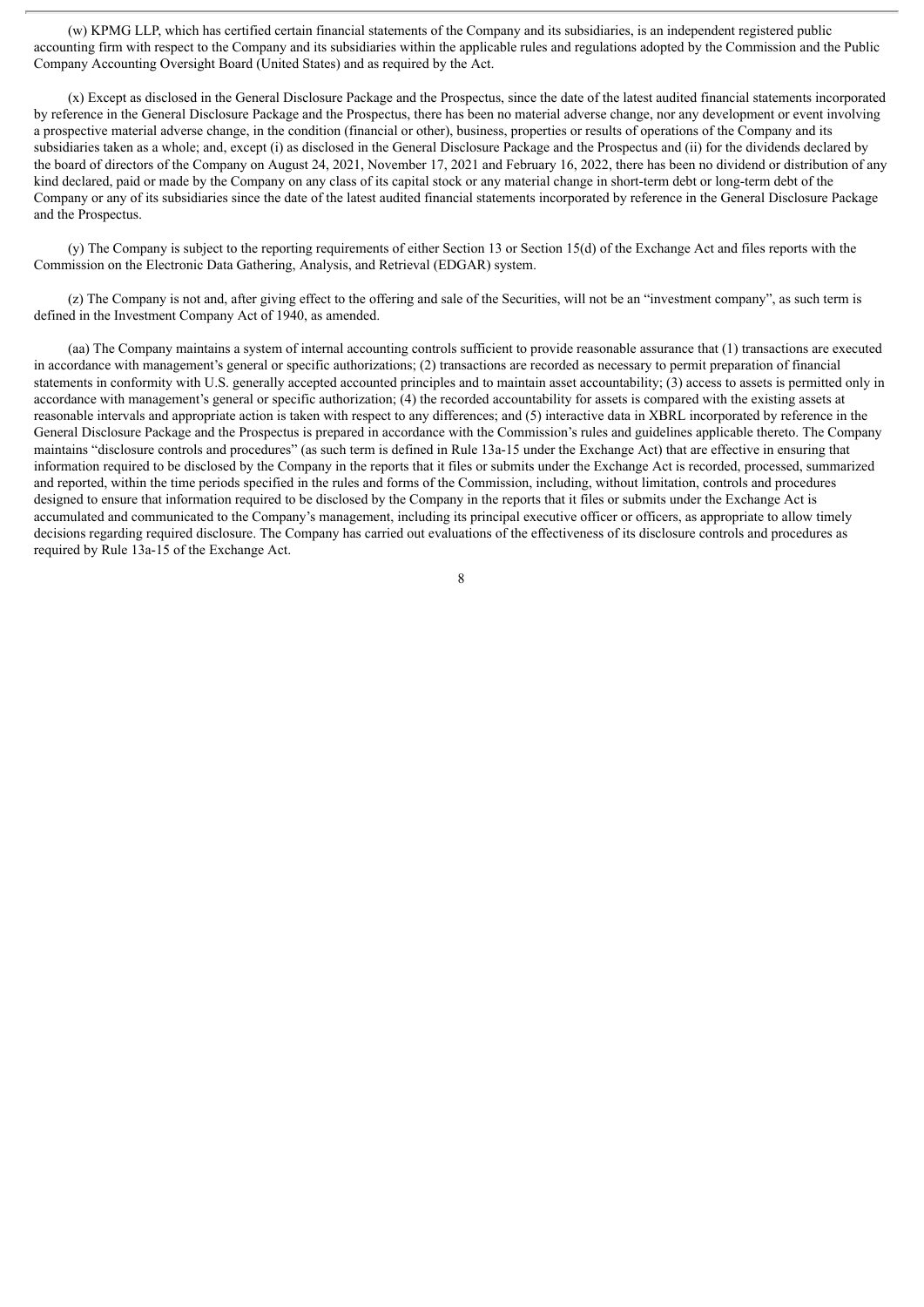(bb) Except as disclosed in the General Disclosure Package and the Prospectus, or in any document incorporated by reference therein, since the end of the Company's most recent audited fiscal year, there has been (i) no material weakness in the Company's internal control over financial reporting (whether or not remediated) and (ii) no change in the Company's internal control over financial reporting that has materially affected, or is reasonably likely to materially affect, the Company's internal control over financial reporting.

(cc) The Company has not taken, directly or indirectly, any action designed to or that would constitute or that might reasonably be expected to cause or result in, under the Exchange Act or otherwise, stabilization or manipulation of the price of any security of the Company to facilitate the sale or resale of the Securities.

(dd) To the extent applicable, the minimum funding standard under Section 302 of the Employee Retirement Income Security Act of 1974, as amended, and the regulations and published interpretations thereunder ("**ERISA**"), has been satisfied by each "pension plan" (as defined in Section 3(2) of ERISA) which has been established or maintained by the Company and/or one or more of its U.S. subsidiaries, and the trust forming part of each such plan that is intended to be qualified under Section 401 of the Internal Revenue Code of 1986, as amended (the "**Code**"), has received a favorable determination letter or opinion letter from the Internal Revenue Service indicating that it satisfies the requirements to be so qualified; each of the Company and its U.S. subsidiaries has fulfilled its obligations, if any, under Section 515 of ERISA; each welfare plan established or maintained by the Company and/or one or more of its U.S. subsidiaries is in compliance in all material respects with the currently applicable provisions of ERISA; and neither the Company nor any of its U.S. subsidiaries has incurred or could reasonably be expected to incur any material withdrawal liability under Section 4201 of ERISA, any material liability under Section 4062, 4063, or 4064 of ERISA, or any other material liability under Title IV of ERISA.

(ee) To the knowledge of the Company, there is and has been no material failure which is continuing on the part of any of the Company's directors or officers, in their capacities as such, to comply with the provisions of the Sarbanes-Oxley Act of 2002 and the rules and regulations promulgated in connection therewith.

(ff) The Company and its subsidiaries have, and, to the knowledge of the Company, each director, officer, agent, employee and other person associated with or acting on behalf of the Company or its subsidiaries has, complied in all material respects with the Foreign Corrupt Practices Act of 1977, as amended, and the rules and regulations thereunder (the "**FCPA**"), including, but not limited to, not making use of the mails or any means or instrumentality of interstate commerce corruptly in furtherance of an offer, payment, promise to pay or authorization of the payment of any money, or other property, gift, promise to give, or authorization of the giving of anything of value to any "foreign official" (as such term is defined in the FCPA) or any foreign political party or official thereof or any candidate for foreign political office, in contravention of the FCPA, the U.K. Bribery Act 2010, or any other applicable anti-bribery or anti-corruption laws, each as amended, and the rules and regulations thereunder (collectively and together with the FCPA, the "**Anti-Corruption Laws**"); the Company and its subsidiaries have instituted and maintain policies and procedures designed to ensure, and which are reasonably expected to continue to ensure, continued compliance therewith; and the Company will not, directly or knowingly indirectly, use the proceeds of the sale of the Securities or lend, contribute, or otherwise make available such proceeds to any entity or person for the purpose of funding activities in violation of applicable Anti-Corruption Laws.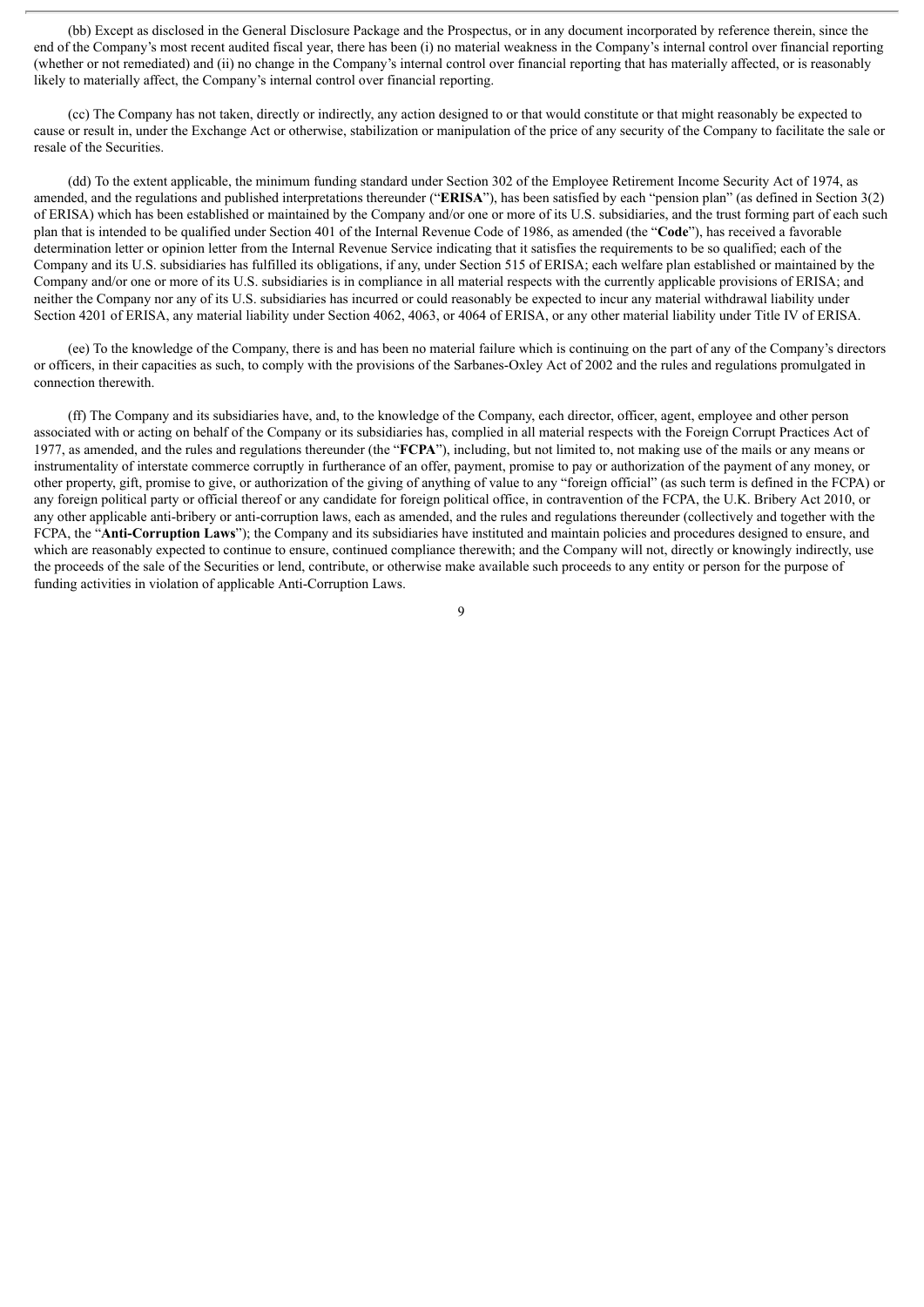(gg) The operations of the Company and its subsidiaries are and have been conducted at all relevant times in compliance in all material respects with applicable financial recordkeeping and reporting requirements of the Currency and Foreign Transactions Reporting Act of 1970, as amended, the money laundering statutes of all jurisdictions, the rules and regulations thereunder and any related or similar rules, regulations or guidelines, issued, administered or enforced by any governmental agency (collectively, the "**Money Laundering Laws**"); and no action, suit or proceeding by or before any court or governmental agency, authority or body or any arbitrator involving the Company or any of its subsidiaries with respect to the Money Laundering Laws is pending or, to the knowledge of the Company, threatened.

(hh) None of the Company, any of its subsidiaries or, to the knowledge of the Company, any director, officer, agent, employee or representative of the Company or any of its subsidiaries is an individual or entity ("**Person**") which is (i) currently the subject or target of any sanctions administered or enforced by the U.S. Government, including, without limitation, the U.S. Department of the Treasury's Office of Foreign Assets Control ("**OFAC**"), the United Nations Security Council ("**UNSC**"), the European Union, Her Majesty's Treasury ("**HMT**"), or other relevant sanctions authority (collectively, "**Sanctions**"), (ii) located, organized or resident in a country or territory that is the subject of Sanctions, including, without limitation, the Crimea Region of Ukraine, the so-called Donetsk People's Republic, the so-called Luhansk People's Republic, Cuba, Iran, North Korea and Syria, (iii) a Person on the list of "Specially Designated Nationals and Blocked Persons" or any other Sanctions related list of designated persons, or (iv) 50% or more owned by any Person or Persons on a Sanctions related list of designated persons. The Company will not, directly or knowingly indirectly, use the proceeds of the sale of the Securities or lend, contribute or otherwise make available such proceeds to any subsidiaries, joint venture partners or other Person, to fund any activities of or business with any Person, or in any country or territory, that, at the time of such funding, is the subject of Sanctions or in any other manner that will result in a violation of Sanctions by any Person (including any Person participating in the transaction, whether as underwriter, advisor, investor or otherwise).

(ii) The Securities and the Indenture conform in all material respects to the descriptions thereof contained in the Registration Statement, the General Disclosure Package and the Prospectus.

(jj) The Company and each of its subsidiaries have filed all applicable income, franchise and other tax returns (or obtained extensions with respect to the filing of such returns) and have paid all taxes as currently due through the date hereof, except as may be being contested in good faith by appropriate proceedings and for which appropriate reserves have been established or except as disclosed in the General Disclosure Package and the Prospectus; and the Company has no knowledge of any tax deficiency which has been or might be asserted against the Company or any of its subsidiaries, except, in each case, as would not reasonably be expected to, individually or in the aggregate, have a Material Adverse Effect.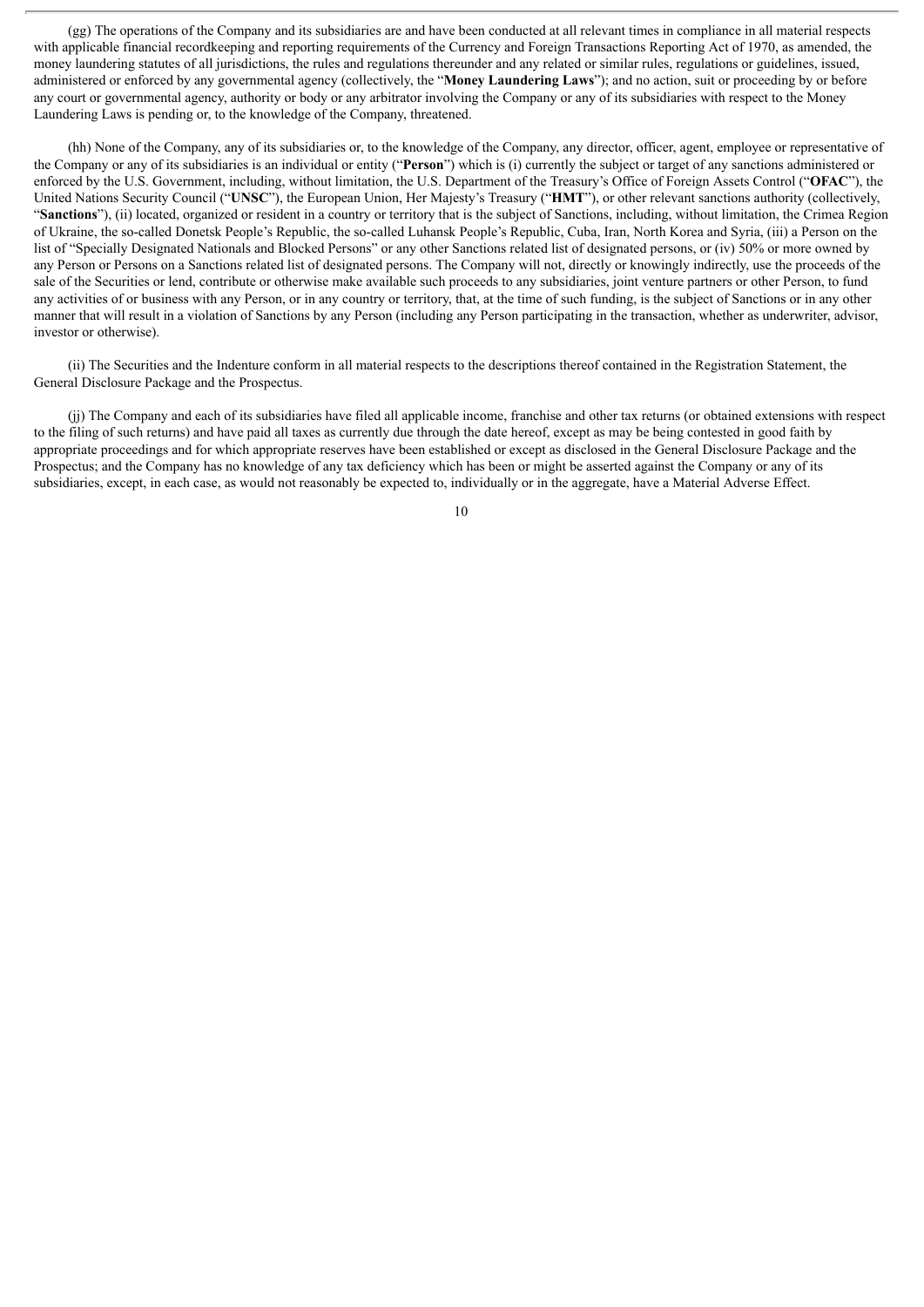(kk) Neither the Company nor any agent acting on its behalf has taken or will take any action that might cause this Agreement or sale of the Securities to violate Regulation T, U or X of the Board of Governors of the Federal Reserve System, in each case as in effect, or as the same may hereafter be in effect, on the Closing Date.

(ll) Except as otherwise disclosed in the General Disclosure Package and the Prospectus, and except in the case of clauses (a) and (b) as would not reasonably be expected to, individually or in the aggregate, have a Material Adverse Effect, (a) there has been no security breach or incident, unauthorized access or disclosure, or other compromise of or relating to the Company or its subsidiaries' information technology and computer systems, networks, hardware, software, websites, applications and data (including the data of their respective customers, employees, suppliers, vendors and any third party data maintained or processed by or on behalf of the Company and its subsidiaries), equipment or technology (collectively, "**IT Systems and** Data<sup>"</sup>); (b) neither the Company nor its subsidiaries have been notified of, and have no knowledge of any event or condition that could reasonably be expected to result in, any security breach, attack or compromise to their IT Systems and Data; (c) the Company and its subsidiaries have implemented and maintained commercially reasonable controls, policies, procedures, and technological safeguards to maintain and protect the integrity, continuous operation, redundancy and security of their IT Systems and Data reasonably consistent with standards and practices of similarly situated companies in the Company's industry, or as required by applicable regulatory standards; and (d) the Company and its subsidiaries are in compliance in all material respects with all applicable laws or statutes and all judgments, orders, rules and regulations of any court or arbitrator or governmental or regulatory authority, internal policies and contractual obligations relating to the privacy and security of IT Systems and Data and to the protection of such IT Systems and Data from unauthorized use, access, misappropriation or modification.

Any certificate signed by an officer of the Company and delivered to the Representatives and counsel for the Underwriters in connection with the offering of the Securities shall be deemed a representation and warranty by the Company to each Underwriter participating in such offering as to the matters covered thereby on the date of such certificate unless subsequently amended or supplemented subsequent thereto.

### 4. *Purchase, Sale and Delivery of Securities*.

(a) On the basis of the representations, warranties and agreements contained herein, but subject to the terms and conditions set forth herein, the Company agrees to sell to the Underwriters, and each Underwriter agrees, severally and not jointly, to purchase from the Company, at a purchase price of 99.341% of the principal amount thereof, the aggregate principal amount of Securities set forth opposite the name of such Underwriter in Schedule C attached hereto, plus any additional principal amount that such Underwriter may be obligated to purchase pursuant to the provisions of Section 9 hereof.

(b) The Company will deliver the Securities to the Representatives for the accounts of the Underwriters, through the offices of Simpson Thacher & Bartlett LLP, 425 Lexington Avenue, New York, New York 10017, against payment of the purchase price in federal (same day) funds by wire transfer to an account at a bank acceptable to the Representatives, at 9:30 a.m., New York City time, on May 23, 2022, or at such other time not later than five full business days thereafter as the Representatives and the Company determine (such time being herein referred to as the "**Closing Date**").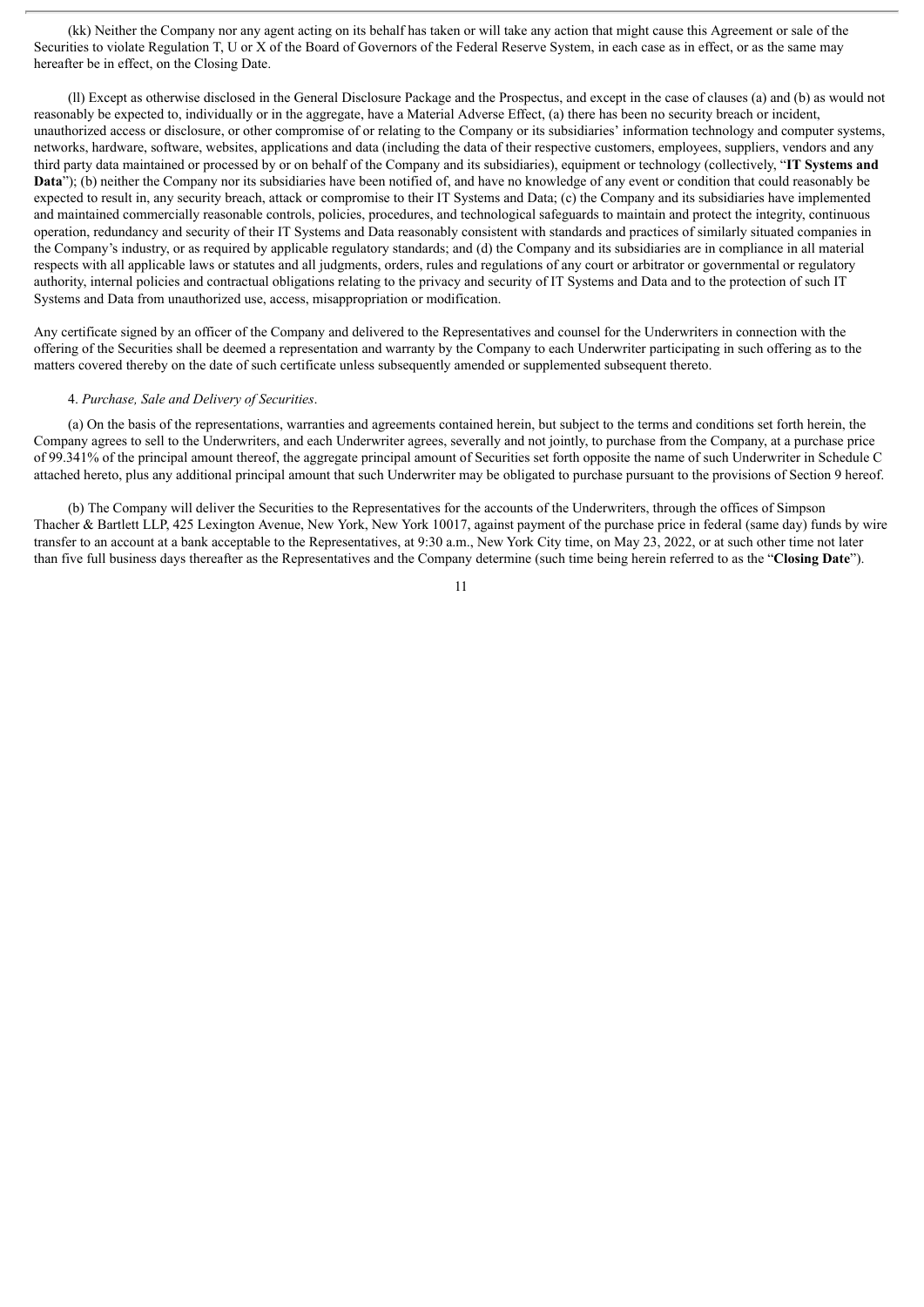(c) A global certificate representing the Securities will be made available for inspection at the above office of Simpson Thacher & Bartlett LLP at least 24 hours prior to the Closing Date.

*5. Of ering by Underwriters*. It is understood that the several Underwriters propose to offer the Securities for sale to the public as set forth in the General Disclosure Package and the Prospectus. The Company acknowledges and agrees that the Underwriters may offer and sell Securities to or through any affiliate of an Underwriter and that any such affiliate may offer and sell Securities purchased by it to or through any Underwriter.

*6. Certain Agreements of the Company.* The Company agrees with the several Underwriters, that:

(a) The Company has filed or will file each Statutory Prospectus with the Commission within the time periods specified by Rule 424(b) and Rule 430A, 430B or 430C, as applicable. The Company has complied and will comply with Rule 433 with respect to the Securities, in all material respects.

(b) The Company will prepare and file the Prospectus pursuant to and in accordance with Rule 424(b) and a pricing term sheet (the "**Pricing Term Sheet**") reflecting the final terms of the Securities, and shall file the Prospectus in a form approved by the Representatives with the Commission pursuant to Rule 424 no later than the close of business on the second business day following the date of determination of the public offering price of the Securities, or if applicable, such earlier time as may be required by Rule 424(b) and Rule 430A, 430B or 430C, as applicable. The Company will also file the Pricing Term Sheet as an Issuer Free Writing Prospectus to the extent required by Rule 433; and the Company will furnish copies of the Prospectus and each Issuer Free Writing Prospectus (to the extent not previously delivered) on the business day next succeeding the date of this Agreement in such quantities as the Representatives may reasonably request.

(c) Before making, preparing, using, authorizing, approving, referring to or filing any Issuer Free Writing Prospectus, and before filing any amendment or supplement to the Registration Statement or the Prospectus, the Company will furnish to the Representatives and counsel for the Underwriters a copy of the proposed Issuer Free Writing Prospectus, amendment or supplement for review and will not make, prepare, use, authorize, approve, refer to or file any such Issuer Free Writing Prospectus or file any such proposed amendment or supplement to which the Representatives reasonably object.

(d) The Company will advise the Representatives promptly of any stop order proceedings pursuant to Section 8A under the Act in respect of a Registration Statement or of any part thereof and will use its reasonable best efforts to prevent the issuance of any such stop order and to obtain, as soon as possible, its lifting.

(e) If, at any time when a prospectus relating to the Securities is (or but for the exemption in Rule 172 would be required to be) delivered under the Act in connection with sales by any Underwriter or dealer, any event occurs as a result of which the Prospectus as then amended or supplemented would include an untrue statement of a material fact or omit to state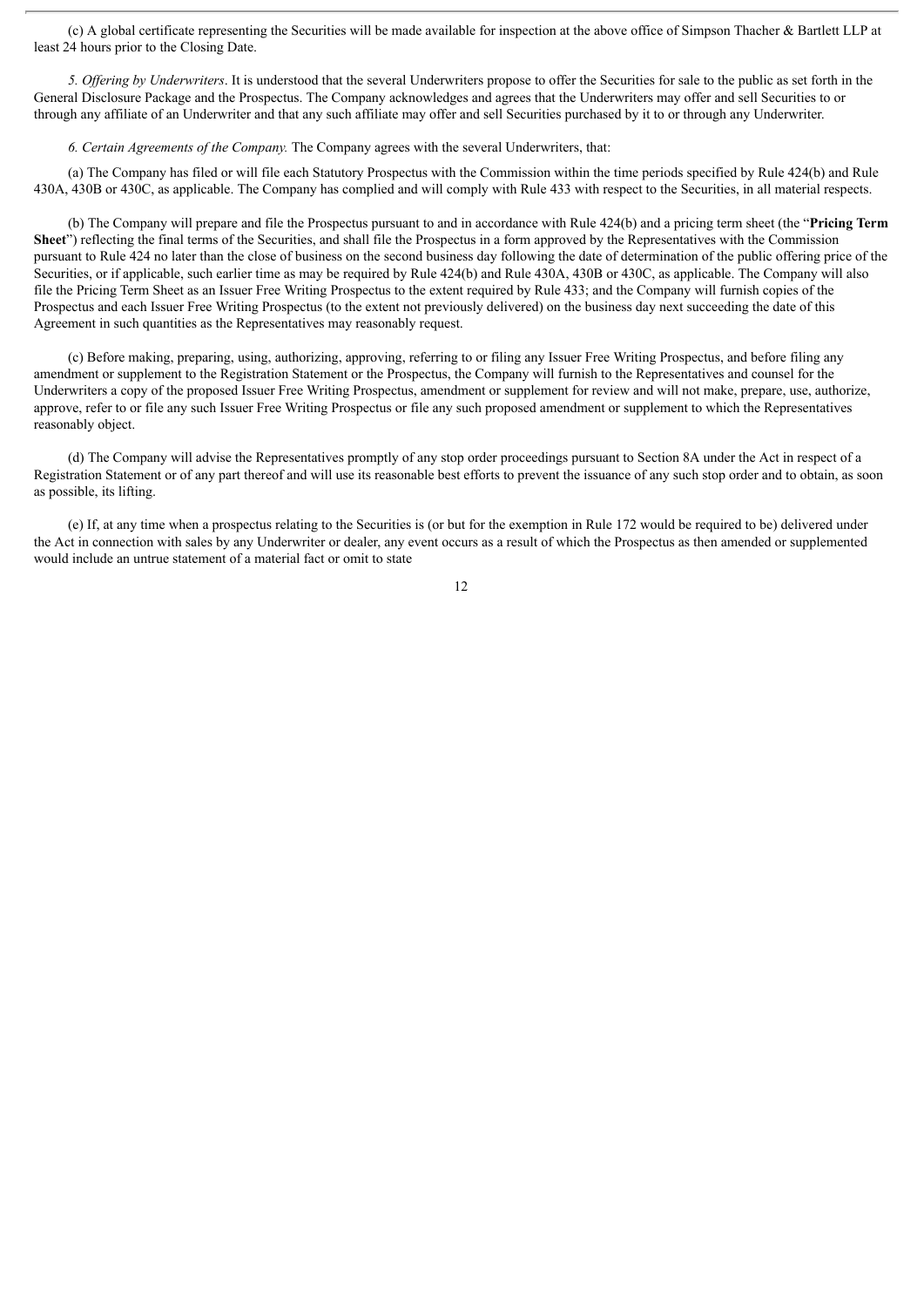any material fact necessary in order to make the statements therein, in the light of the circumstances under which they were made, not misleading, or if it is necessary at any time to amend the Prospectus to comply with the Act, the Company will promptly notify the Representatives of such event and will promptly prepare and file with the Commission, at its own expense, an amendment or supplement which will correct such statement or omission or an amendment which will effect such compliance. Neither the Representatives' consent to, nor the Underwriters' delivery of, any such amendment or supplement shall constitute a waiver of any of the conditions set forth in Section 7.

(f) As soon as practicable, but not later than the Availability Date (as defined below), the Company will make generally available to its security holders an earnings statement covering a period of at least 12 months beginning after the effective date of the Registration Statement and satisfying the provisions of Section 11(a) of the Act and Rule 158 promulgated thereunder. For the purposes of the previous sentence, "**Availability Date**" means 60 days after the end of the Company's fourth fiscal quarter of the fiscal year after the fiscal year during which such effective date occurs.

(g) The Company will furnish to the Representatives copies of the Registration Statement, including all exhibits, any related preliminary prospectus, any related preliminary prospectus supplement, the Prospectus and all amendments and supplements to such documents, in each case as soon as available and in such quantities as the Representatives reasonably request. The Company will pay the expenses of printing and distributing to the Underwriters all such documents.

(h) The Company will arrange for the qualification of the Securities for sale under the laws of such jurisdictions as the Representatives may reasonably request and will continue such qualifications in effect so long as required for the distribution; *provided, however*, that the Company shall not be obligated to file any general consent to service of process or to qualify as a foreign corporation or as a dealer in securities in any jurisdiction in which it is not so qualified or subject itself to taxation in respect of doing business in any jurisdiction in which it is not otherwise so subject.

### (i) Whether or not the transactions contemplated by this Agreement are

consummated or this Agreement is terminated, the Company will pay or cause to be paid all costs and expenses incident to the performance of its obligations hereunder, including without limitation, (1) the costs incident to the authorization, issuance, sale, preparation and delivery of the Securities and any taxes payable in that connection; (2) the costs incident to the preparation, printing and filing under the Act of the Registration Statement, the General Disclosure Package and the Prospectus (including all exhibits, amendments and supplements thereto) and the distribution thereof; (3) the costs of reproducing and distributing each of the documents relating to the sale of the Securities; (4) the fees and expenses of the Company's counsel and independent accountants; (5) the fees and expenses incurred in connection with the registration or qualification and determination of eligibility for investment of the Securities under the laws of such jurisdictions as the Representatives may designate and the preparation, printing and distribution of a Blue Sky Memorandum (including the related fees and expenses of counsel for the Underwriters); (6) any fees charged by rating agencies for rating the Securities; (7) the fees and expenses of the Trustee and any paying agent (including related fees and expenses of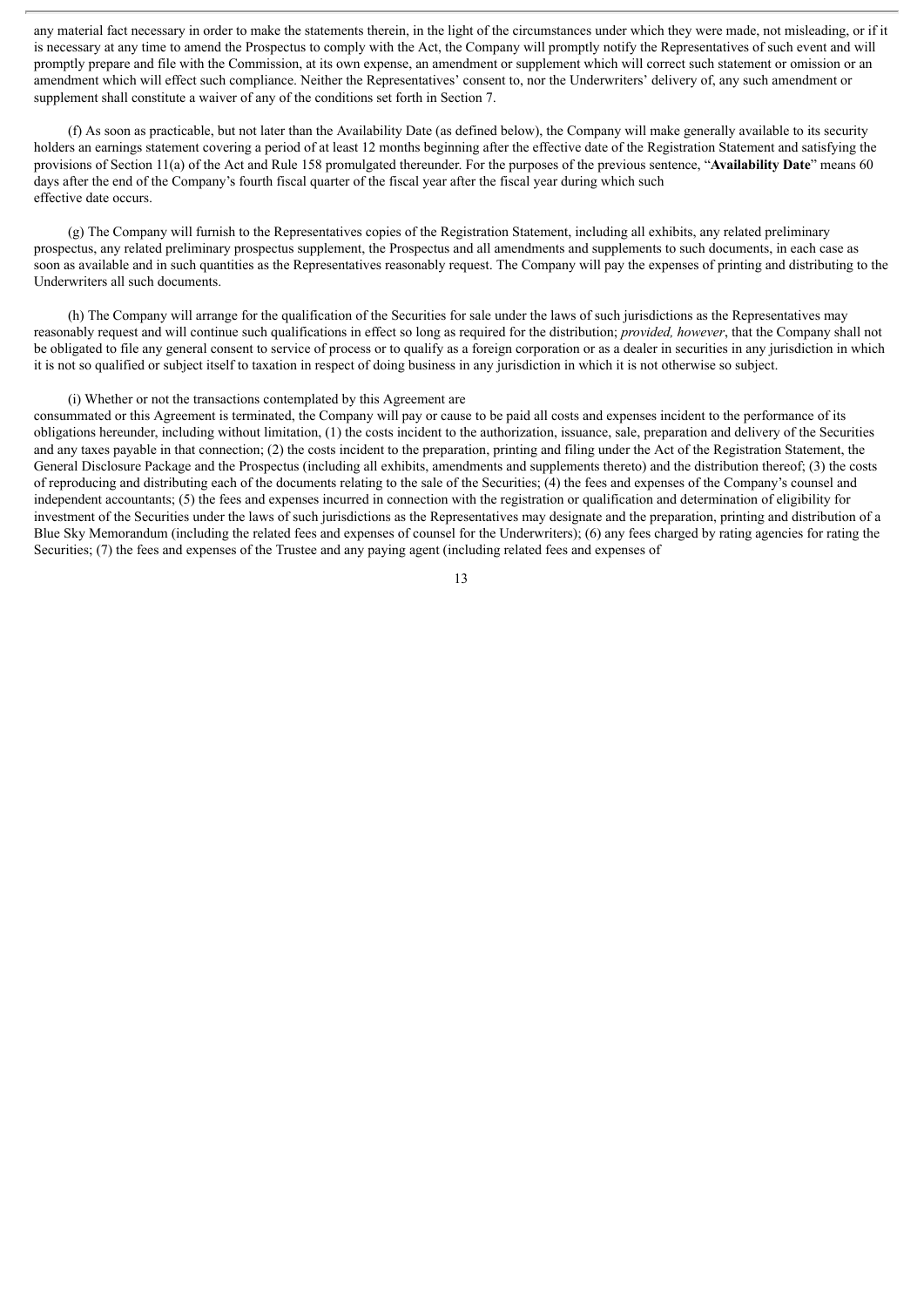any counsel to such parties); (8) all expenses and application fees incurred in connection with any filing with, and clearance of the offering by, the Financial Industry Regulatory Authority; (9) all expenses and application fees, if any, related to the listing of the Securities on any securities exchange; and (10) all expenses incurred by the Company in connection with any "road show" presentation to potential investors.

(j) The Company will furnish to the Representatives and, upon request, to each of the other Underwriters for a period of three years from the date of this Agreement (i) copies of any reports or other communications which the Company shall send to its shareholders or shall from time to time publish or publicly disseminate; *provided*, *however*, that any such reports or other communications shall be deemed furnished to the Representatives and, if applicable, the other Underwriters, when publicly filed with the Commission, and (ii) such other information as the Representatives may reasonably request regarding the Company or its subsidiaries.

(k) The Company represents and agrees that, unless it obtains the prior consent of the Representatives, and each Underwriter represents and agrees that, unless it obtains the prior consent of the Company and the Representatives, it has not made and will not make any offer relating to the Securities that would constitute an Issuer Free Writing Prospectus, or that would otherwise constitute a "free writing prospectus," as defined in Rule 405. Any such free writing prospectus consented to by the Company and the Representatives is hereinafter referred to as a "**Permitted Free Writing Prospectus**." The Company represents that it has treated and agrees that it will treat each Permitted Free Writing Prospectus as an "issuer free writing prospectus," as defined in Rule 433, and has complied and will comply with the requirements of Rules 164 and 433 applicable to any Permitted Free Writing Prospectus, including timely filing with the Commission where required, legending and record keeping.

(l) The Company will apply the net proceeds from the sale of the Securities in the manner set forth under the caption "Use of Proceeds" in the General Disclosure Package and the Prospectus.

(m) The Company will not, without the consent of the Representatives, offer or sell, or publicly announce its intention to offer or sell, (i) any equity or debt securities pursuant to a public offering or (ii) any equity or unsecured debt securities pursuant to a private placement which contemplates the purchasers of such equity or debt securities receiving customary registration rights, in each case during the period beginning on the date of this Agreement and ending on the Closing Date. The Company has not taken, and will not take, directly or indirectly, any action which might reasonably be expected to cause or result in the stabilization or manipulation of the price of any security to facilitate the sale or resale of the Securities.

7. *Conditions of the Obligations of the Underwriters*. The obligations of the several Underwriters to purchase and pay for the Securities on the Closing Date shall be subject to the accuracy of the representations and warranties on the part of the Company, to the accuracy of the statements of Company officers made pursuant to the provisions hereof, to the performance by the Company of its obligations hereunder and to the following additional conditions precedent: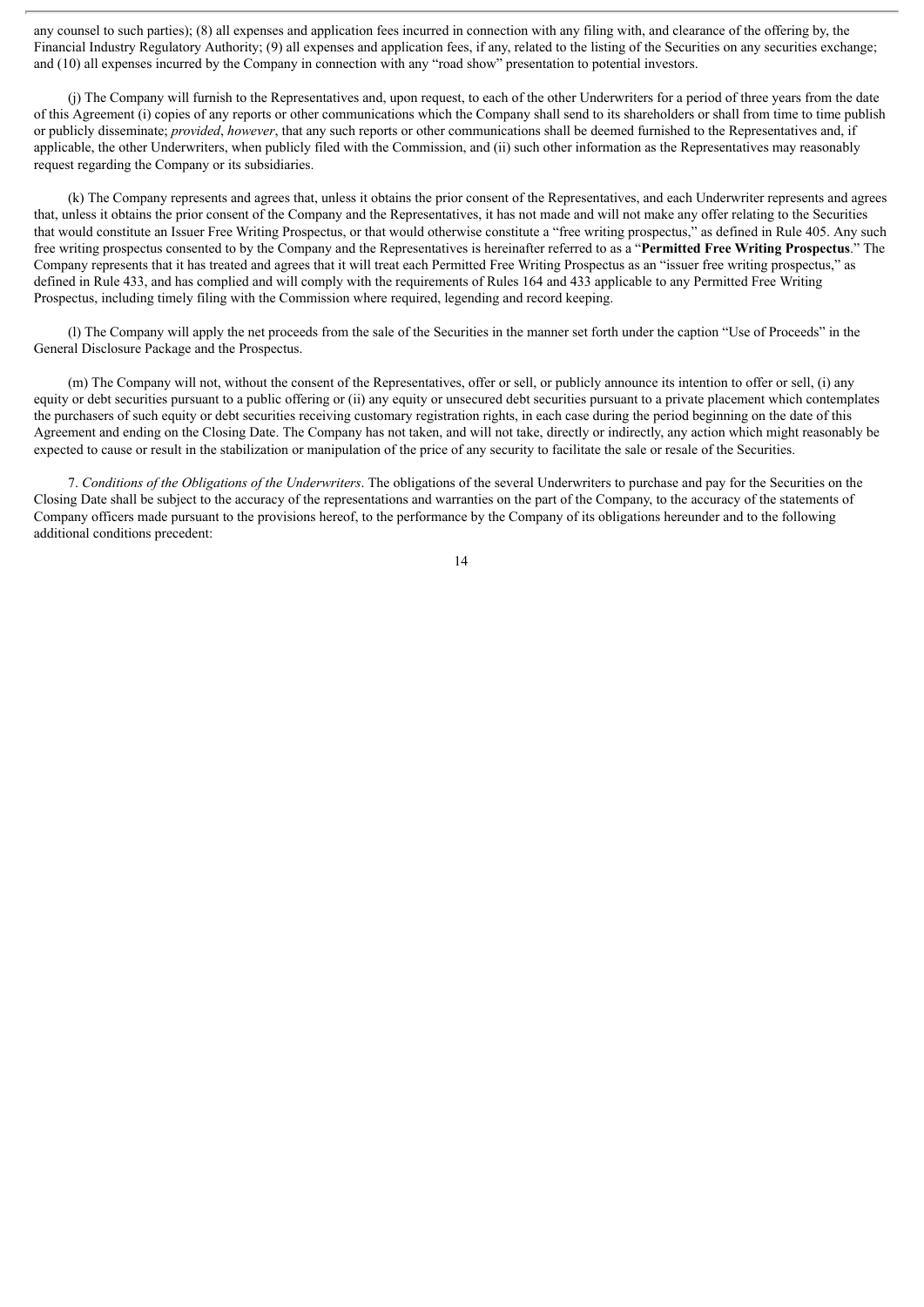(a) The Representatives shall have received a letter, dated the date of this Agreement, of KPMG LLP confirming that they are an independent registered public accounting firm within the meaning of the Act and the applicable rules and regulations of the Commission and the Public Company Accounting Oversight Board (United States) and containing statements and information of the type ordinarily included in accountants' "comfort letters" to underwriters with respect to the financial statements and schedules and the financial information of the Company contained in the Registration Statement, the General Disclosure Package and the Prospectus, in each case, in form and substance satisfactory to the Representatives.

(b) The Prospectus and each Issuer Free Writing Prospectus shall have been filed with the Commission in accordance with the rules and regulations promulgated under the Act (in the case of an Issuer Free Writing Prospectus, only to the extent required by Rule 433) and Section 6(a) and Section 6(c) of this Agreement, as applicable, and all requests by the Commission for additional information shall have been complied with to the reasonable satisfaction of the Representatives. No stop order proceeding or notice pursuant to Section 8A of, or Rule 401(g)(2) under, the Act suspending the effectiveness of the Registration Statement or any part thereof or objecting to the use thereof shall have been issued and no proceedings for that purpose shall have been instituted or, to the knowledge of the Company or the Representatives, shall be contemplated by the Commission.

(c) Subsequent to the execution and delivery of this Agreement, there shall not have occurred (1) any change, or any development or event involving a prospective change, in the condition (financial or other), business, properties or results of operations of the Company or its subsidiaries which, in the judgment of the Representatives, is material and adverse and makes it impractical or inadvisable to proceed with completion of the public offering or the sale of and payment for the Securities; (2) any downgrading in the rating of any debt securities of the Company by any "nationally recognized statistical rating organization" (as defined in Section 3(a)(62) under the Exchange Act), or any public announcement that any such organization has under surveillance or review its rating of any debt securities of the Company (other than an announcement with positive implications of a possible upgrading, and no implication of a possible downgrading, of such rating) or any announcement that the Company has been placed on negative outlook; (3) any material adverse change in the financial markets in the United States or the international financial markets, any outbreak of hostilities or escalation thereof or other calamity or crisis or any change or development involving a prospective change in national or international political, financial or economic conditions, in each case the effect of which is such as to make it, in the judgment of the Representatives, impracticable or inadvisable to proceed with the completion of the offering of the Securities or to enforce contracts for the sale of the Securities; (4) any material suspension or material limitation of trading in securities generally on the Nasdaq Stock Market LLC, or any setting of minimum prices for trading on such exchange; (5) any suspension of trading of any securities of the Company on any exchange or in the over-the-counter market; (6) any banking moratorium declared by U.S. federal or New York authorities; or (7) any major disruption of settlements of securities or clearance services in the United States.

(d) The Representatives shall have received an opinion or opinions, dated the Closing Date, of Covington & Burling LLP, counsel for the Company, to the following effect (subject to customary assumptions, exceptions and limitations):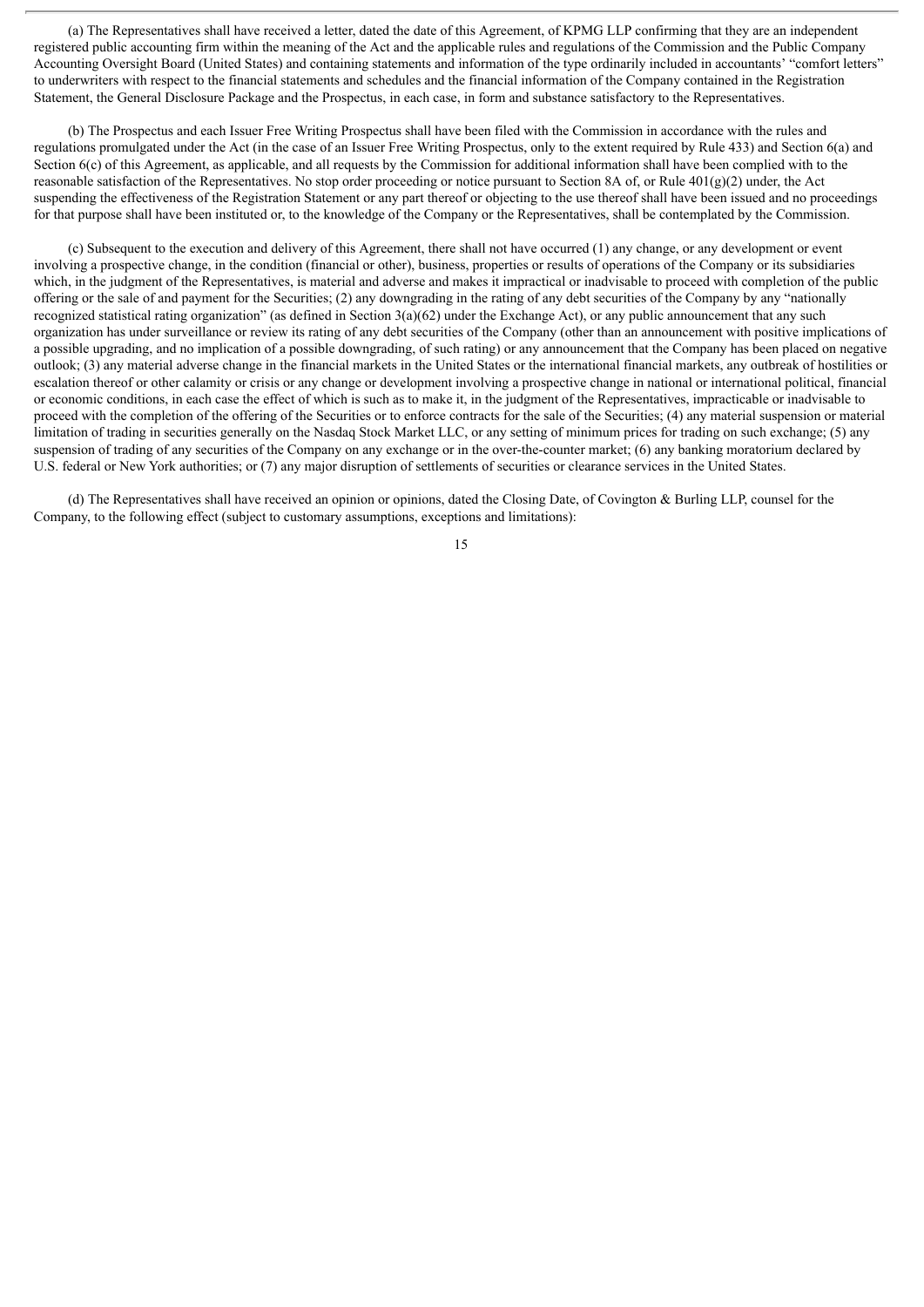(i) The Company is a corporation validly existing and in good standing under the laws of the State of New York, and has the corporate power and authority to own and lease its properties and conduct its business as described in the General Disclosure Package and the Prospectus;

(ii) The Company has duly authorized and executed the Securities, and when the Securities have been (a) duly authenticated and delivered by the Trustee in accordance with the Indenture and (b) issued and delivered by the Company against payment of the purchase price therefor in accordance with this Agreement, the Securities will constitute valid and binding obligations of the Company, enforceable against the Company in accordance with their terms, subject to bankruptcy, insolvency, fraudulent transfer, reorganization, moratorium and other laws of general applicability relating to or affecting creditors' rights and to general equity principles;

(iii) The Company has duly authorized, executed and delivered this Agreement;

(iv) The Company has duly authorized and executed the Indenture; the Indenture is the valid and binding obligation of the Company, enforceable against the Company in accordance with its terms, subject to bankruptcy, insolvency, fraudulent transfer, reorganization, moratorium and other laws of general applicability relating to or affecting creditors' rights and to general equity principles; and the Indenture has been qualified under the Trust Indenture Act;

(v) The Company has duly authorized and executed the Officers' Certificate; and the Officers' Certificate is the valid and binding obligation of the Company, enforceable against the Company in accordance with its terms, subject to bankruptcy, insolvency, fraudulent transfer, reorganization, moratorium and other laws of general applicability relating to or affecting creditors' rights and to general equity principles;

(vi) No consent, approval, authorization or other action by or filing with any governmental agency or instrumentality of the State of New York or the United States of America is required on the part of the Company for the issuance of the Securities or the execution and delivery of this Agreement or the consummation of the transactions contemplated thereby in accordance with the terms thereof, except (i) those already obtained or made and (ii) those required under federal and state securities laws;

(vii) The issuance of the Securities and the execution and delivery of this Agreement by the Company and the consummation by the Company of the transactions contemplated hereby in accordance with the terms hereof do not (i) violate any New York or federal statute, law, rule or regulation known to us to which the Company is subject, (ii) breach the provisions of the Company's Restated Certificate of Incorporation or Bylaws or (iii) breach the provisions of, or cause a default under, any material agreement, instrument, judgment or order identified in an exhibit attached to the opinion;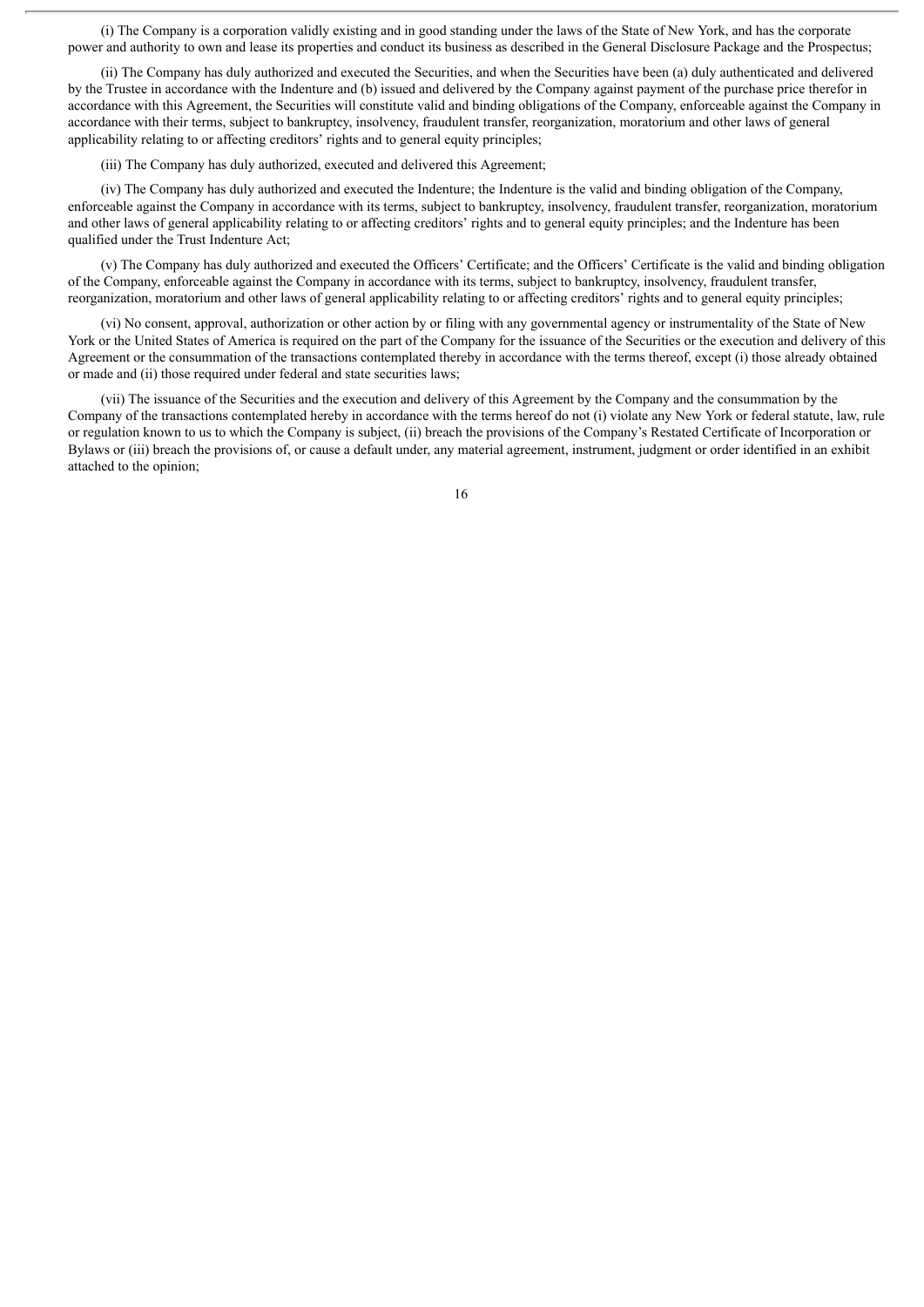(viii) The Registration Statement is effective under the Act; the Preliminary Prospectus and the Prospectus have been filed in the manner and within the time period required by Rule 424(b) under the Act; and, to the best of such counsel's knowledge, no stop order suspending the effectiveness of the Registration Statement has been issued under the Act and no proceedings for that purpose have been instituted or are pending or threatened by the Commission;

(ix) The Registration Statement, insofar as it relates to the offering of the Securities, as of the time the Registration Statement is deemed, pursuant to Rule 430B, to have become effective for purposes of liability of the Underwriters under Section 11 of the Act (the "**430B Effective Time**"), and the Prospectus, as of the date thereof (excluding (i) the documents incorporated or deemed incorporated in the Registration Statement or the Prospectus by reference, (ii) the financial statements, including the notes thereto, the financial schedules and other financial data included therein and (iii) the Statement of Eligibility on Form T-1 filed with the Commission on May 12, 2022 pursuant to Section 305(b)(2) of the Trust Indenture Act in connection with the Registration Statement (the "**Form T-1**"), as to which such counsel need express no opinion) complied as to form in all material respects with the requirements of the Act and the rules and regulations of the Commission thereunder;

(x) The Company is not, and upon the issuance and sale of the Securities as contemplated by the Prospectus, will not be, an "investment company", as such term is defined in the Investment Company Act of 1940, as amended;

(xi) The statements in the General Disclosure Package and the Prospectus under the captions "Description of the Notes" and "Description of Securities," insofar as such statements constitute summaries of the documents referred to therein, are accurate in all material respects and fairly summarize such documents; and

(xii) The information in the General Disclosure Package and the Prospectus under the caption "Material U.S. Federal Income Tax Considerations," insofar as such statements describe specific provisions of the Code, or legal conclusions with respect thereto, are accurate in all material respects and fairly summarize such provisions or conclusions.

Such counsel shall also state that it has reviewed the Registration Statement, the Pricing Disclosure Package and the Prospectus and participated in discussions with representatives of the Underwriters and those of the Company, the Underwriters' counsel and the Company's accountants and that, on the basis of the information which was reviewed by such counsel in the course of the performance of the services rendered in connection with the issuance, offer and sale of the Securities, considered in the light of such counsel's understanding of the applicable law and the experience such counsel has gained through its practice under the federal securities laws, such counsel confirms to the Underwriters that nothing which came to such counsel's attention in the course of such review has caused such counsel to believe that: (a) the Registration Statement, at the 430B Effective Time, contained any untrue statement of a material fact or omitted to state any material fact required to be stated therein or necessary to make the statements therein not misleading, (b) the General Disclosure Package, as of the Applicable Time, contained any untrue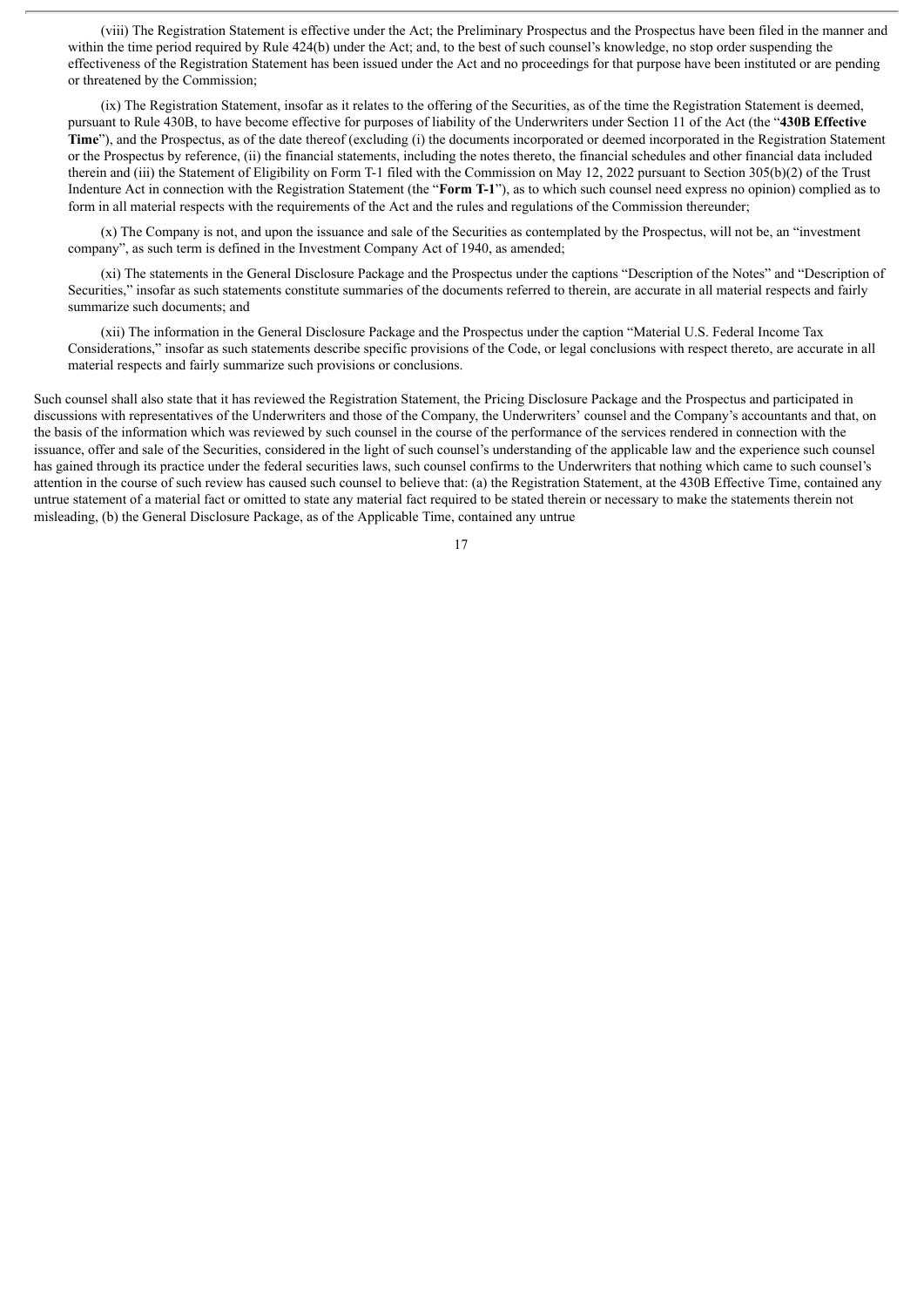statement of a material fact or omitted to state any material fact necessary to make the statements therein, in the light of the circumstances under which they were made, not misleading; or (c) the Prospectus, as of its date or as of the date of such counsel's opinion, contained or contains any untrue statement of a material fact or omitted or omits to state any material fact necessary to make the statements therein, in the light of the circumstances under which they were made, not misleading; it being understood that such counsel need express no opinion or belief as to the financial statements, including the notes thereto, the financial schedules, and the other financial data included or deemed incorporated by reference in the Registration Statement, the General Disclosure Package or the Prospectus or with respect to the Form T-1.

(e) The Representatives shall have received an opinion, dated the Closing Date, of Michael McCoy, Esq., Senior Vice President, General Counsel and Chief Legal Officer for the Company, to the effect that:

(i) The Company has been duly incorporated and is a corporation validly existing and in good standing under the laws of the State of New York, with the requisite corporate power and authority to own its properties and conduct its business as described in the General Disclosure Package and the Prospectus;

(ii) Each Significant Subsidiary is a company validly existing and in good standing under the laws of its respective jurisdiction of organization with the requisite corporate power and authority to own its respective properties and to conduct its respective business as described in the General Disclosure Package and the Prospectus, except where the failure to be validly existing, to be in good standing, and to have such power and authority would not, individually or in the aggregate, have a Material Adverse Effect (in rendering this opinion with respect to jurisdictions other than the State of New York, such counsel may state that he is relying exclusively on certificates and other documents of public officials of such jurisdictions);

(iii) The Company is qualified to do business as a foreign corporation in the jurisdictions of Arizona and South Carolina (in rendering this opinion, such counsel may state that he is relying exclusively on certificates and other documents of public officials of such jurisdictions);

(iv) To the best of such counsel's knowledge, neither the Company nor any of its subsidiaries is in breach of, or in default under (nor has any event occurred which with notice, lapse of time, or both would constitute a breach of, or default under), (1) its charter or by-laws, (2) any "material contract" (within the meaning of Item 601(b)(10) of Regulation S-K) to which the Company or any of its subsidiaries is a party or by which any of them or their respective properties may be bound or affected, (3) any federal or New York State law, regulation or rule, or (4) any decree, judgment or order applicable to the Company or any of its subsidiaries, except for, in the case of clauses (2) and (3) above, breaches and defaults that would not reasonably be expected to, individually or in the aggregate, have a Material Adverse Effect;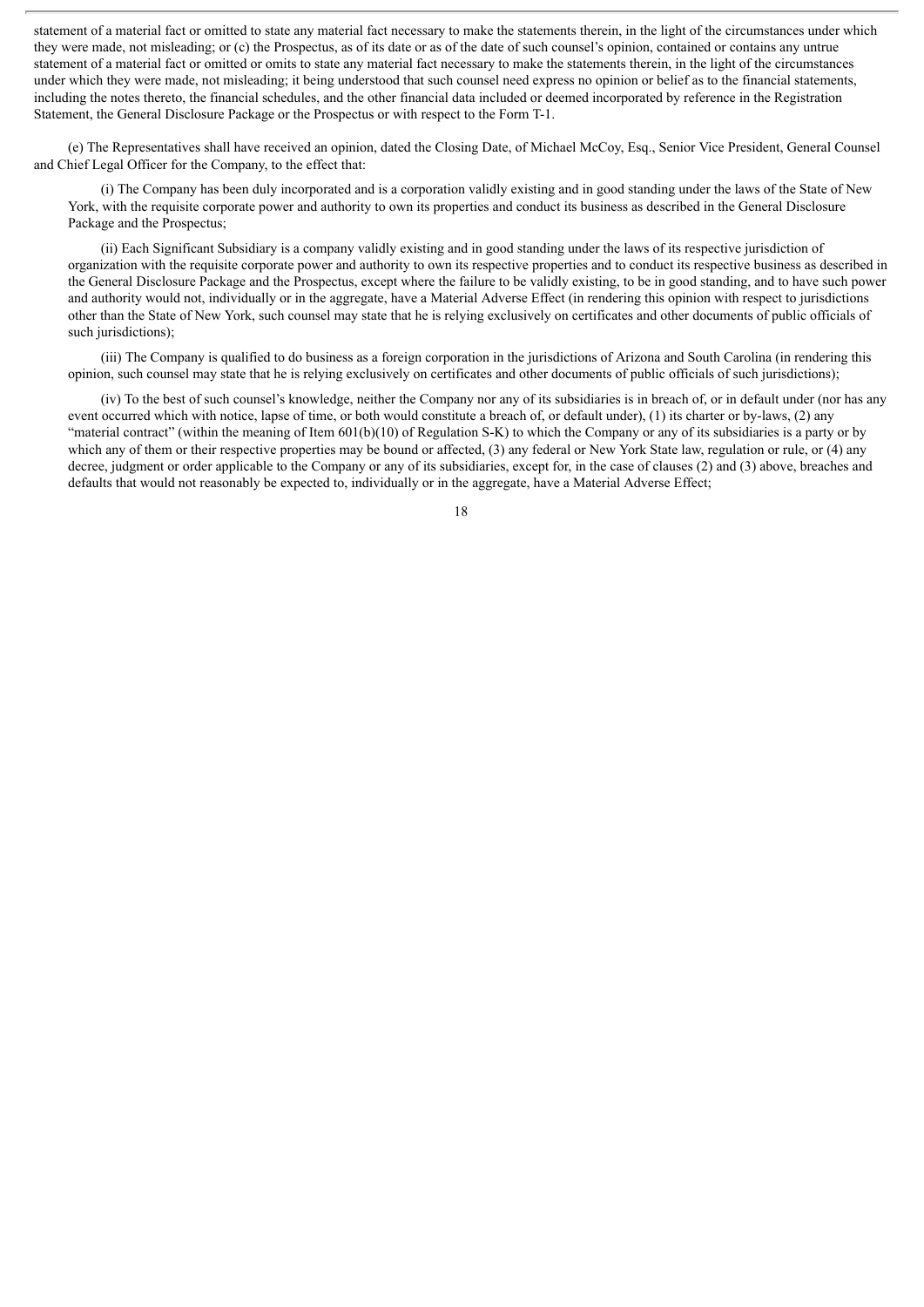(v) The execution and delivery of this Agreement, the Indenture and the Officers' Certificate and the issuance of the Securities by the Company and the performance by the Company of its obligations thereunder and under the Indenture do not and will not conflict with, or result in any breach of, or constitute a default under (nor constitute any event which with notice, lapse of time, or both would constitute a breach of or default under), any provision of (1) the charter or by-laws of the Company or (2) any license, indenture, mortgage, deed of trust, bank loan, credit agreement or other agreement or instrument to which the Company or any of its subsidiaries is a party or by which any of them or their respective properties may be bound or affected, or (3) any law, regulation or rule or any decree, judgment or order applicable to the Company or any of its subsidiaries, except for, in the case of clauses (2) and (3) above, conflicts, breaches or defaults that would not reasonably be expected to, individually or in the aggregate, have a Material Adverse Effect;

(vi) To the best of such counsel's knowledge, there are no contracts, licenses, agreements, leases or documents of a character which are required to be filed as exhibits to the Registration Statement or any other Company filing incorporated by reference therein or to be summarized or described in the General Disclosure Package and the Prospectus which have not been so filed, summarized or described;

(vii) To the best of counsel's knowledge, there are no actions, suits or proceedings pending or threatened against the Company or any of its subsidiaries or any of their respective properties, at law or in equity or before or by any commission, board, body, authority or agency which are required to be described in the General Disclosure Package and the Prospectus but are not so described; and

(viii) The documents incorporated by reference in the General Disclosure Package and the Prospectus, when they were filed (or, if an amendment with respect to any such document was filed, when such amendment was filed), complied as to form in all material respects with the requirements of the Exchange Act and the rules thereunder (except as to the financial statements (and related notes thereto) and schedules and other financial data contained or incorporated by reference therein, and the Form T-1, as to which such counsel need express no opinion).

In addition, such counsel shall state that he has participated in conferences with officers and other representatives of the Company, and members of such counsel's staff have participated in conferences with representatives of the independent, registered public accounting firm of the Company and representatives of the Underwriters, at which the contents of the Registration Statement, the General Disclosure Package and the Prospectus were discussed and, although such counsel has not independently verified, is not passing upon, and does not assume responsibility for, the accuracy, completeness or fairness of the statements contained in the Registration Statement, the General Disclosure Package or the Prospectus, on the basis of the foregoing, and except for the Form T-1, the financial statements (and related notes thereto) and schedules and other information of an accounting or financial nature included or incorporated by reference therein, as to which such counsel need not express an opinion or belief, no facts have come to such counsel's attention that led such counsel to believe that: (1) the Registration Statement, at the time it became effective (which, for such counsel's opinion, shall have the meaning set forth in Rule  $158(c)$ , contained an untrue statement of a material fact or omitted to state a material fact required to be stated therein or necessary to make the statements therein not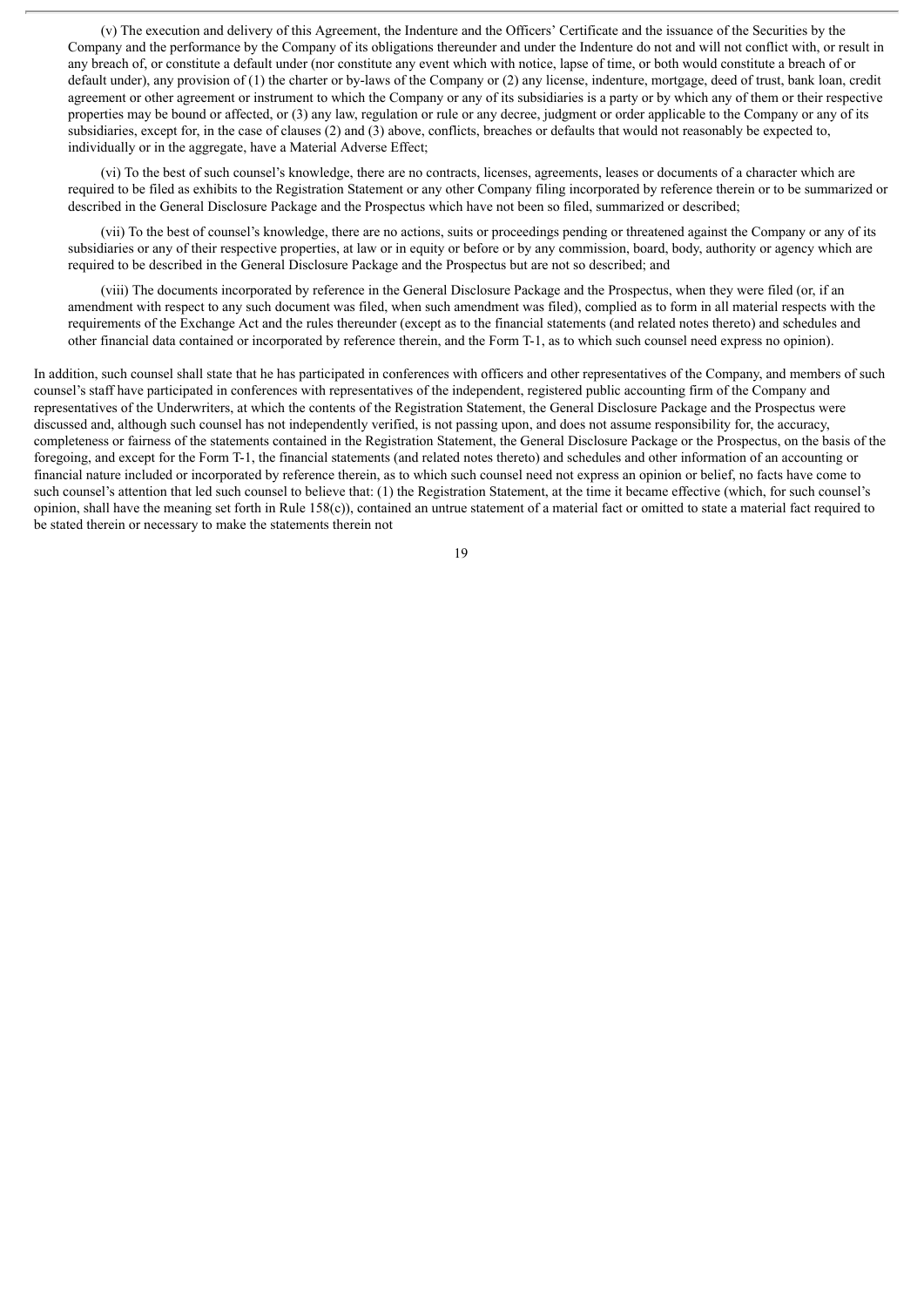misleading, (2) the General Disclosure Package, as of the Applicable Time, contained any untrue statement of a material fact or omitted to state a material fact necessary in order to make the statements therein, in light of the circumstances under which they were made, not misleading, or (3) the Prospectus, as of its date or as of the date of such opinion, contained or contains an untrue statement of a material fact or omitted or omits to state a material fact necessary in order to make the statements therein, in the light of the circumstances under which they were made, not misleading.

(f) The Representatives shall have received from Simpson Thacher & Bartlett LLP, counsel for the Underwriters, such opinion or opinions, dated as of the Closing Date, in form and substance reasonably satisfactory to the Representatives and the Company shall have furnished to such counsel such documents as they request for the purpose of enabling them to pass upon such matters.

(g) The Representatives shall have received a certificate, dated as of the Closing Date, of the President or any Vice President and a principal financial or accounting officer of the Company in which such officers, to the best of their knowledge after reasonable investigation, shall state that: (1) the representations and warranties of the Company in this Agreement are true and correct; (2) the Company has complied in all material respects with all agreements and satisfied in all material respects all conditions on its part to be performed or satisfied hereunder at or prior to the Closing Date; (3) no stop order proceedings pursuant to Section 8A under the Act suspending the effectiveness of the Registration Statement or any part thereof has been issued and no proceedings for that purpose have been instituted by the Commission; and (4) subsequent to the dates of the most recent financial statements incorporated by reference in the General Disclosure Package and the Prospectus, there has been no material adverse change, nor any development or event involving a prospective material adverse change, in the condition (financial or other), business, properties or results of operations of the Company and its subsidiaries taken as a whole except as set forth in the General Disclosure Package and the Prospectus.

(h) The Representatives shall have received a letter, dated the Closing Date, of KPMG LLP which meets the requirements of Section 7(a), except that KPMG LLP's procedures shall be brought down to a date no more than three days prior to the Closing Date for the purposes of this Section 7(h).

The Company will furnish the Representatives with such conformed copies of such opinions, certificates, letters and documents as the Representatives reasonably request. The Representatives may in their sole discretion waive on behalf of the Underwriters compliance with any conditions to the obligations of the Underwriters hereunder.

### 8. *Indemnification and Contribution*.

(a) The Company will indemnify and hold harmless each Underwriter, its partners, members, directors, officers and its affiliates and each person, if any, who controls such Underwriter within the meaning of Section 15 of the Act or Section 20 of the Exchange Act, against any losses, claims, damages or liabilities, joint or several, to which such Underwriter may become subject, under the Act or otherwise, insofar as such losses, claims, damages or liabilities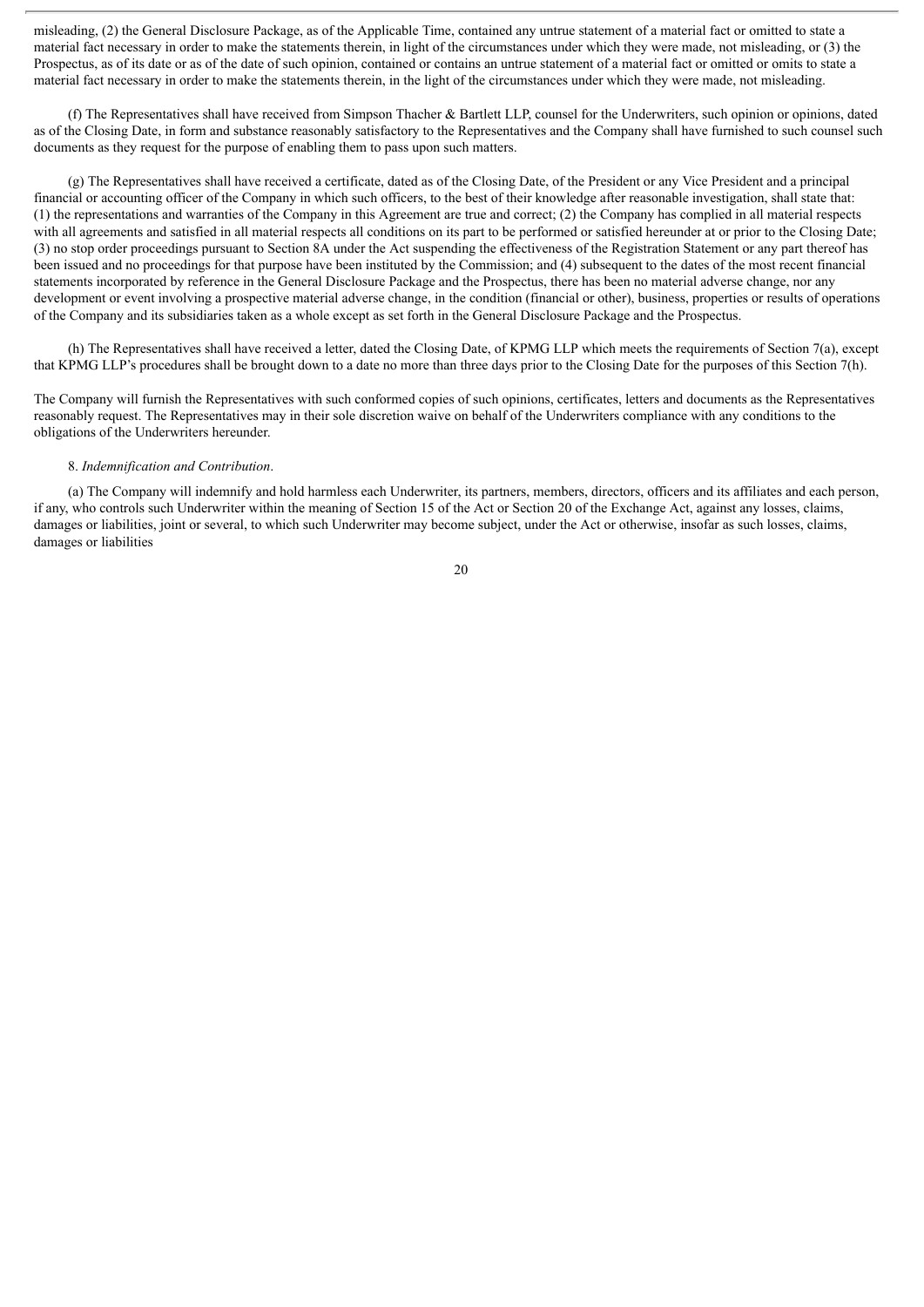(or actions in respect thereof) arise out of or are based upon (i) any untrue statement or alleged untrue statement of any material fact contained in any Registration Statement or the omission or alleged omission to state therein a material fact required to be stated therein or necessary to make the statements therein not misleading or (ii) any untrue statement or alleged untrue statement of any material fact contained in each Statutory Prospectus, the Prospectus and any Issuer Free Writing Prospectus, or any amendment or supplement thereto, or any related preliminary prospectus or preliminary prospectus supplement, or the omission or alleged omission to state therein a material fact necessary in order to make the statements therein, in the light of the circumstances under which they were made, not misleading, and will reimburse each Underwriter for any legal or other expenses reasonably incurred by such Underwriter in connection with investigating or defending any such loss, claim, damage, liability or action as such expenses are incurred; *provided*, *however*, that the Company will not be liable in any such case to the extent that any such loss, claim, damage or liability arises out of or is based upon an untrue statement or alleged untrue statement in or omission or alleged omission from any of such documents in reliance upon and in conformity with written information furnished to the Company by any Underwriter through the Representatives specifically for use therein, it being understood and agreed that the only such information furnished by any Underwriter consists of the information described as such in Section 8(b) below.

(b) Each Underwriter will severally and not jointly indemnify and hold harmless the Company, its directors and officers and each person, if any, who controls the Company within the meaning of Section 15 of the Act or Section 20 of the Exchange Act, against any losses, claims, damages or liabilities to which the Company may become subject, under the Act or otherwise, insofar as such losses, claims, damages or liabilities (or actions in respect thereof) arise out of or are based upon (i) any untrue statement or alleged untrue statement of any material fact contained in any Registration Statement or the omission or alleged omission to state therein a material fact required to be stated therein or necessary to make the statements therein not misleading or (ii) any untrue statement or alleged untrue statement of any material fact contained in each Statutory Prospectus, the Prospectus and any Issuer Free Writing Prospectus, or any amendment or supplement thereto, or any related preliminary prospectus or preliminary prospectus supplement, or the omission or alleged omission to state therein a material fact necessary in order to make the statements therein, in the light of the circumstances under which they were made, not misleading, in each case to the extent, but only to the extent, that such untrue statement or alleged untrue statement or omission or alleged omission was made in reliance upon and in conformity with written information furnished to the Company by such Underwriter through the Representatives specifically for use therein, and will reimburse any legal or other expenses reasonably incurred by the Company in connection with investigating or defending any such loss, claim, damage, liability or action as such expenses are incurred, it being understood and agreed that the only such information furnished by any Underwriter consists of the information contained in the Prospectus that is set forth on Schedule D hereto.

(c) Promptly after receipt by an indemnified party under this Section 8 of notice of the commencement of any action, such indemnified party will, if a claim in respect thereof is to be made against an indemnifying party under Section 8(a) or 8(b) above, notify the indemnifying party of the commencement thereof; but the failure to notify the indemnifying party shall not relieve it from any liability that it may have under Section 8(a) or 8(b) above except to the extent that it has been materially prejudiced (through the forfeiture of substantive rights or defenses) by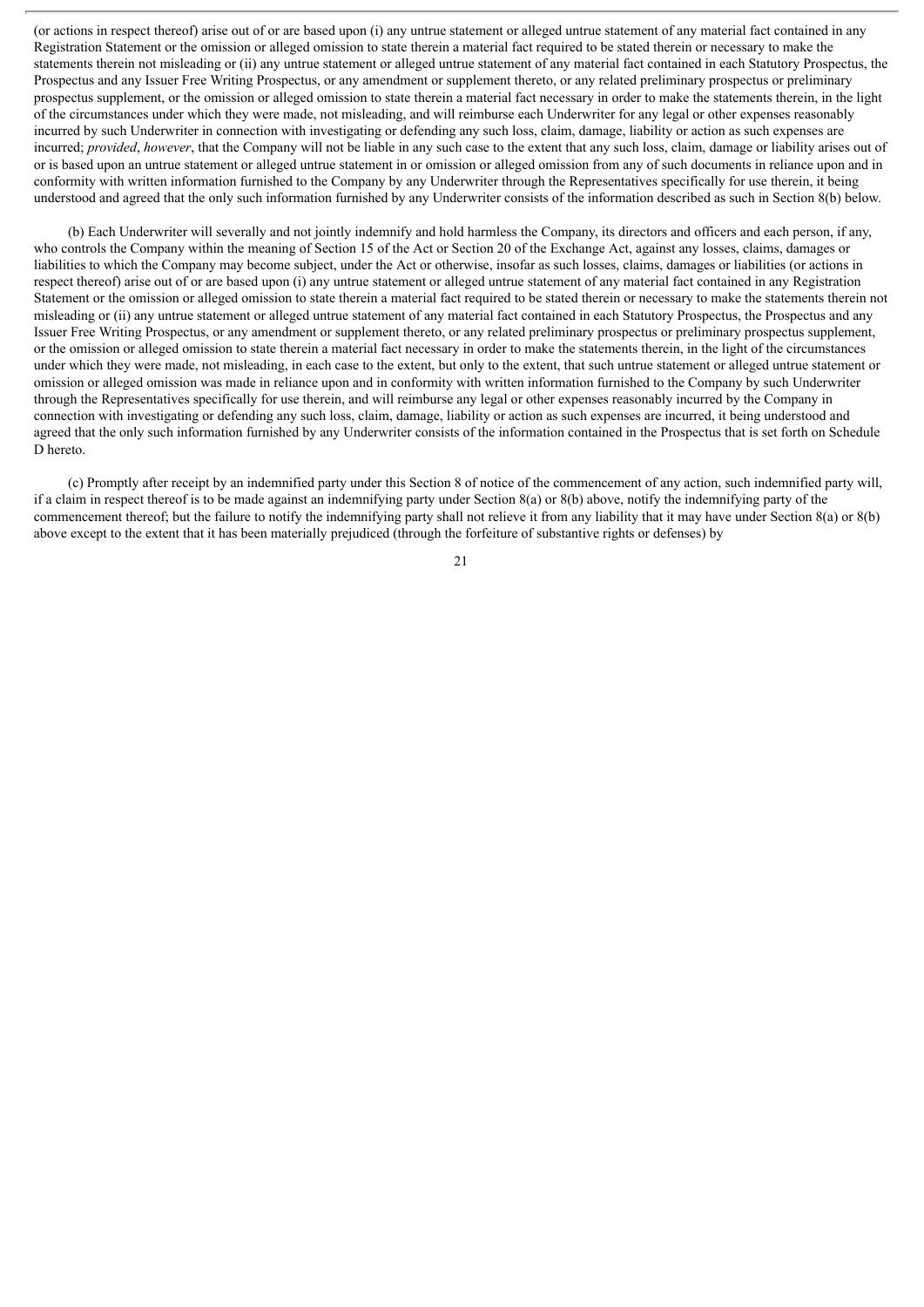such failure; and provided, however, that the failure to notify the indemnifying party shall not relieve it from any liability that it may have to an indemnified party otherwise than under Section 8(a) or 8(b) above. In case any such action is brought against any indemnified party and it notifies an indemnifying party of the commencement thereof, the indemnifying party will be entitled to participate therein and, to the extent that it may wish, jointly with any other indemnifying party similarly notified, to assume the defense thereof, with counsel satisfactory to such indemnified party (who shall not, except with the consent of the indemnified party, be counsel to the indemnifying party), and after notice from the indemnifying party to such indemnified party of its election so to assume the defense thereof, the indemnifying party will not be liable to such indemnified party under this Section 8 for any legal or other expenses subsequently incurred by such indemnified party in connection with the defense thereof other than reasonable costs of investigation; provided, however, if such indemnified party shall have been advised by counsel that there are one or more defenses available to it that are in actual or potential conflict with those available to the indemnifying party (in which case the indemnifying party shall not have the right to direct the defense of such action on behalf of the indemnified party), the reasonable fees and expenses of such indemnified party's counsel shall be borne by the indemnifying party. In no event shall the indemnifying party be liable for the fees and expenses of more than one counsel (together with appropriate local counsel) at any time for any indemnified party in connection with any one action or separate but substantially similar or related actions arising in the same jurisdiction out of the same general allegations or circumstances. No indemnifying party shall, without the prior written consent of the indemnified party, effect any settlement of any pending or threatened action in respect of which any indemnified party is or could have been a party and indemnity could have been sought hereunder by such indemnified party unless such settlement (i) includes an unconditional release of such indemnified party from all liability on any claims that are the subject matter of such action and (ii) does not include a statement as to, or an admission of, fault, culpability or a failure to act by or on behalf of an indemnified party.

(d) If the indemnification provided for in this Section 8 is unavailable or insufficient to hold harmless an indemnified party under Section 8(a) or 8(b) above, then each indemnifying party shall contribute to the amount paid or payable by such indemnified party as a result of the losses, claims, damages or liabilities referred to in Section 8(a) or 8(b) above (i) in such proportion as is appropriate to reflect the relative benefits received by the Company on the one hand and the Underwriters on the other from the offering of the Securities or (ii) if the allocation provided by clause (i) above is not permitted by applicable law, in such proportion as is appropriate to reflect not only the relative benefits referred to in clause (i) above but also the relative fault of the Company on the one hand and the Underwriters on the other in connection with the statements or omissions which resulted in such losses, claims, damages or liabilities as well as any other relevant equitable considerations. The relative benefits received by the Company on the one hand and the Underwriters on the other shall be deemed to be in the same proportion as the total net proceeds from the offering (before deducting expenses) received by the Company bear to the total underwriting discounts and commissions received by the Underwriters. The relative fault shall be determined by reference to, among other things, whether the untrue or alleged untrue statement of a material fact or the omission or alleged omission to state a material fact relates to information supplied by the Company or the Underwriters and the parties' relative intent, knowledge, access to information and opportunity to correct or prevent such untrue statement or omission. The Company and the Underwriters agree that it would not be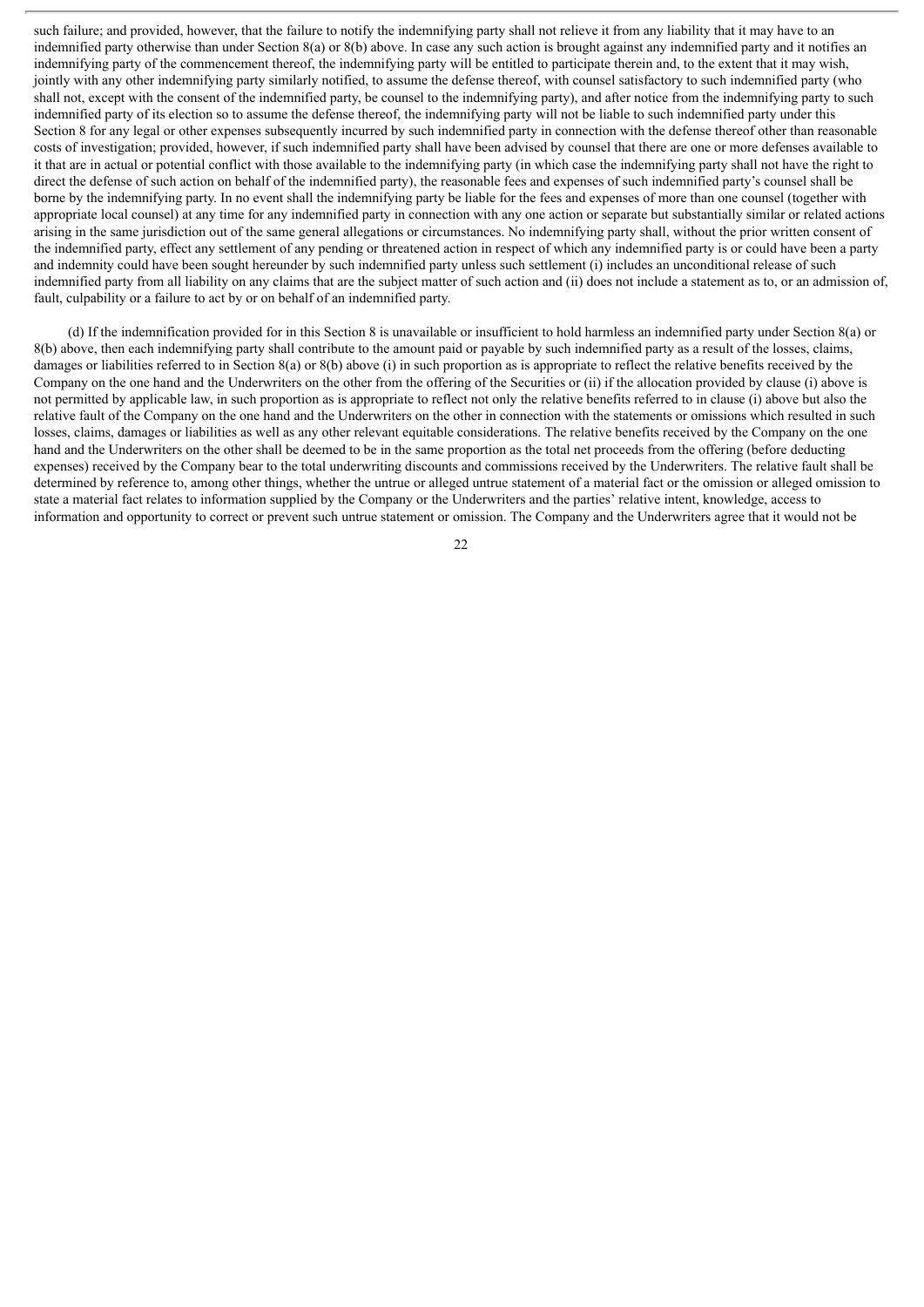just and equitable if contributions pursuant to this Section 8(d) were determined by pro rata allocation (even if the Underwriters were treated as one entity for such purpose) or by any other method of allocation which does not take account of the equitable considerations referred to above in this Section 8(d). The amount paid by an indemnified party as a result of the losses, claims, damages or liabilities referred to in the first sentence of this Section 8(d) shall be deemed to include any legal or other expenses reasonably incurred by such indemnified party in connection with investigating or defending any action or claim which is the subject of this Section 8(d). Notwithstanding the provisions of this Section 8(d), no Underwriter shall be required to contribute any amount in excess of the amount by which the total price at which the Securities underwritten by it and distributed to the public were offered to the public exceeds the amount of any damages which such Underwriter has otherwise been required to pay by reason of such untrue or alleged untrue statement or omission or alleged omission. No person guilty of fraudulent misrepresentation (within the meaning of Section 11(f) of the Act) shall be entitled to contribution from any person who was not guilty of such fraudulent misrepresentation. The Underwriters' obligations in this Section 8(d) to contribute are several in proportion to their respective underwriting obligations and not joint.

(e) The obligations of the Company under this Section 8 shall be in addition to any liability which the Company may otherwise have and shall extend, upon the same terms and conditions, to each person, if any, who controls any Underwriter within the meaning of the Act; and the obligations of the Underwriters under this Section 8 shall be in addition to any liability which the respective Underwriters may otherwise have and shall extend, upon the same terms and conditions, to each director of the Company, to each officer of the Company who has signed a Registration Statement and to each person, if any, who controls the Company within the meaning of the Act.

9. *Default of Underwriters*. If any Underwriter or Underwriters default(s) in their obligations to purchase Securities hereunder on the Closing Date and the aggregate number of shares of Securities that such defaulting Underwriter or Underwriters agreed but failed to purchase does not exceed 10% of the total number of shares of Securities that the Underwriters are obligated to purchase on the Closing Date, the Representatives may make arrangements satisfactory to the Company for the purchase of such Securities by other persons, including any of the Underwriters, but if no such arrangements are made by the Closing Date, the non-defaulting Underwriters shall be obligated severally, in proportion to their respective commitments hereunder, to purchase the Securities that such defaulting Underwriters agreed but failed to purchase on the Closing Date. If other persons become obligated or agree to purchase the Securities of a defaulting Underwriter, either the non-defaulting Underwriters or the Company may postpone the Closing Date for up to five full business days in order to effect any changes that, in the opinion of counsel for the Company or counsel for the Underwriters, may be necessary in the Registration Statement, the General Disclosure Package and the Prospectus or in any other document or arrangement, and the Company agrees to promptly prepare any amendment or supplement to the Registration Statement, the General Disclosure Package and the Prospectus that effects any such changes. If any Underwriter or Underwriters so default(s) and the aggregate number of shares of Securities with respect to which such default or defaults occur exceeds 10% of the total number of shares of Securities that the Underwriters are obligated to purchase on the Closing Date and arrangements satisfactory to the Representatives and the Company for the purchase of such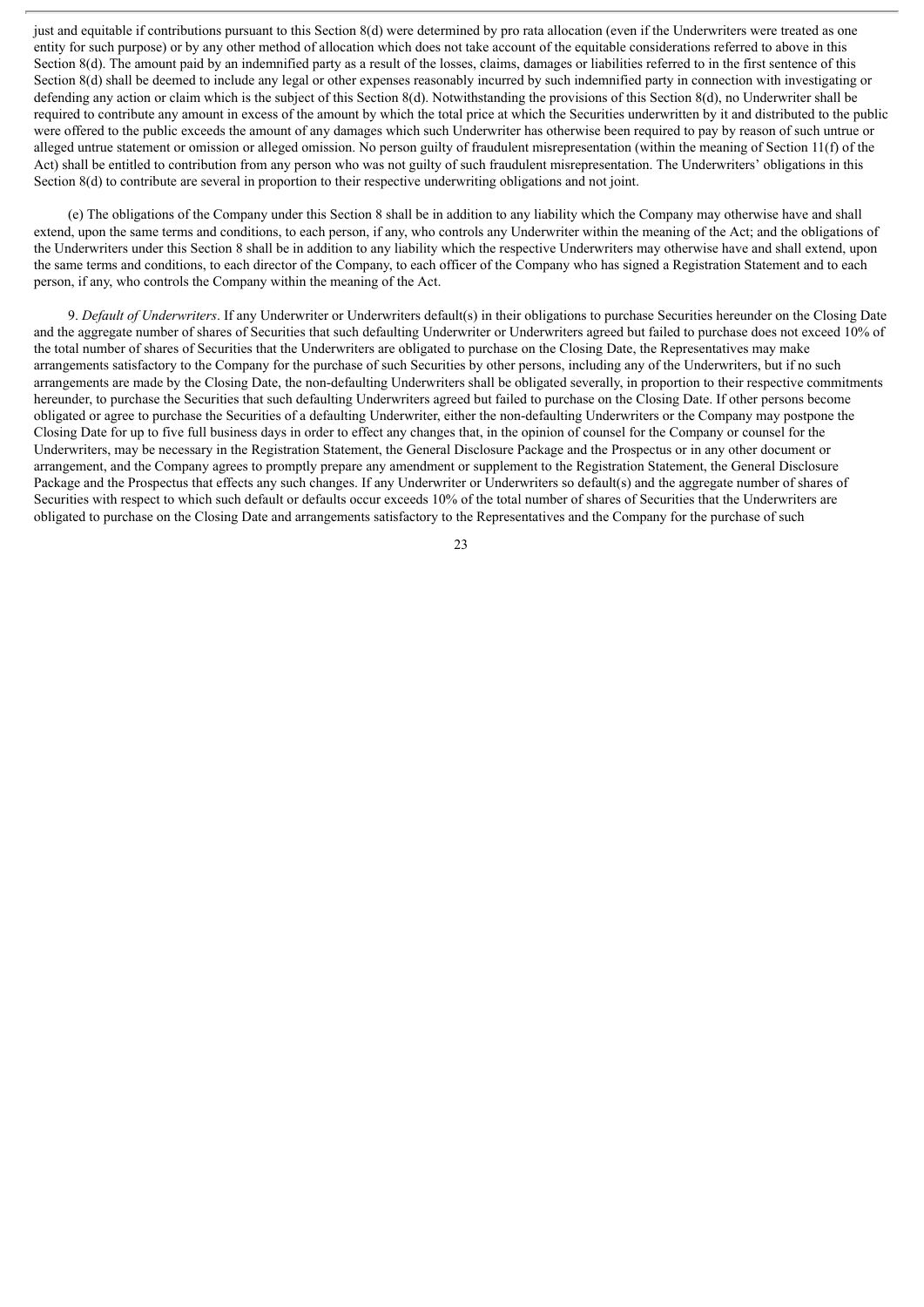Securities by other persons are not made within 36 hours after such default, this Agreement will terminate without liability on the part of any non-defaulting Underwriter or the Company, except as provided in Section 10. As used in this Agreement, the term "**Underwriter**" includes any person substituted for an Underwriter under this Section 9. Nothing herein will relieve a defaulting Underwriter from liability for its default.

*10. Survival of Certain Representations and Obligations*. The respective indemnities, agreements, representations, warranties and other statements of the Company or its officers and of the several Underwriters set forth in or made pursuant to this Agreement will remain in full force and effect, regardless of any investigation, or statement as to the results thereof, made by or on behalf of any Underwriter, the Company or any of their respective representatives, officers or directors or any controlling person, and will survive delivery of and payment for the Securities. If this Agreement is terminated pursuant to Section 9 or if for any reason the purchase of the Securities by the Underwriters is not consummated, the Company shall remain responsible for the expenses to be paid or reimbursed by it pursuant to Section 6 and the respective obligations of the Company and the Underwriters pursuant to Section 8 shall remain in effect, and if any Securities have been purchased hereunder the representations and warranties in Section 3 and all obligations under Section 6 shall also remain in effect. If the purchase of the Securities by the Underwriters is not consummated for any reason other than solely because of the termination of this Agreement pursuant to Section 9, the Company will reimburse the Underwriters for all out-of-pocket expenses (including fees and disbursements of counsel) reasonably incurred by them in connection with the offering of the Securities.

*11. Notices.* All communications hereunder will be in writing and, if sent to the Underwriters, will be mailed, delivered or transmitted and confirmed to the Representatives, c/o BNP Paribas Securities Corp., 787 Seventh Avenue, Floor 3, New York, New York 10019, Attention: Debt Syndicate, BofA Securities, Inc., 1540 Broadway, NY8-540-26-02, New York, New York 10036, Attention: High Grade Debt Capital Markets Transaction Management / Legal, Facsimile No: (212) 901-7881, or J.P. Morgan Securities LLC, 383 Madison Avenue, New York, New York 10179, Attention: Investment Grade Syndicate Desk, Facsimile No: (212) 834-6081. Notices to the Company will be mailed, delivered or transmitted and confirmed to it at Avnet, Inc., 2211 South 47th Street, Phoenix, AZ 85034, Attention: General Counsel; provided, however, that any notice to an Underwriter pursuant to Section 8 will be mailed, delivered or transmitted and confirmed to such Underwriter.

*12. Successors*. This Agreement will inure to the benefit of and be binding upon the parties hereto and their respective successors and the officers and directors and controlling persons referred to in Section 8, and no other person will have any right or obligation hereunder.

*13. Representation.* The Representatives will act for the several Underwriters in connection with the transactions contemplated by this Agreement, and any action under this Agreement taken by the Representatives jointly will be binding upon all the Underwriters.

*14. Counterparts.* This Agreement may be executed in one or more counterparts and, if executed in more than one counterpart, the executed counterparts shall each be deemed to be an original but all such counterparts shall together constitute one and the same instrument. The words "execution," "executed," "signed," "signature," "delivery," and words of like import in or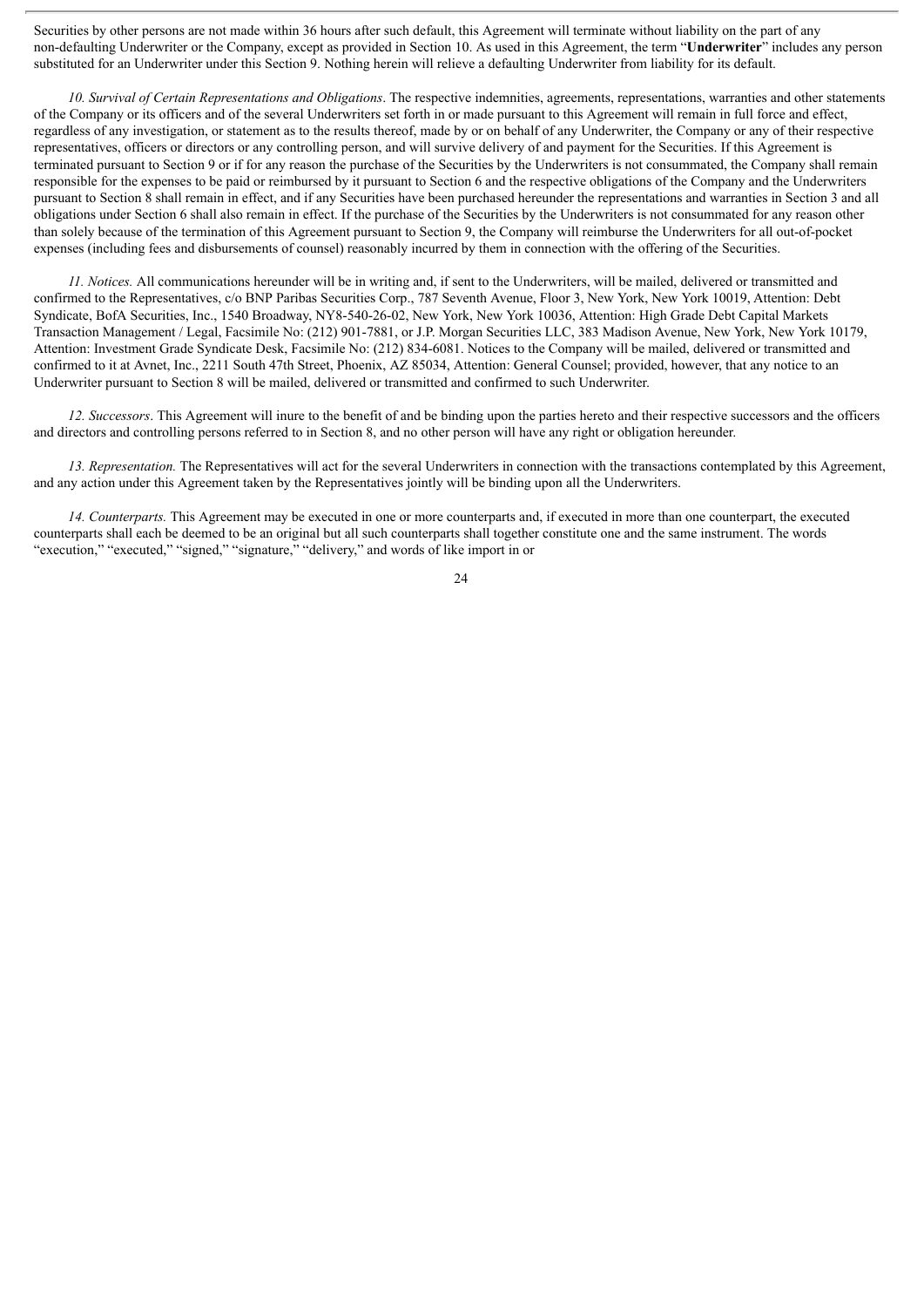relating to this Agreement or any document to be signed in connection with this Agreement shall be deemed to include electronic signatures, deliveries or the keeping of records in electronic form, each of which shall be of the same legal effect, validity or enforceability as a manually executed signature, physical delivery thereof or the use of a paper-based recordkeeping system, as the case may be, and the parties hereto consent to conduct the transactions contemplated hereunder by electronic means.

*15. Partial Unenforceability*. The invalidity or unenforceability of any Section, paragraph or provision of this Agreement shall not affect the validity or enforceability of any other Section, paragraph or provision hereof. If any Section, paragraph or provision of this Agreement is for any reason determined to be invalid or unenforceable, there shall be deemed to be made such minor changes (and only such minor changes) as are necessary to make it valid and enforceable.

### *16. Recognition of the U.S. Special Resolution Regimes.*

(a) In the event that any Underwriter that is a Covered Entity becomes subject to a proceeding under a U.S. Special Resolution Regime, the transfer from such Underwriter of this Agreement, and any interest and obligation in or under this Agreement, will be effective to the same extent as the transfer would be effective under the U.S. Special Resolution Regime if this Agreement, and any such interest and obligation, were governed by the laws of the United States or a state of the United States.

(b) In the event that any Underwriter that is a Covered Entity or a BHC Act Affiliate of such Underwriter becomes subject to a proceeding under a U.S. Special Resolution Regime, Default Rights under this Agreement that may be exercised against such Underwriter are permitted to be exercised to no greater extent than such Default Rights could be exercised under the U.S. Special Resolution Regime if this Agreement were governed by the laws of the United States or a state of the United States.

(c) For purposes of this Section 13, a "BHC Act Affiliate" has the meaning assigned to the term "affiliate" in, and shall be interpreted in accordance with, 12 U.S.C. § 1841(k). "Covered Entity" means any of the following: (i) a "covered entity" as that term is defined in, and interpreted in ac-cordance with, 12 C.F.R. § 252.82(b); (ii) a "covered bank" as that term is defined in, and inter-preted in accordance with, 12 C.F.R. § 47.3(b); or (iii) a "covered FSI" as that term is defined in, and interpreted in accordance with, 12 C.F.R. § 382.2(b). "Default Right" has the meaning assigned to that term in, and shall be interpreted in accordance with, 12 C.F.R. §§ 252.81, 47.2 or 382.1, as applicable. "U.S. Special Resolution Regime" means each of (i) the Federal Deposit Insurance Act and the regulations promulgated thereunder and (ii) Title II of the Dodd-Frank Wall Street Reform and Consumer Protection Act and the regulations promulgated thereunder.

### *17. Absence of Fiduciary Relationship.* The Company acknowledges and agrees that:

(a) the Representatives have been retained solely to act as underwriters in connection with the sale of the Company's securities and that no fiduciary, advisory or agency relationship between the Company, on the one hand, and the Representatives, on the other, has been created in respect of any of the transactions contemplated by this Agreement, irrespective of whether the Representatives have advised or are advising on other matters;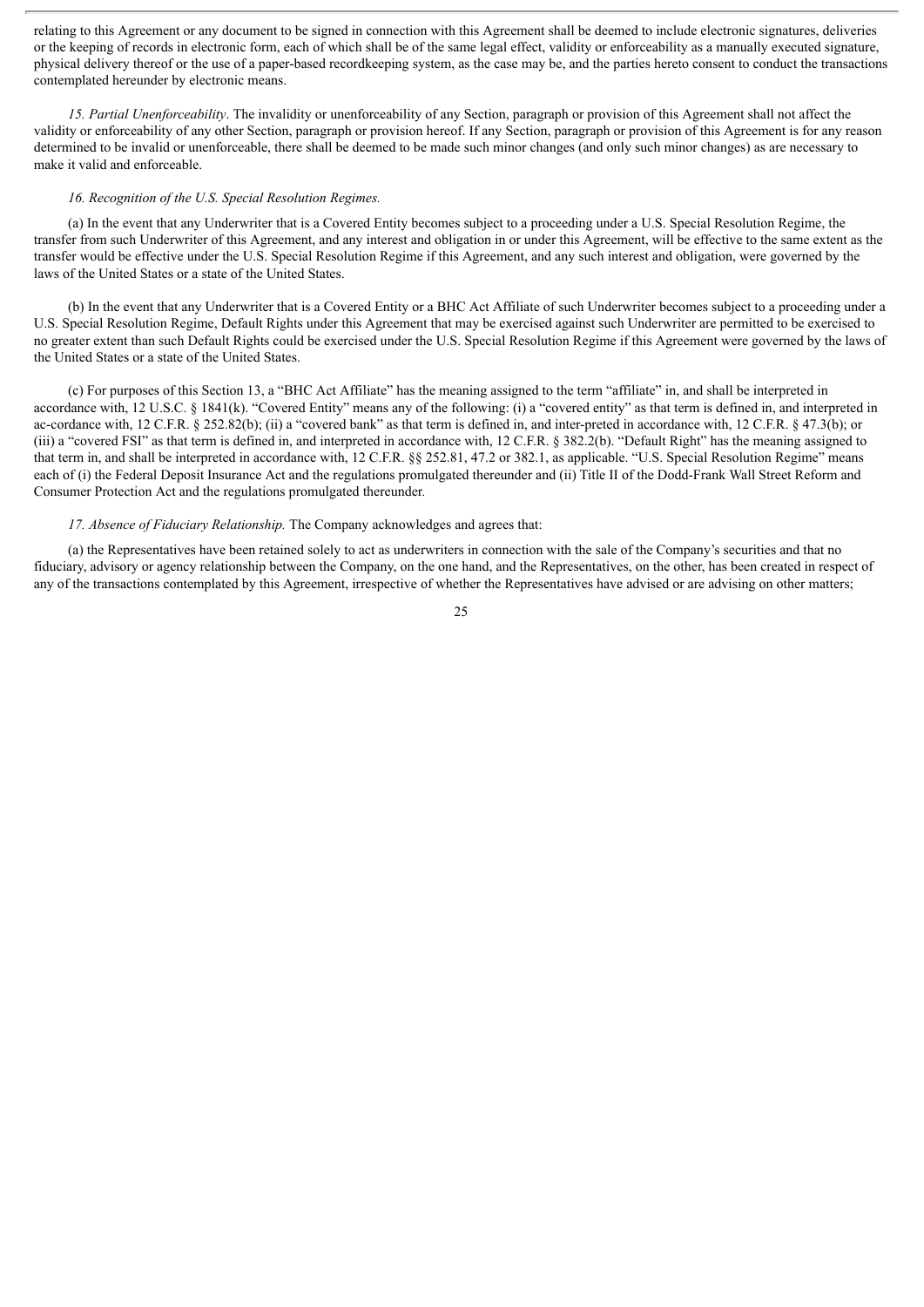(b) the price of the securities set forth in this Agreement was established by the Company following discussions and arms-length negotiations with the Representatives, and the Company is capable of evaluating and understanding and understands and accepts the terms, risks and conditions of the transactions contemplated by this Agreement;

(c) it has been advised that the Representatives and their affiliates are engaged in a broad range of transactions which may involve interests that differ from those of the Company and that the Representatives have no obligation to disclose such interests and transactions to the Company by virtue of any fiduciary, advisory or agency relationship; and

(d) it waives, to the fullest extent permitted by law, any claims it may have against the Representatives for breach of fiduciary duty or alleged breach of fiduciary duty and agree that the Representatives shall have no liability (whether direct or indirect) to the Company in respect of such a fiduciary duty claim or to any person asserting a fiduciary duty claim on behalf of or in right of the Company, including stockholders, employees or creditors of the Company.

(e) Any review by the Representative or any Underwriter of the Company of the transactions contemplated hereby or other matters relating to such transactions will be performed solely for the benefit of the Representative or such Underwriter, as the case may be, and shall not be on behalf of the Company, as the case may be, or any other person.

*18. Amendments or Waivers.* No amendment or waiver of any provision of this Agreement, nor any consent or approval to any departure therefrom, shall in any event be effective unless the same shall be in writing and signed by the parties thereto.

*19. Applicable Law.* This Agreement shall be governed by, and construed in accordance with, the laws of the State of New York.

*20. Waiver of Jury Trial.* Each of the parties hereto waives any right to trial by jury in any suit or proceeding arising out of or relating to this Agreement.

*21. Compliance with USA Patriot Act*. In accordance with the requirements of the USA Patriot Act (Title III of Pub. L. 107-56 (signed into law October 26, 2001)), the Underwriters are required to obtain, verify and record information that identifies their respective clients, including the Company, which information may include the name and address of their respective clients, as well as other information that will allow the Underwriters to properly identify their respective clients.

Each of the parties hereby submits to the non-exclusive jurisdiction of the federal and state courts in the Borough of Manhattan in The City of New York in any suit or proceeding arising out of or relating to this Agreement or the transactions contemplated hereby.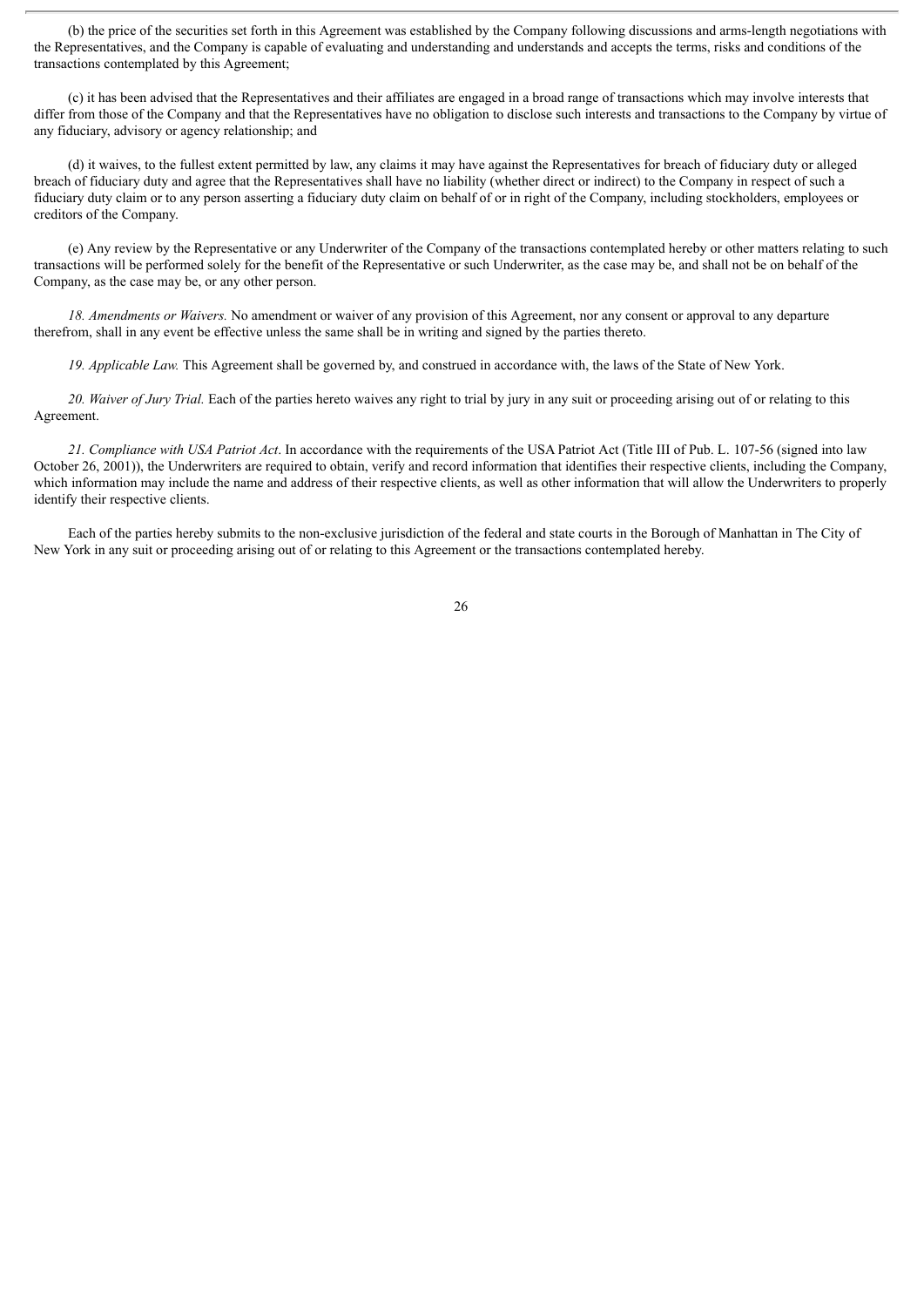If the foregoing is in accordance with your understanding, please indicate your acceptance of this Agreement by signing in the space provided below.

Very truly yours

AVNET, INC.

By: /s/ Thomas Liguori

Name: Thomas Liguori Title: Chief Financial Officer

[Signature Page to Underwriting Agreement]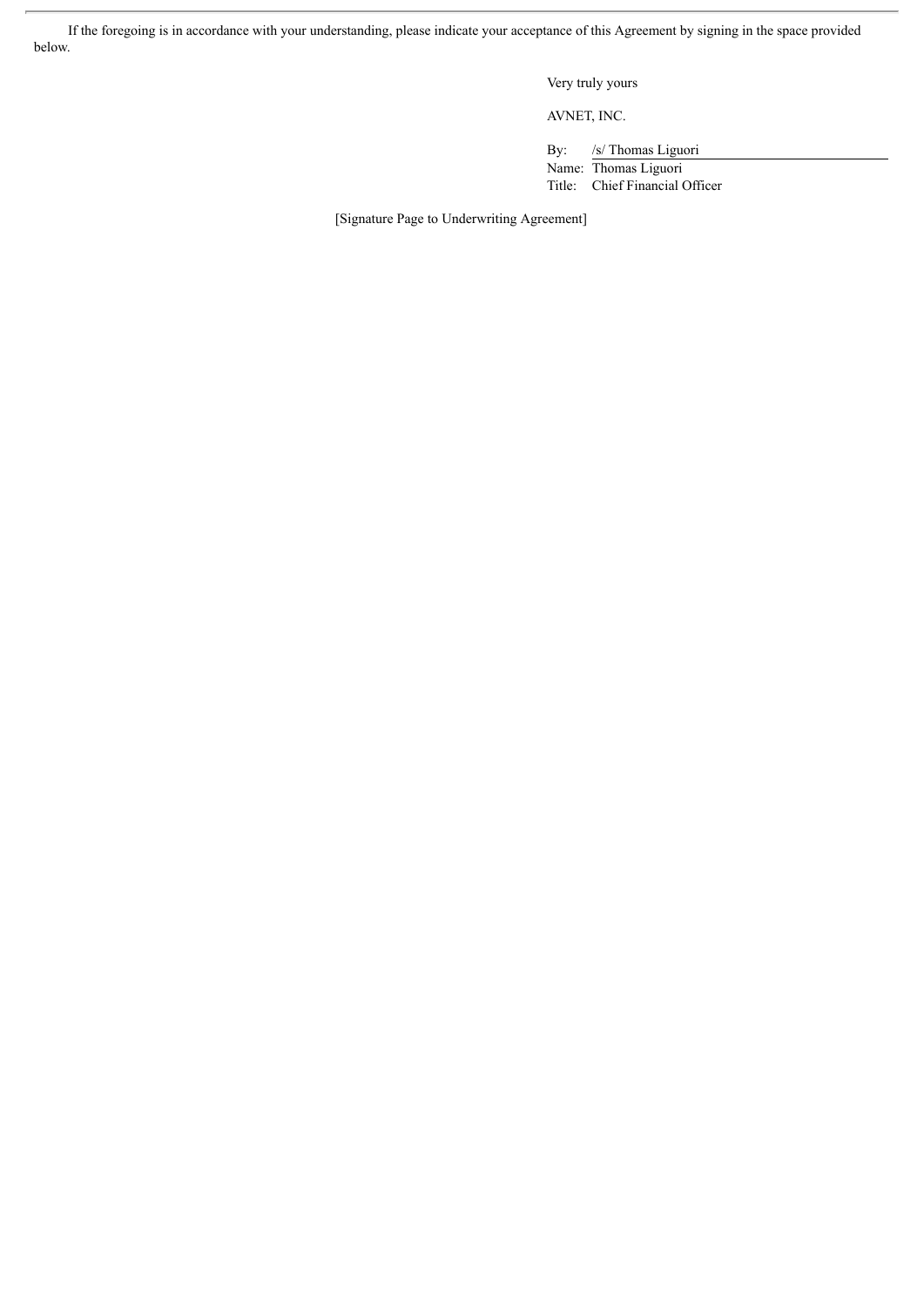### BNP PARIBAS SECURITIES CORP.

By: /s/ Rafael Ribeiro Name: Rafael Ribeiro Title: Managing Director

BOFA SECURITIES, INC.

| By: | /s/ Laurie Campbell   |
|-----|-----------------------|
|     | Name: Laurie Campbell |

Title: Managing Director

### J.P. MORGAN SECURITIES LLC

By: /s/ Som Bhattacharyya

Name: Som Bhattacharyya Title: Executive Director

For themselves and on behalf of the several Underwriters listed in Schedule C hereto.

[Signature Page to Underwriting Agreement]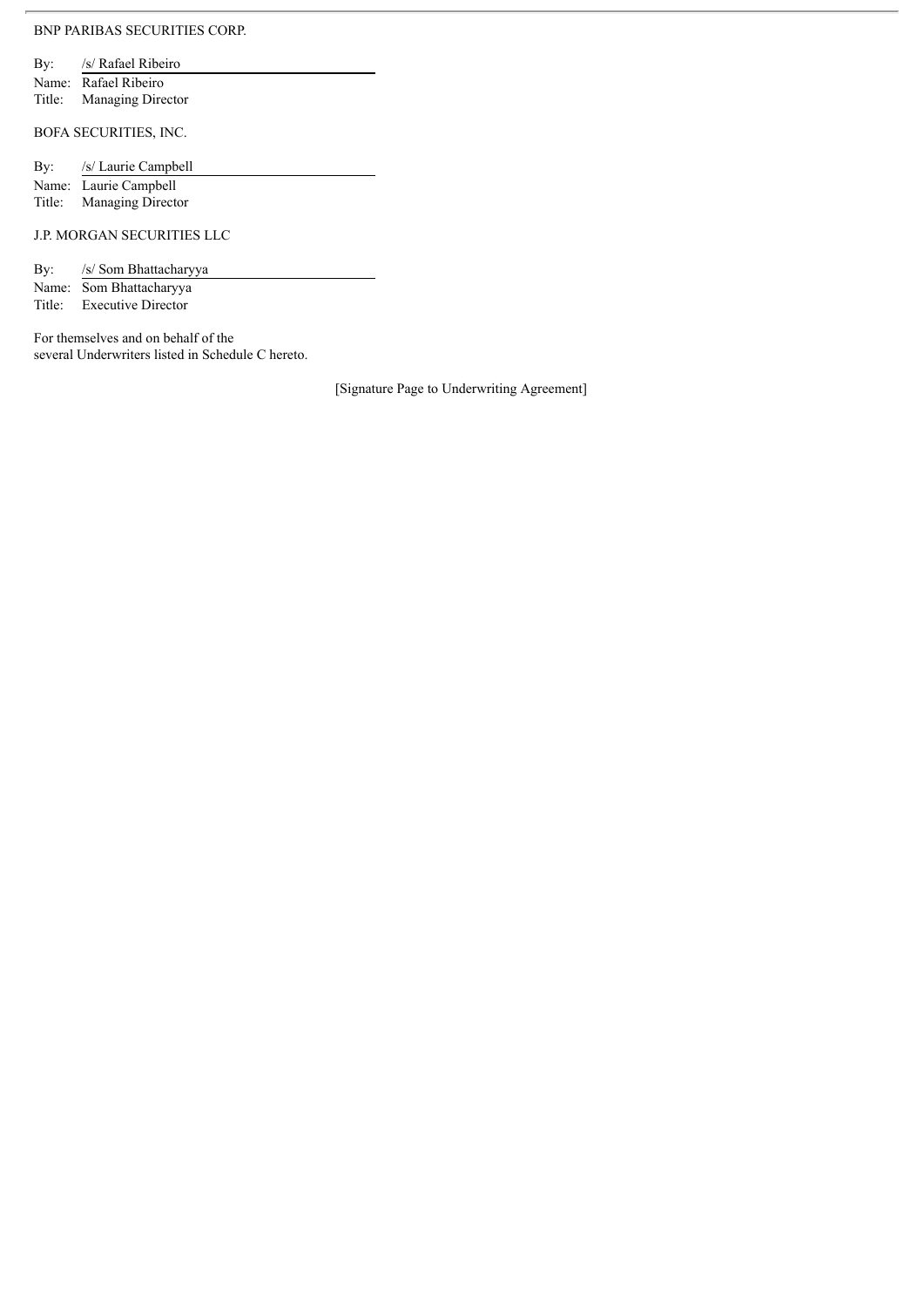## **General Use Issuer Free Writing Prospectus**

Pricing Term Sheet, dated May 12, 2022, relating to the Securities, as filed pursuant to Rule 433 under the Act.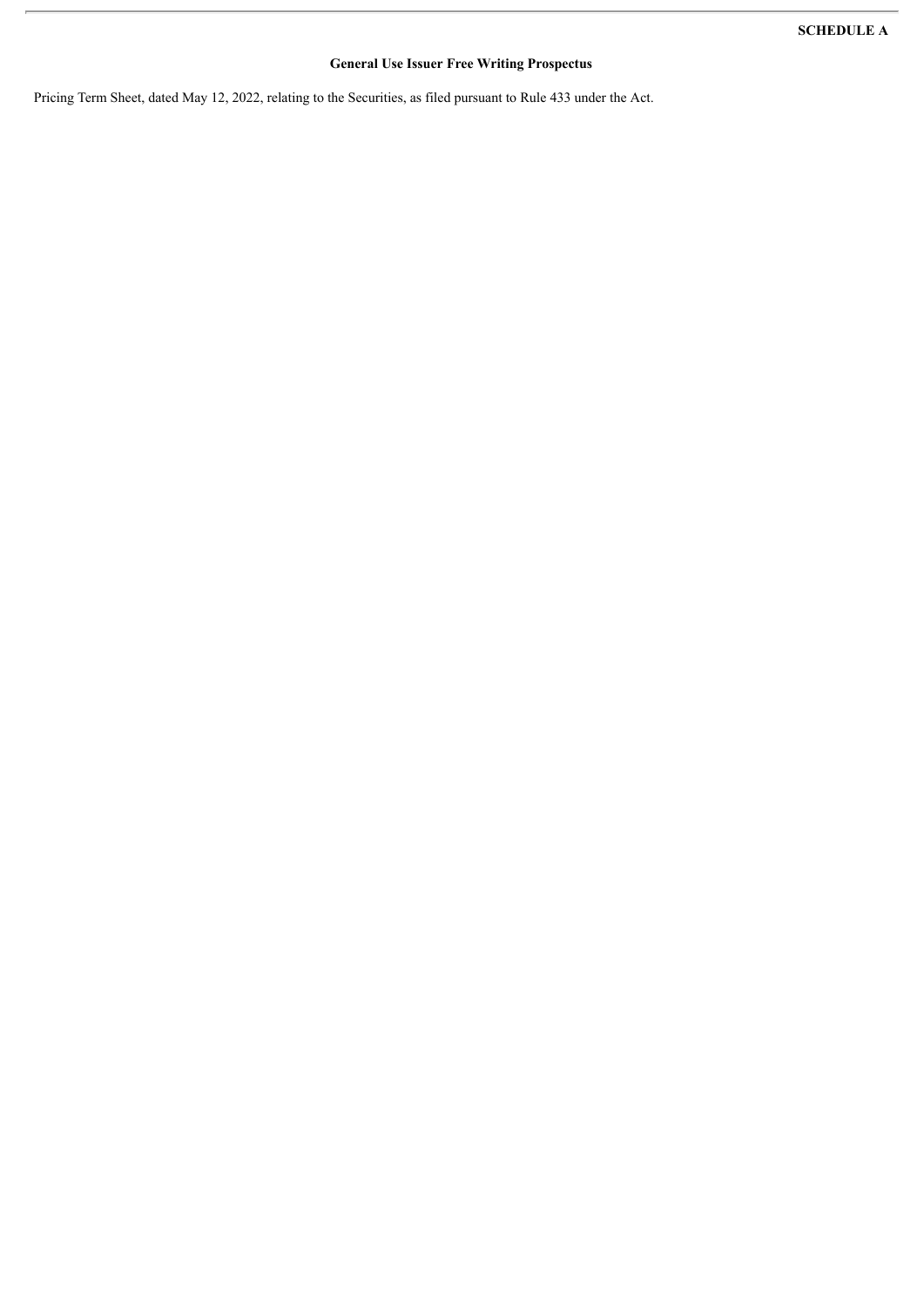## **PRICING TERM SHEET**

## **May 12, 2022**

### **\$300,000,000 5.500% Senior Notes due 2032**

| Issuer:                             | Avnet, Inc.                                                                                                                                                                                                                                                                                                                                                                                                                                                        |
|-------------------------------------|--------------------------------------------------------------------------------------------------------------------------------------------------------------------------------------------------------------------------------------------------------------------------------------------------------------------------------------------------------------------------------------------------------------------------------------------------------------------|
| Ratings (Moody's / S&P / Fitch)*:   | Intentionally excluded.                                                                                                                                                                                                                                                                                                                                                                                                                                            |
| Principal Amount:                   | \$300,000,000                                                                                                                                                                                                                                                                                                                                                                                                                                                      |
| Trade Date:                         | May 12, 2022                                                                                                                                                                                                                                                                                                                                                                                                                                                       |
| Settlement Date**:                  | May 23, 2022 $(T+7)$                                                                                                                                                                                                                                                                                                                                                                                                                                               |
| Maturity:                           | June 1, 2032                                                                                                                                                                                                                                                                                                                                                                                                                                                       |
| Coupon (Interest Rate):             | 5.500%                                                                                                                                                                                                                                                                                                                                                                                                                                                             |
| Yield to Maturity:                  | 5.501%                                                                                                                                                                                                                                                                                                                                                                                                                                                             |
| Price to Public:                    | 99.991% of the principal amount                                                                                                                                                                                                                                                                                                                                                                                                                                    |
| Spread to Benchmark Treasury:       | $+265$ basis points                                                                                                                                                                                                                                                                                                                                                                                                                                                |
| Benchmark Treasury:                 | 1.875% due February 15, 2032                                                                                                                                                                                                                                                                                                                                                                                                                                       |
| Benchmark Treasury Price and Yield: | 91-23+; 2.851%                                                                                                                                                                                                                                                                                                                                                                                                                                                     |
| <b>Interest Payment Dates:</b>      | Semi-annually on June 1 and December 1 of each year, commencing on<br>December 1, 2022                                                                                                                                                                                                                                                                                                                                                                             |
| Make-Whole Call:                    | Make-whole call at any time prior to March 1, 2032 at the greater of<br>(i) the sum of the present values of the remaining scheduled payments of<br>principal and interest discounted at the treasury rate plus 40 basis points<br>less interest accrued to, but excluding, the redemption date and (ii) 100%<br>of the principal amount of the notes being redeemed, plus, in either case,<br>accrued and unpaid interest to, but excluding, the redemption date. |
| Par Call:                           | At any time on or after March 1, 2032, we may redeem all or any part of<br>the notes at a redemption price equal to 100% of the principal amount<br>thereof plus accrued and unpaid interest thereon to, but excluding, the<br>redemption date.                                                                                                                                                                                                                    |
| Denominations:                      | \$2,000 and integral multiples of \$1,000 in excess thereof                                                                                                                                                                                                                                                                                                                                                                                                        |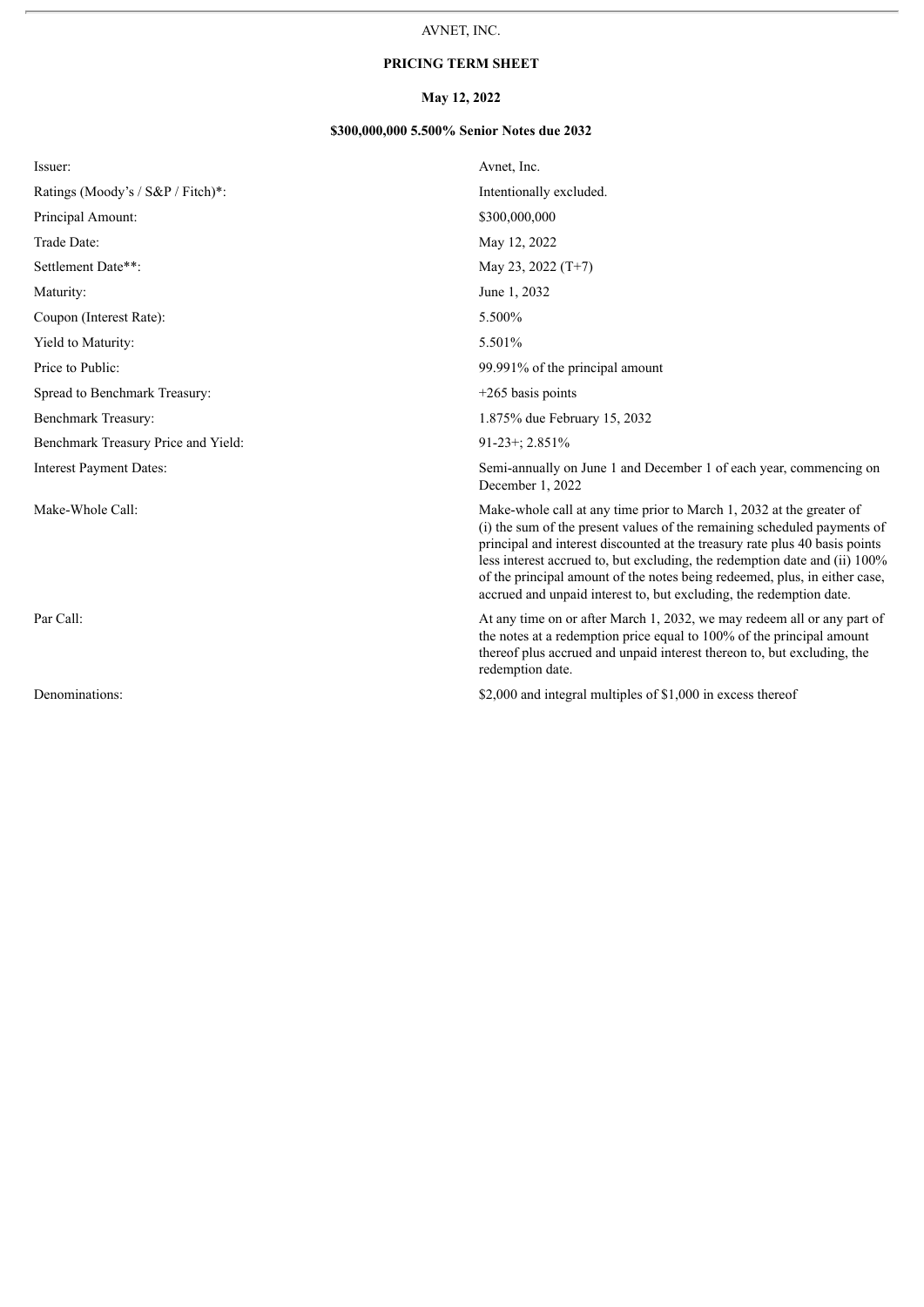| Day Count Convention:        | 30/360                                                                                                                                                                                                                                                                                     |
|------------------------------|--------------------------------------------------------------------------------------------------------------------------------------------------------------------------------------------------------------------------------------------------------------------------------------------|
| CUSIP Number:                | 053807 AV5                                                                                                                                                                                                                                                                                 |
| ISIN Number:                 | US053807AV56                                                                                                                                                                                                                                                                               |
| Joint Book-Running Managers: | <b>BNP Paribas Securities Corp.</b><br>BofA Securities, Inc.<br>J.P. Morgan Securities LLC<br>Mizuho Securities USA LLC<br><b>MUFG</b> Securities Americas Inc.<br>Scotia Capital (USA) Inc.                                                                                               |
| Senior Co-Managers           | SMBC Nikko Securities America, Inc.<br>Truist Securities, Inc.<br>Wells Fargo Securities, LLC                                                                                                                                                                                              |
| Junior Co-Managers           | Academy Securities, Inc.<br>Commerz Markets LLC<br>HSBC Securities (USA) Inc.<br><b>KBC Securities USA LLC</b><br><b>PNC Capital Markets LLC</b><br>Siebert Williams Shank & Co., LLC<br><b>Standard Chartered Bank</b><br>U.S. Bancorp Investments, Inc.<br>UniCredit Capital Markets LLC |

**\*Note:** A securities rating is not a recommendation to buy, sell or hold securities and may be subject to revision or withdrawal at any time.

\*\*Note: It is expected that delivery of the notes will be made against payment therefor on or about May 23, 2022, which is the seventh business day following the date hereof (such settlement cycle being referred to as "T+7"). Under Rule 15c6-1 under the Securities Exchange Act of 1934, as amended, trades in the secondary market generally are required to settle in two business days unless the parties to any such trade expressly agree otherwise. Accordingly, purchasers who wish to trade the notes prior to the second business day before the delivery of the notes will be required, by virtue of the fact that the notes initially will settle in T+7, to specify an alternative settlement cycle at the time of any such trade to prevent failed settlement. Purchasers of the notes who wish to trade the notes prior to the second business day before the delivery of the notes should consult their own advisors.

The issuer has filed a registration statement (including a prospectus) with the SEC for the offering to which this communication relates. Before you invest, you should read the prospectus in that registration statement and other documents the issuer has filed with the SEC for more complete information about the issuer and this offering. You may get these documents for free by visiting EDGAR on the SEC Web site at www.sec.gov. Alternatively, BNP Paribas Securities Corp., BofA Securities, Inc. or J.P. Morgan Securities LLC can arrange to send you the prospectus if you request it by calling or e-mailing BNP Paribas Securities Corp. at 1-800-854-5674; BofA Securities, Inc. at 1-800-294-1322 or **dg.prospectus\_requests@bofa.com; or J.P. Morgan Securities LLC at 212-834-4533.**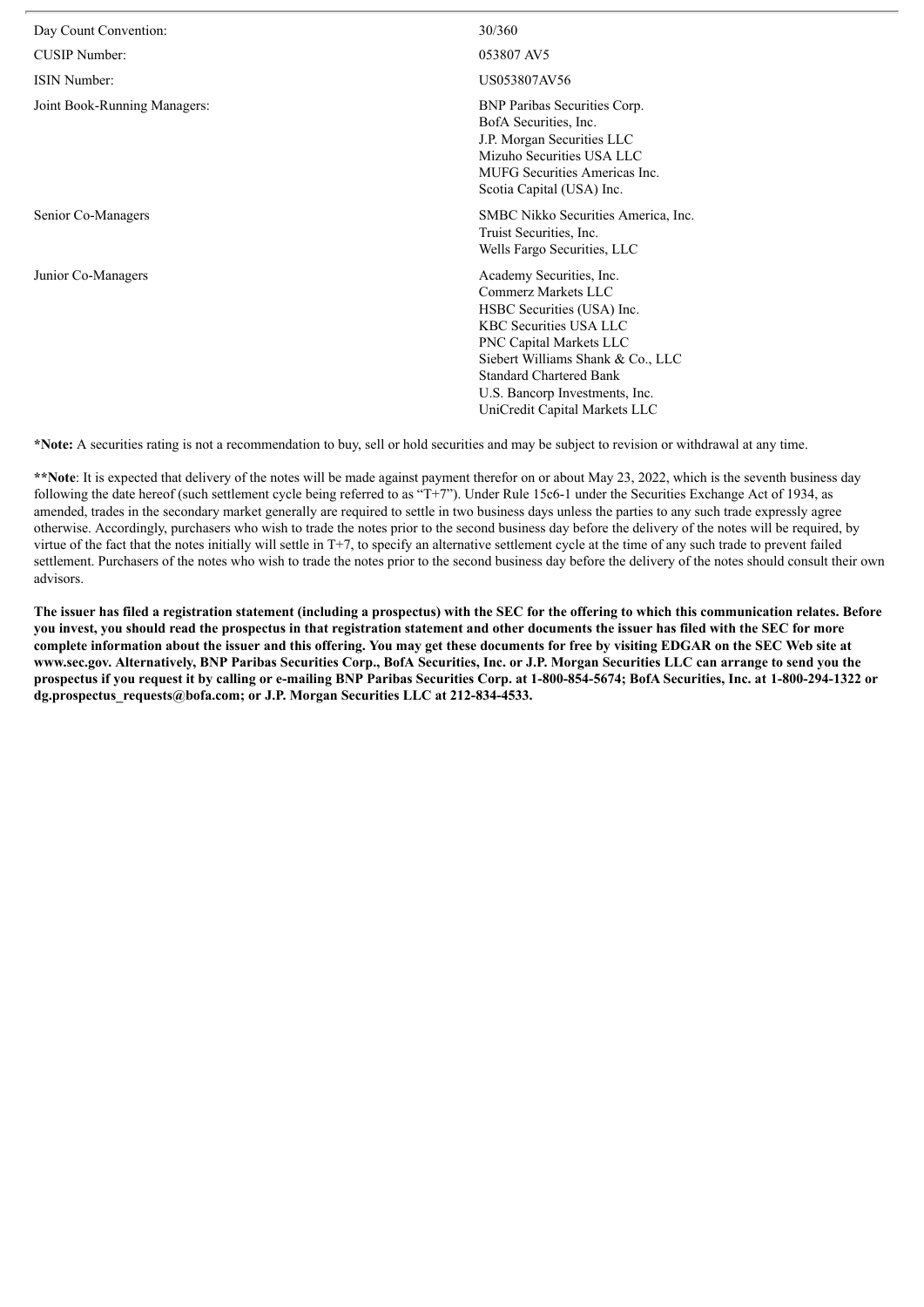## **Limited Use Issuer Free Writing Prospectus**

Electronic road show presentation, dated May 12, 2022.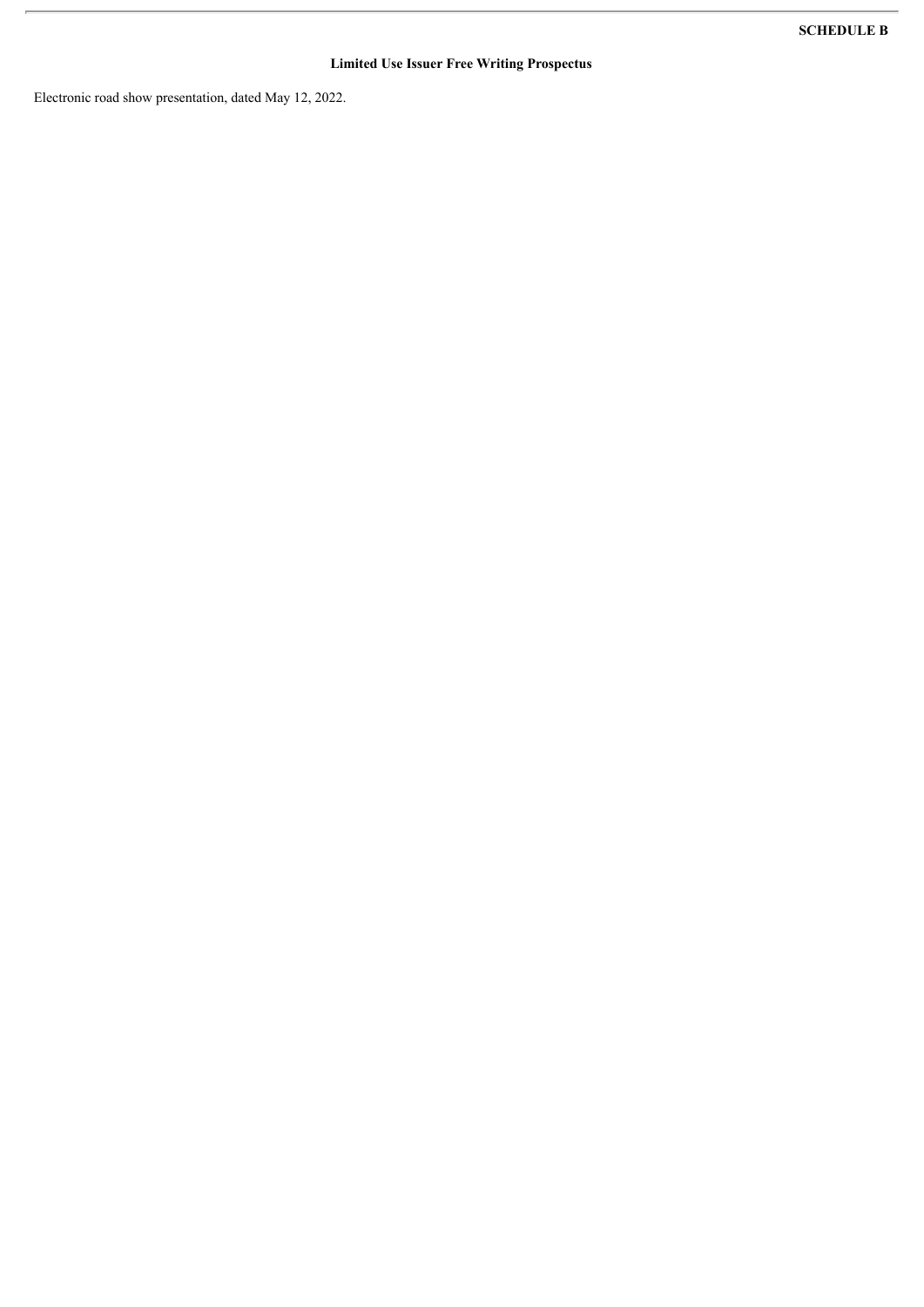### **SCHEDULE C**

| Underwriter                          | <b>Principal Amount of</b><br><b>Notes to be Purchased</b> |
|--------------------------------------|------------------------------------------------------------|
| <b>BNP Paribas Securities Corp.</b>  | \$<br>60,000,000                                           |
| BofA Securities, Inc.                | 60,000,000                                                 |
| J.P. Morgan Securities LLC           | 60,000,000                                                 |
| Mizuho Securities USA LLC            | 12,000,000                                                 |
| <b>MUFG</b> Securities Americas Inc. | 12,000,000                                                 |
| Scotia Capital (USA) Inc.            | 12,000,000                                                 |
| SMBC Nikko Securities America, Inc.  | 9,000,000                                                  |
| Truist Securities, Inc.              | 9,000,000                                                  |
| Wells Fargo Securities, LLC          | 9,000,000                                                  |
| Academy Securities, Inc.             | 9,000,000                                                  |
| Commerz Markets LLC                  | 6,000,000                                                  |
| HSBC Securities (USA) Inc.           | 6,000,000                                                  |
| <b>KBC Securities USA LLC</b>        | 6,000,000                                                  |
| PNC Capital Markets LLC              | 6,000,000                                                  |
| Siebert Williams Shank & Co., LLC    | 6,000,000                                                  |
| <b>Standard Chartered Bank</b>       | 6,000,000                                                  |
| U.S. Bancorp Investments, Inc.       | 6,000,000                                                  |
| UniCredit Capital Markets LLC        | 6,000,000                                                  |
| Total                                | \$<br>300,000,000                                          |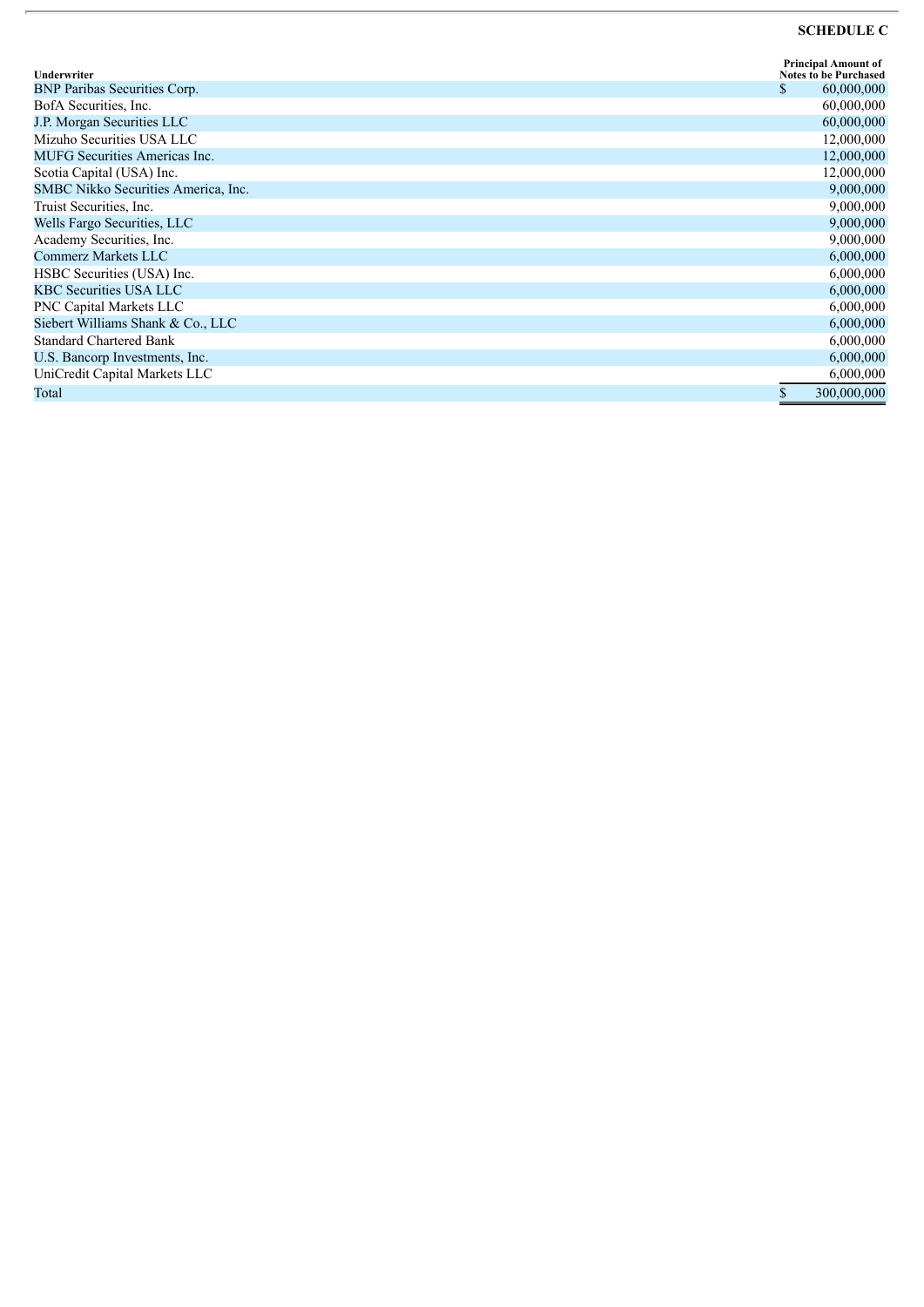### **Information provided by the Underwriters**

- 1. The last paragraph on the cover page of the Prospectus Supplement concerning delivery of the Securities;
- 2. The concession and reallowance amounts appearing in the sixth paragraph of text under the caption "Underwriting" on page S-29 of the Prospectus Supplement;
- 3. The third sentence of the eighth paragraph under the caption "Underwriting" on page S-30 of the Prospectus Supplement concerning marketmaking activities for the Securities;
- 4. The tenth and eleventh paragraphs of text under the caption "Underwriting" on page S-30 of the Prospectus Supplement, concerning stabilizing transactions; and
- 5. The fifteenth paragraph of text under the caption "Underwriting" on page S-31 of the Prospectus Supplement, concerning hedging transactions.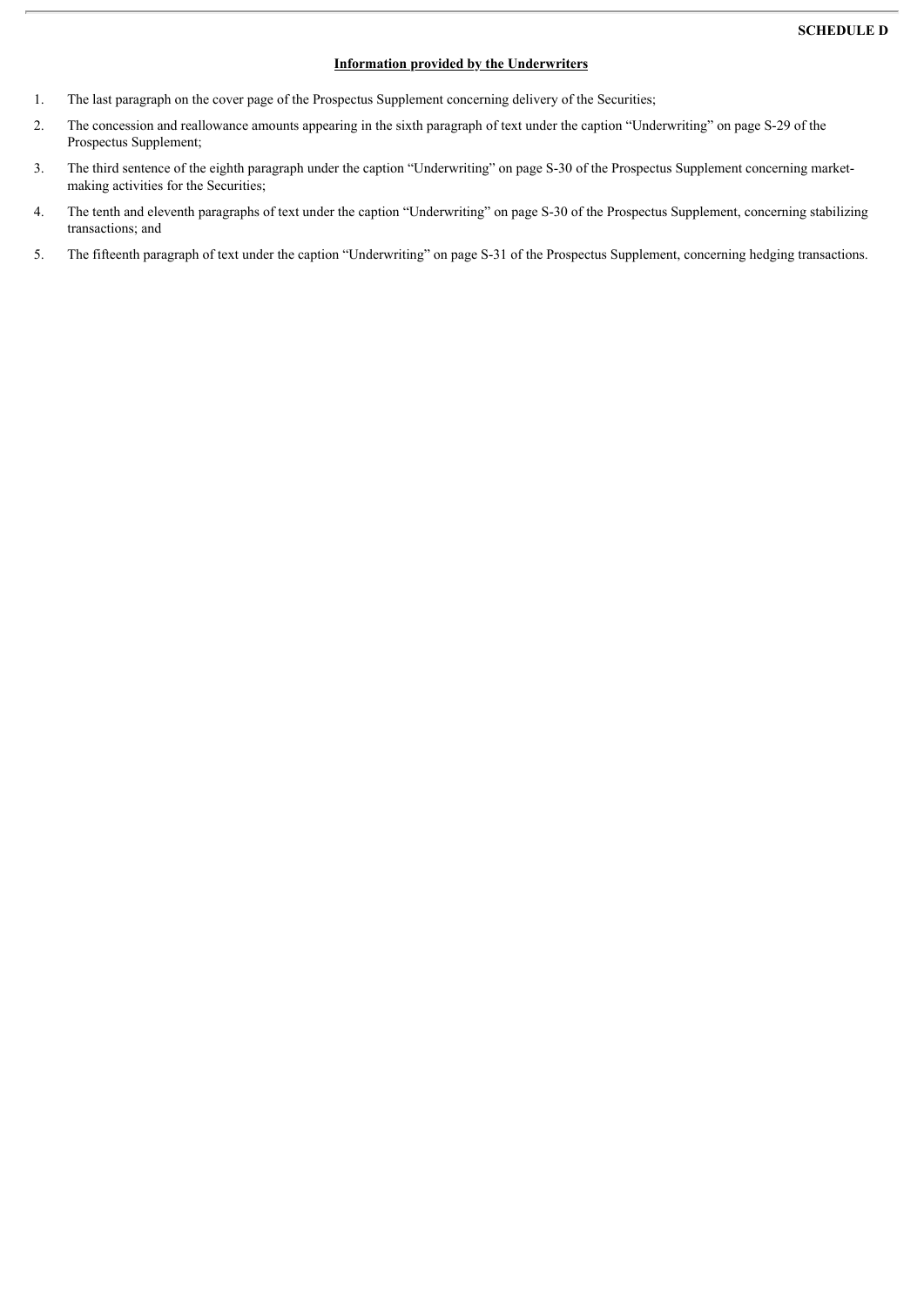### **FORM OF OFFICERS' CERTIFICATE**

<span id="page-37-0"></span>The undersigned, Thomas Liguori and Michael R. McCoy, do hereby certify on behalf of AVNET, INC., a New York corporation (the "**Company**"), that they are the duly appointed Chief Financial Officer and Senior Vice President, General Counsel and Chief Legal Officer, respectively, of the Company. Each of the undersigned also hereby certifies on behalf of the Company, pursuant to the Indenture, dated as of June 22, 2010 (the "**Indenture**"), between the Company and Computershare Trust Company, National Association, as successor to Wells Fargo Bank, National Association, as trustee under the Indenture (the "**Trustee**"), that:

#### **RECITAL**

Pursuant to the authorizations granted by resolutions duly adopted by the Board of Directors on May 3, 2022, a series of Securities to be issued under the Indenture has been established (the "**Notes**").

#### **TERMS**

The Notes shall have the terms set forth in this certificate (this "**Certificate**") (defined terms used herein and not otherwise defined herein have the meanings ascribed to such terms in the Indenture):

(1) The title of the Securities of the series (which shall distinguish the Securities of the series from Securities of any other series): The Notes shall constitute a series of Securities having the title "5.500% Notes due 2032."

(2) Any limit upon the aggregate principal amount of the Securities of the series that may be authenticated and delivered under the Indenture (except for Securities authenticated and delivered upon registration of transfer of, or in exchange for, or in lieu of, other Securities of the series pursuant to Sections 2.05, 2.06, 2.07, 3.05, 10.06 and except for Securities which, pursuant to Section 2.04, are deemed never to have been *authenticated and delivered under the Indenture)*: The aggregate principal amount of Notes that may be authenticated and delivered under the Indenture is unlimited. On the date hereof, the Company has delivered to the Trustee \$300,000,000 in aggregate principal amount of Notes, together with a Company Order for the authentication and delivery of such Notes.

(3) The Person to whom any interest on a Security of the series shall be payable, if other than the person in whose name that Security (or one or more Predecessor Securities) is registered at the close of business on the Regular Record Date for such interest: Not applicable.

(4) The date or dates on which the principal of the Securities of the series shall be payable: The entire principal of the Notes shall be due and payable on June 1, 2032 (the "**Stated Maturity**"), unless earlier redeemed by the Company as provided in Section 7 below or repurchased by the Company as provided in Section 19A below.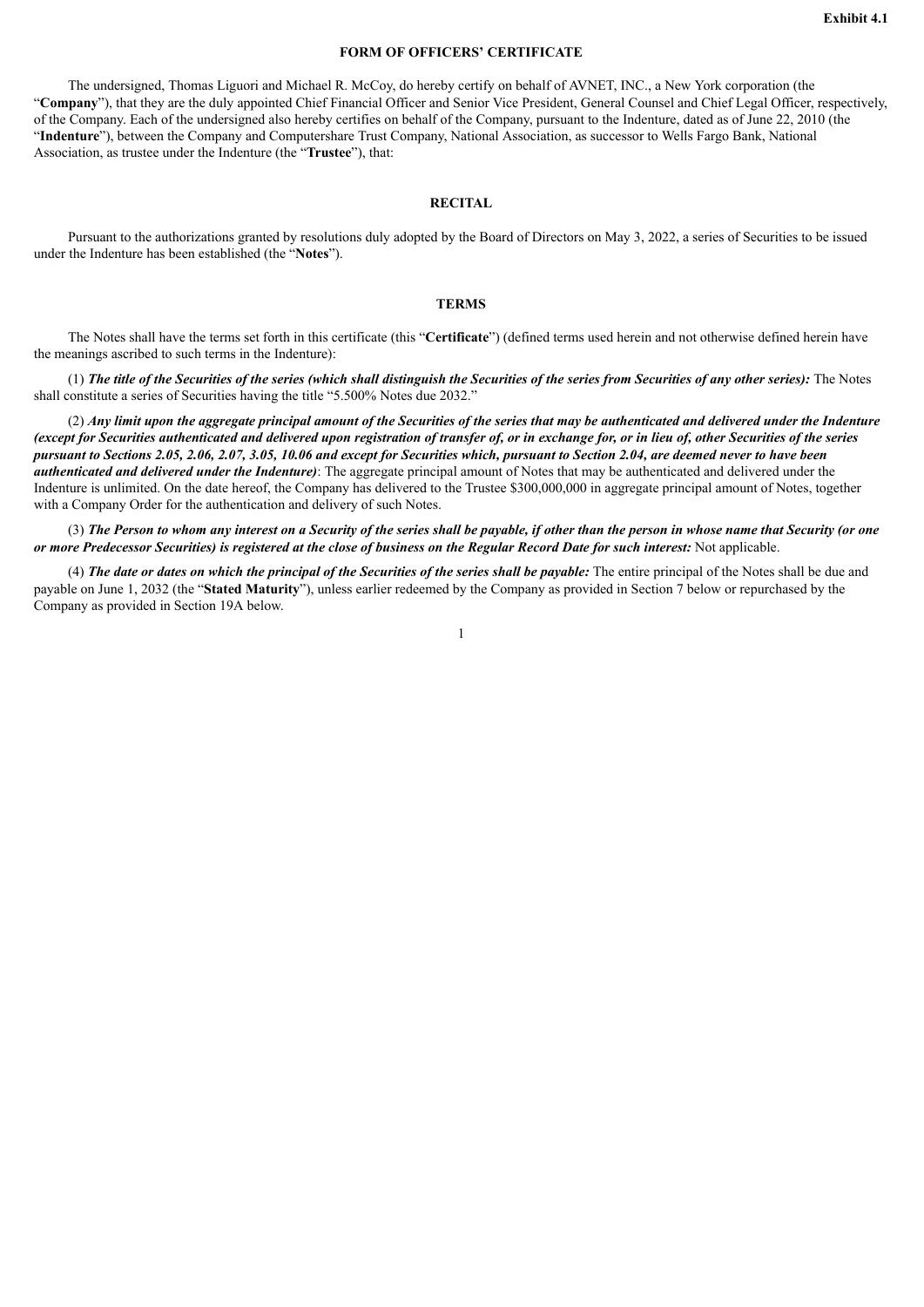(5) The rate or rates at which the Securities of the series shall bear interest, if any, the date or dates from which such interest shall accrue, the Interest Payment Dates on which such interest shall be payable, and the Regular Record Date for any interest payable on any Interest Payment *Date:* The Notes shall bear interest from May 23, 2022 at the annual rate of 5.500%. Interest shall be payable semi-annually on June 1 and December 1 ("**Interest Payment Dates**") of each year, beginning on December 1, 2022, to the Person in whose name the Notes are registered in the Security Register at the close of business on May 15 and November 15, as the case may be, next preceding the relevant Interest Payment Date (each a "**Regular Record Date**"), whether or not such Regular Record Date shall be a Business Day. Interest on the Notes shall be computed on the basis of a 360-day year of twelve 30-day months.

Payments of interest on the Notes shall include interest accrued to but excluding the respective Interest Payment Date, Redemption Date (as defined herein) or Repurchase Date (as defined herein), as the case may be.

In any case where any Interest Payment Date, Redemption Date, or Stated Maturity of any Note shall not be a Business Day at any Place of Payment, then (notwithstanding any other provision of the Indenture or of the Notes) payment of interest or principal (and premium, if any) need not be made at such Place of Payment on such date, but may be made on the next succeeding Business Day at such Place of Payment with the same force and effect as if made on the Interest Payment Date or Redemption Date, or at the Stated Maturity, provided that no interest shall accrue for the period from and after such Interest Payment Date, Redemption Date, or Stated Maturity, as the case may be.

(6) The place or places where the principal of and any premium and interest on the Securities of the series shall be payable: The Place of Payment shall be, the registration of transfer and exchange for the payment of principal of, and premium, if any, and interest on, the Notes shall be payable, and the exchange of and the transfer of the Notes shall be registrable, at the offices of the Trustee or at any other office or agency maintained by the Company for that purpose subject to the limitations of the Indenture, and at the office or agency of the Trustee in Minneapolis, Minnesota, to be such office or agency of the Company for the aforesaid purposes.

### (7) The period or periods within which, the price or prices at which, and the other terms and conditions upon which the Securities of the series *may be redeemed, in whole or in part, at the option of the Company:*

(A) Prior to March 1, 2032 (three months prior to the Stated Maturity (the "**Par Call Date**") the Company may redeem the Notes, at its option, in whole or in part, at any time and from time to time at a redemption price (expressed as a percentage of principal amount and rounded to three decimal places) equal to the greater of:

• (a) the sum of the present values of the remaining scheduled payments of principal and interest thereon discounted to the Redemption Date (assuming the Notes matured on the Par Call Date) on a semi-annual basis (assuming a 360-day year consisting of twelve 30-day months) at the Treasury Rate (as defined below) plus 40 basis points less (b) interest accrued to, but excluding, the Redemption Date, and

 $\overline{2}$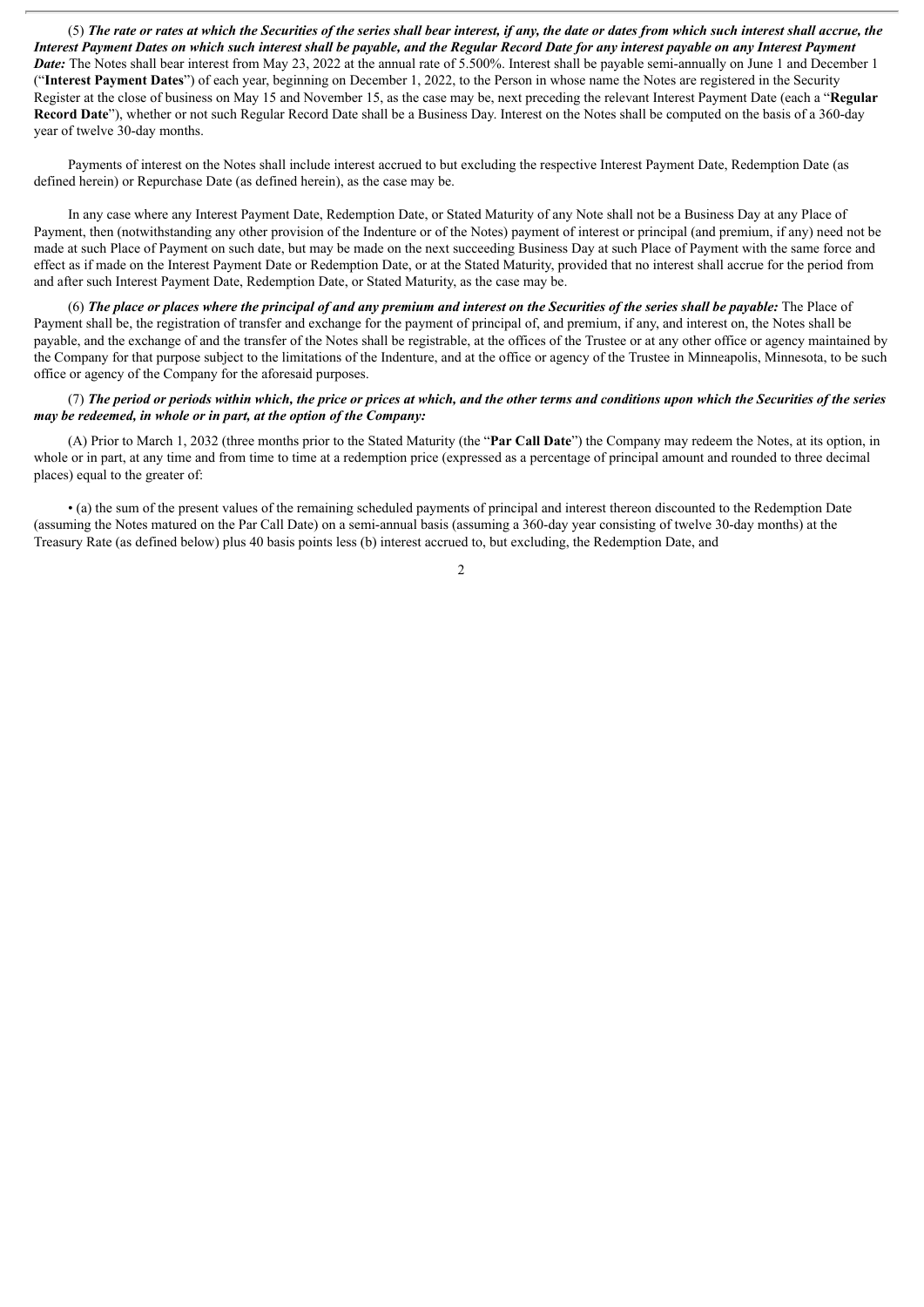• 100% of the principal amount of the Notes to be redeemed,

plus, in either case, accrued and unpaid interest thereon to, but excluding, the Redemption Date.

On or after the Par Call Date, the Company may redeem the Notes at its option, in whole or in part, at any time and from time to time, at a redemption price equal to 100% of the principal amount of the Notes being redeemed plus accrued and unpaid interest thereon to, but excluding, the Redemption Date.

For purposes hereof, the redemption price calculated in accordance with the prior two sentences shall be the "Redemption Price."

"**Treasury Rate**" means, with respect to any Redemption Date, the yield determined by the Company in accordance with the following two paragraphs.

The Treasury Rate shall be determined by the Company after 4:15 p.m., New York City time (or after such time as yields on U.S. government securities are posted daily by the Board of Governors of the Federal Reserve System), on the third business day preceding the Redemption Date based upon the yield or yields for the most recent day that appear after such time on such day in the most recent statistical release published by the Board of Governors of the Federal Reserve System designated as "Selected Interest Rates (Daily)—H.15" (or any successor designation or publication) ("**H.15**") under the caption "U.S. government securities—Treasury constant maturities—Nominal" (or any successor caption or heading) ("**H.15 TCM**"). In determining the Treasury Rate, the Company shall select, as applicable: (1) the yield for the Treasury constant maturity on H.15 exactly equal to the period from the Redemption Date to the Par Call Date (the "**Remaining Life**"); or (2) if there is no such Treasury constant maturity on H.15 exactly equal to the Remaining Life, the two yields—one yield corresponding to the Treasury constant maturity on H.15 immediately shorter than and one yield corresponding to the Treasury constant maturity on H.15 immediately longer than the Remaining Life—and shall interpolate to the Par Call Date on a straight-line basis (using the actual number of days) using such yields and rounding the result to three decimal places; or (3) if there is no such Treasury constant maturity on H.15 shorter than or longer than the Remaining Life, the yield for the single Treasury constant maturity on H.15 closest to the Remaining Life. For purposes of this paragraph, the applicable Treasury constant maturity or maturities on H.15 shall be deemed to have a maturity date equal to the relevant number of months or years, as applicable, of such Treasury constant maturity from the Redemption Date.

If on the third business day preceding the Redemption Date H.15 TCM or any successor designation or publication is no longer published, the Company shall calculate the Treasury Rate based on the rate per annum equal to the semi-annual equivalent yield to maturity at 11:00 a.m.,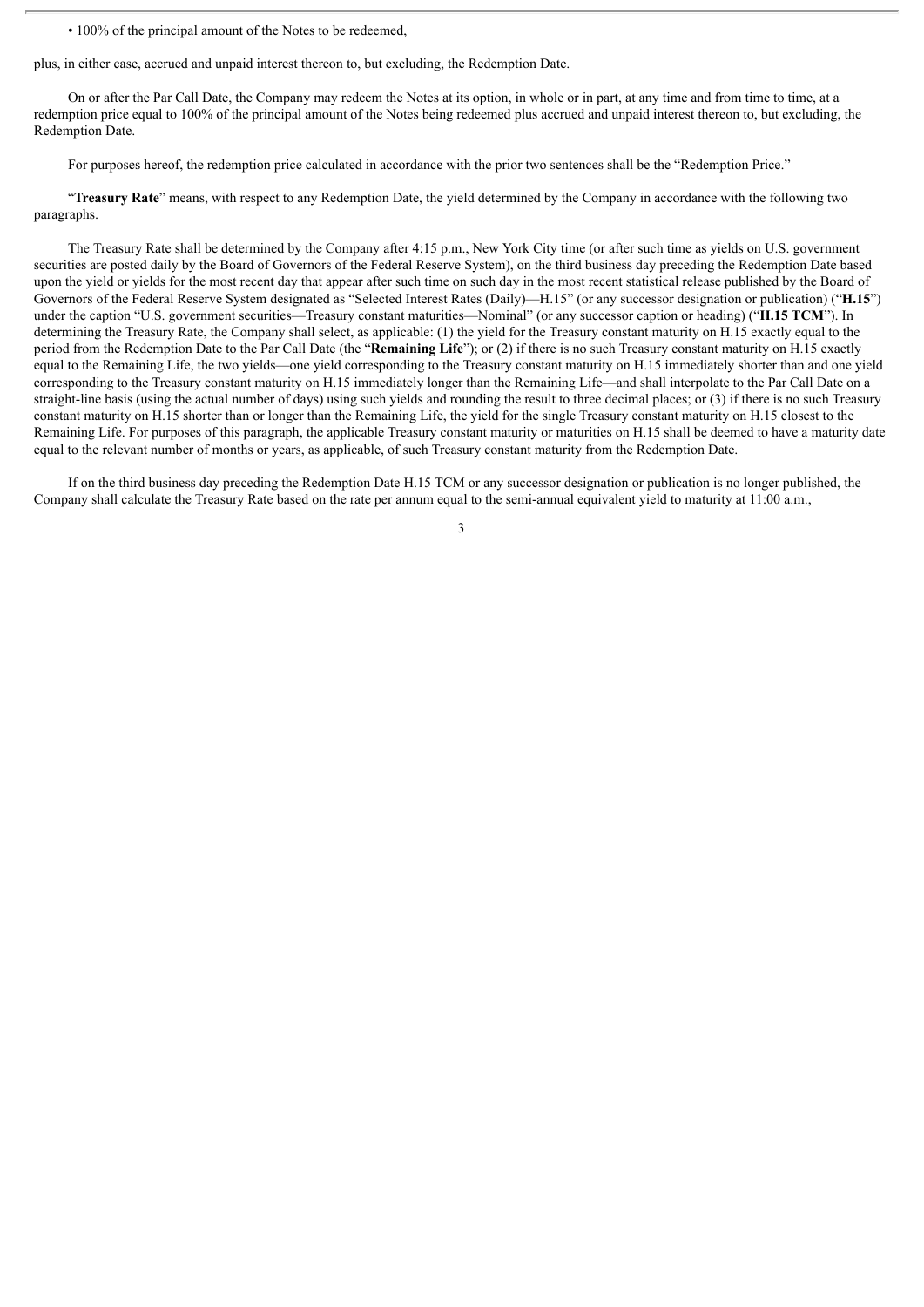New York City time, on the second business day preceding such Redemption Date of the United States Treasury security maturing on, or with a maturity that is closest to, the Par Call Date, as applicable. If there is no United States Treasury security maturing on the Par Call Date but there are two or more United States Treasury securities with a maturity date equally distant from the Par Call Date, one with a maturity date preceding the Par Call Date and one with a maturity date following the Par Call Date, the Company shall select the United States Treasury security with a maturity date preceding the Par Call Date. If there are two or more United States Treasury securities maturing on the Par Call Date or two or more United States Treasury securities meeting the criteria of the preceding sentence, the Company shall select from among these two or more United States Treasury securities the United States Treasury security that is trading closest to par based upon the average of the bid and asked prices for such United States Treasury securities at 11:00 a.m., New York City time. In determining the Treasury Rate in accordance with the terms of this paragraph, the semi-annual yield to maturity of the applicable United States Treasury security shall be based upon the average of the bid and asked prices (expressed as a percentage of principal amount) at 11:00 a.m., New York City time, of such United States Treasury security, and rounded to three decimal places.

The Company's actions and determinations in determining the Redemption Price shall be conclusive and binding for all purposes, absent manifest error.

In the case of a partial redemption, selection of the Notes for redemption shall be made pro rata, by lot or by such other method as the Trustee in its sole discretion deems appropriate and fair. No Notes of a principal amount of \$2,000 or less will be redeemed in part.

(B) Notice of redemption to Holders of Notes shall be given in the manner provided in Section 3.02 of the Indenture, except that notice of redemption shall be mailed (or otherwise transmitted in accordance with the depositary's procedures), at least 10 but not more than 60 calendar days prior to the Redemption Date, to each Holder of Notes to be redeemed.

(C) Notice of redemption having been given as provided in the Indenture, the Notes so to be redeemed shall, on the Redemption Date, become due and payable at the Redemption Price therein specified, and from and after such date (unless the Company defaults in the payment of the Redemption Price and accrued interest) such Notes shall cease to accrue interest. Upon surrender of any such Note for redemption in accordance with such notice, such Notes shall be paid by the Company at the Redemption Price, together with accrued interest to the Redemption Date.

The notice of redemption that relates to any Note that is redeemed in part only shall state the portion of the principal amount thereof to be redeemed. A new Note in principal amount equal to the unredeemed portion thereof shall be issued in the name of the Holder thereof upon cancellation of the original Note. For so long as the Notes are held by DTC (as defined below) (or another depositary), the redemption of the Notes shall be done in accordance with the policies and procedures of the depositary.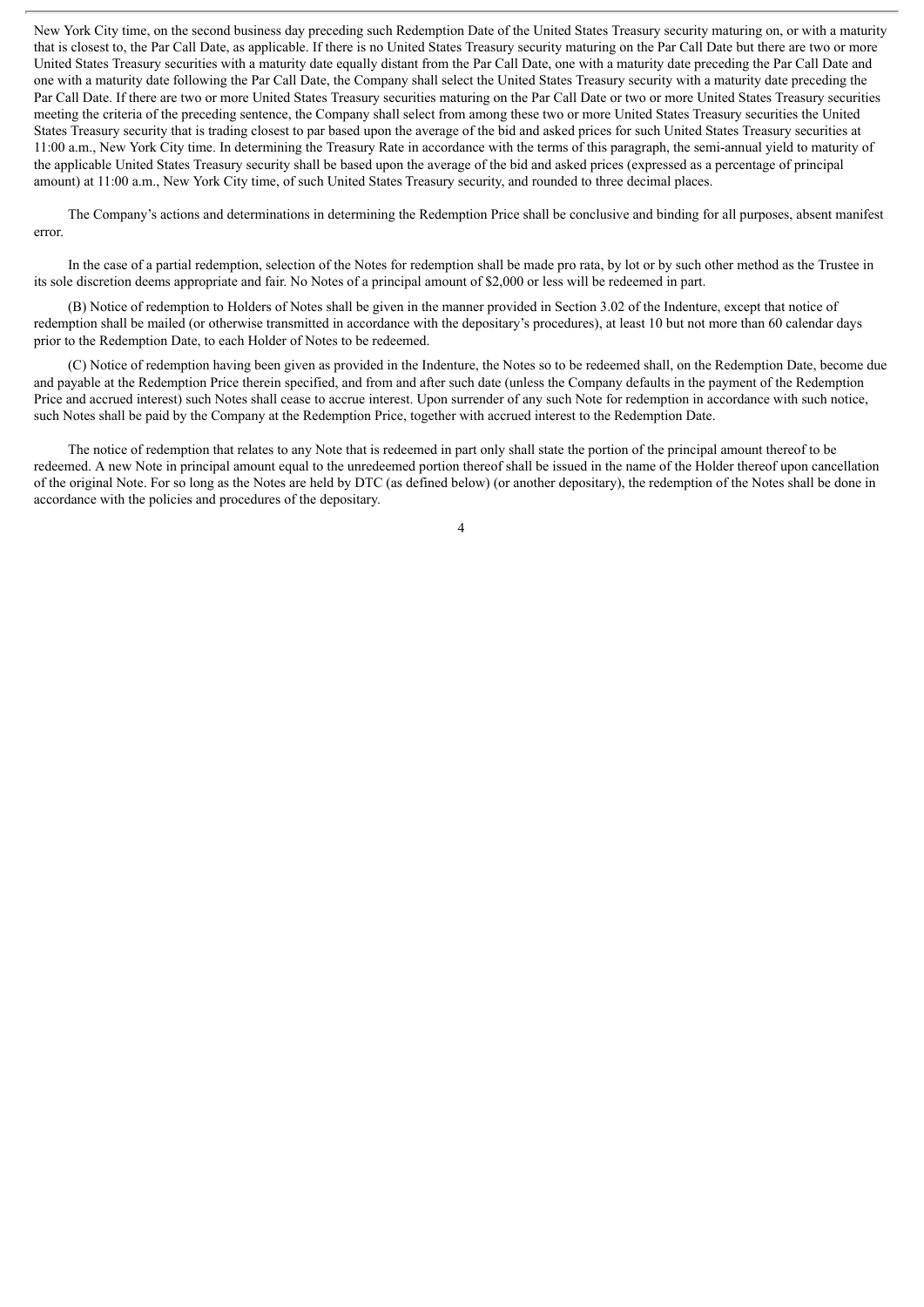(D) Prior to 11:00 a.m. (New York City time) on the Redemption Date specified in the notice of redemption given as provided in Section 3.02 of the Indenture, the Company shall deposit with the Trustee or with a Paying Agent (or, if the Company is acting as its own Paying Agent, segregate and hold in trust as provided in Section 6.03 of the Indenture) an amount of money sufficient to pay the Redemption Price of, and (except if the Redemption Date shall be an Interest Payment Date) any accrued interest on, all of the Notes that are to be redeemed on that date.

(8) The obligation, if any, of the Company to redeem or purchase Securities of the series pursuant to any sinking fund or analogous provision or at the option of a Holder thereof and the period or periods within which, the price or prices at which, and the terms and conditions upon which Securities of the series shall be redeemed or purchase, in whole or in part, pursuant to such obligation: The Notes shall not have the benefit of any sinking fund.

 $(9)$  If other than denominations of \$1,000 and integral multiples thereof, the denomination in which the Securities of the series shall be *issuable:* The Notes shall be issued in registered form only in denominations of \$2,000 and integral multiples of \$1,000 in excess thereof.

(10) The currency, currencies, or currency units in which payment of the principal of and any premium and interest on any Securities of the series shall be payable if other than the currency of the United States of America and the manner of determining the equivalent thereof in the currency of the United States of America for purposes of the definition of "Outstanding" in Section 1.01 of the Indenture: Not applicable.

 $(11)$  If the amount of payments of principal of or any premium or interest on the Securities of the series may be determined with reference to an index, based upon a formula, or in some other manner, the manner in which such amounts shall be determined: Except as set forth in the Indenture and this Certificate, the amount of payments of principal of or any premium or interest on the Notes shall not be determined with reference to an index, based upon a formula or in some other manner.

 $(12)$  If the principal of or any premium or interest on the Securities of the series is to be payable, at the election of the Company or a Holder thereof, in one or more currencies or currency units other than that or those in which the Securities of the series are stated to be payable, the currency, currencies, or currency units in which payment of the principal of and any premium and interest on the Securities of the series as to which such election is made shall be payable, and the periods within which and the terms and conditions upon which such election is to be made: Not applicable.

(13) If other than the Trustee, the identity of each Security Registrar and/or Paying Agent: The Paying Agent and Security Registrar initially shall be the Trustee.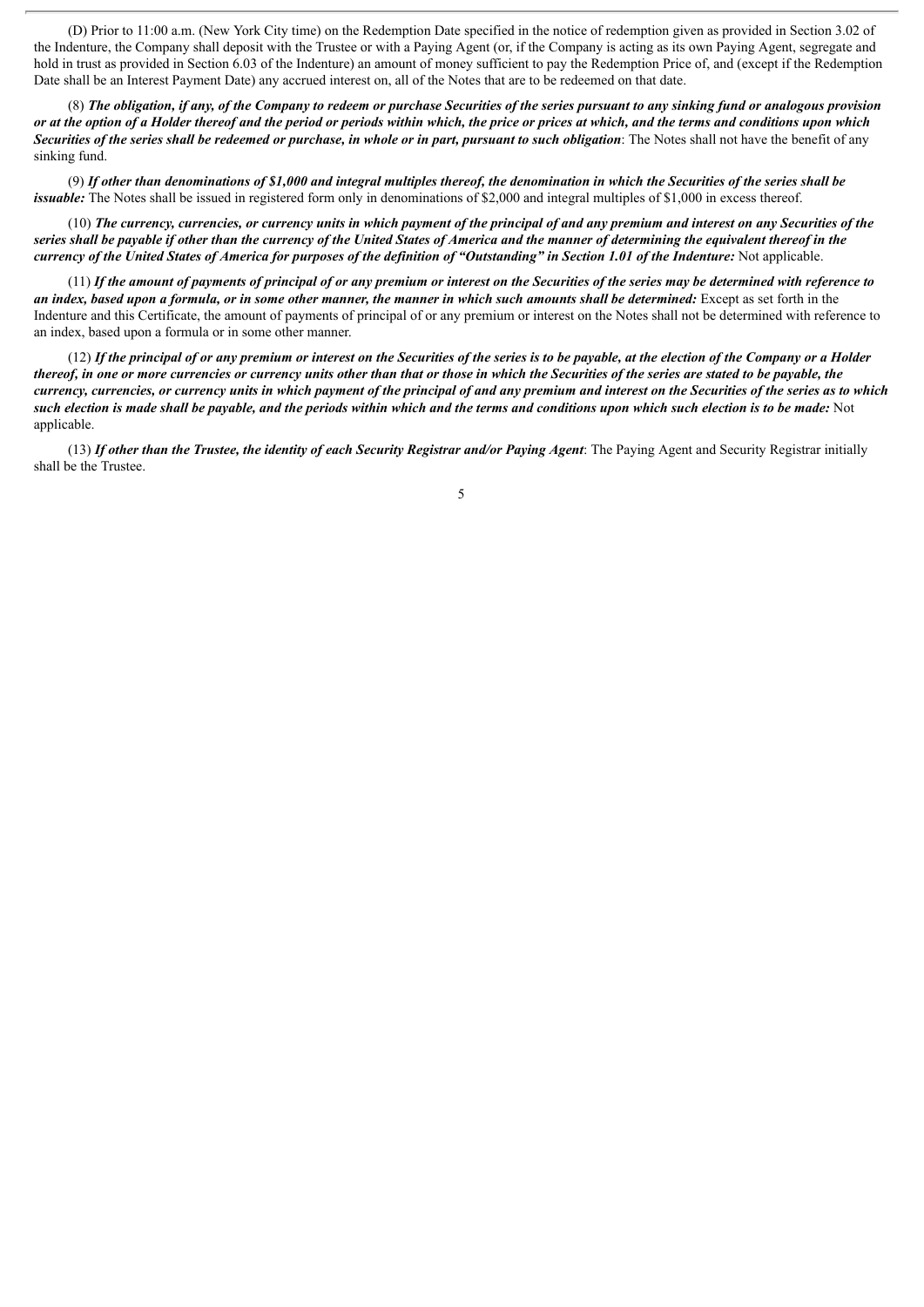$(14)$  If other than the principal amount thereof, the portion of the principal amount of Securities of the series which shall be payable upon *declaration of acceleration of the Maturity thereof pursuant to Section 8.01(b):* Not applicable.

(15) If applicable, that the Securities of the series shall be subject to either or both of Defeasance or Covenant Defeasance as provided in Article V of the Indenture, provided that no Securities of the series that are convertible into Common Stock pursuant to Section 2.01(b)(xvi) or convertible into or exchangeable for any other Securities pursuant to Section 2.01(b)(xvii) shall be subject to Defeasance pursuant to Section 5.02: The defeasance and discharge provisions under Article V of the Indenture shall be applicable to the Notes.

(16) If and as applicable, that the Securities of the series shall be issuable in whole or in part in the form of one or more Global Securities and, in such case, the Depositary or Depositaries of such Global Security or Global Securities and any circumstances other than those set forth in Section 2.05 in which any such Global Security may be transferred to, and registered and exchanged for Securities of the series registered in the name of, a Person other than the Depositary for such Global Security or a nominee thereof and in which any such transfer may be registered: The Notes shall be evidenced by one or more Global Notes deposited with the Trustee as custodian for The Depository Trust Company ("**DTC**"), and shall initially be registered in the name of Cede  $& Co.,$  as nominee of DTC.

So long as Cede & Co., as nominee of DTC, is the registered owner of the Global Notes, Cede & Co. for all purposes shall be considered the sole holder of the Global Notes. Except as provided below, owners of beneficial interests in the Global Notes shall not be (A) entitled to have certificates registered in their names and (B) considered Holders of the Global Notes.

The Company shall issue the Notes in definitive certificated form if DTC notifies the Company that it is unwilling or unable to continue as depositary or DTC ceases to be a clearing agency registered under the Exchange Act and a successor depositary is not appointed by the Company within 90 days. In addition, beneficial interests in a Global Note may be exchanged for definitive certificated Notes upon request by or on behalf of DTC and in accordance with DTC's customary procedures. The Company may determine at any time and in its sole discretion that the Notes shall no longer be represented by Global Notes, in which case the Company shall issue certificates in definitive form in exchange for the Global Notes.

(17) The terms and conditions, if any, pursuant to which the Securities of the series are convertible into Common Stock: Not applicable.

(18) The terms and conditions, if any, pursuant to which the Securities of the series are convertible into or exchangeable for any other *securities, including (without limitation) securities of Persons other than the Company:* Not applicable.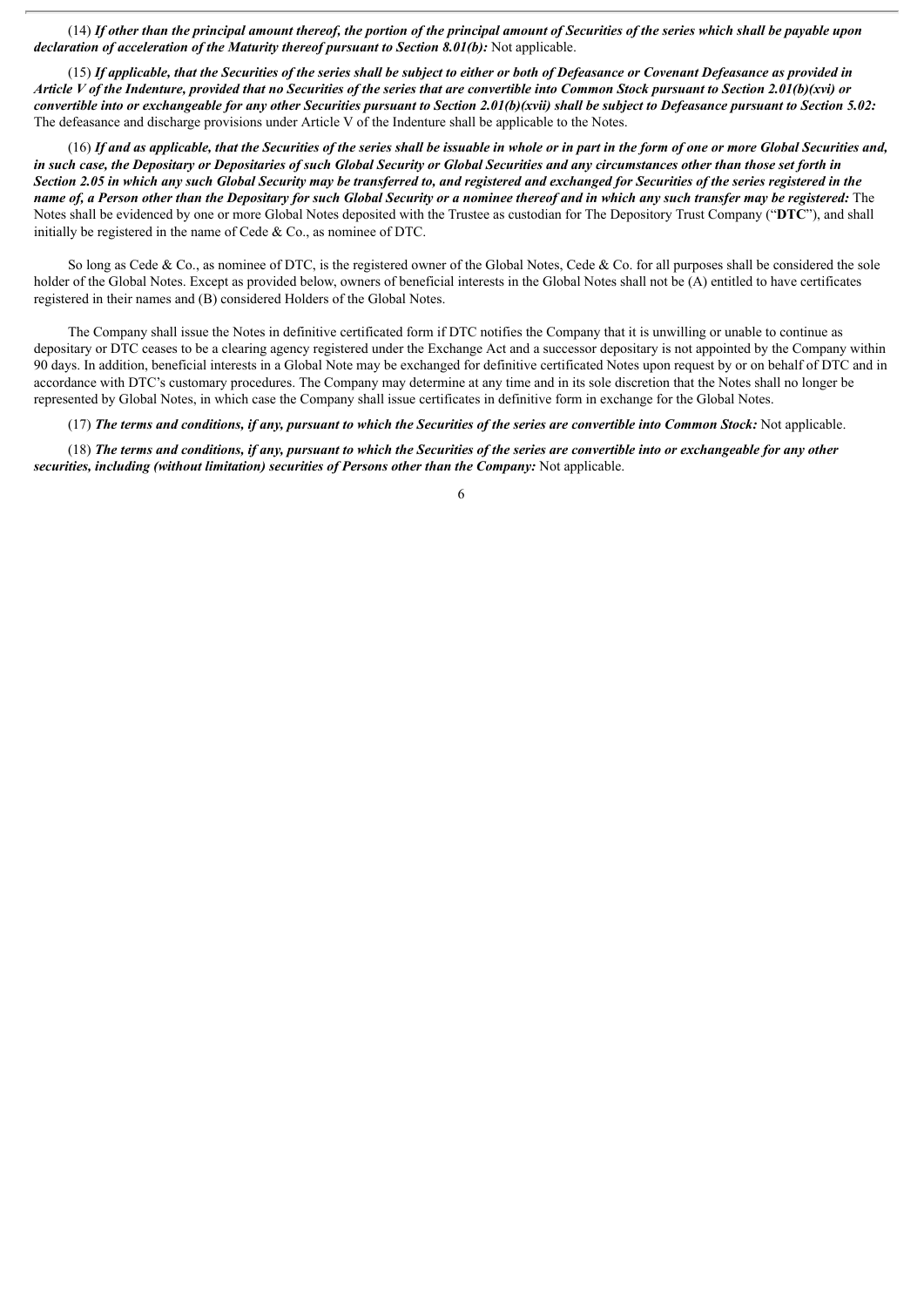$(19)$  Any other terms of, or provisions, covenants, rights or other matters applicable to, the Securities of the series (which terms, provisions, covenants, rights or other matters shall not be inconsistent with the provisions of the Indenture, except as permitted by Section 10.01(e) of the *Indenture):*

(A) *Change of Control*. If a Change of Control Triggering Event (as defined below) occurs, unless the Company has exercised its right to redeem the Notes in accordance with Section 7 hereof, each Holder shall have the right to require the Company to repurchase all or any part of each Holder's Notes pursuant to the offer (the "**Change of Control Offer**") on the terms set forth in the Notes and herein. In the Change of Control Offer, the Company shall offer payment in cash equal to 101% of the aggregate principal amount of Notes repurchased plus accrued and unpaid interest, if any (the "**Change of Control Payment**"), on the Notes repurchased, to the repurchase date (the "**Repurchase Date**") (subject to the right of Holders of record on the relevant Regular Record Date to receive interest due on the Interest Payment Date). The principal amount of a Note remaining Outstanding after a repurchase in part must be \$2,000 or an integral multiple of \$1,000 in excess thereof.

Within 30 days following the date upon which the Change of Control Triggering Event has occurred or, at the Company's option, prior to any Change of Control, but after the public announcement of the transaction that may or shall constitute a Change of Control, except to the extent that the Company has exercised its right to redeem the Notes in accordance with Section 7 above, the Company shall cause a notice to be mailed to each Holder with a copy to the Trustee describing the transaction or transactions that may or shall constitute a Change of Control Triggering Event and offering to repurchase the Notes on the date specified in the notice, which date shall be no earlier than 30 days, but no later than 60 days from the date such notice is mailed (the "**Change of Control Payment Date**"). The notice shall, if mailed prior to the date of consummation of the Change of Control, state that the Change of Control Offer is conditioned on the Change of Control being consummated on or prior to the Change of Control Payment Date.

On the Change of Control Payment Date, the Company shall, to the extent lawful:

(i) accept for payment all Notes or portions thereof properly tendered pursuant to the Change of Control Offer;

(ii) deposit with the Paying Agent an amount equal to the Change of Control Payment in respect of all Notes or portions thereof properly tendered pursuant to the applicable Change of Control Offer; and

(iii) deliver or cause to be delivered to the Trustee the Notes properly accepted together with an Officers' Certificate stating the aggregate principal amount of Notes or portions thereof being purchased by the Company.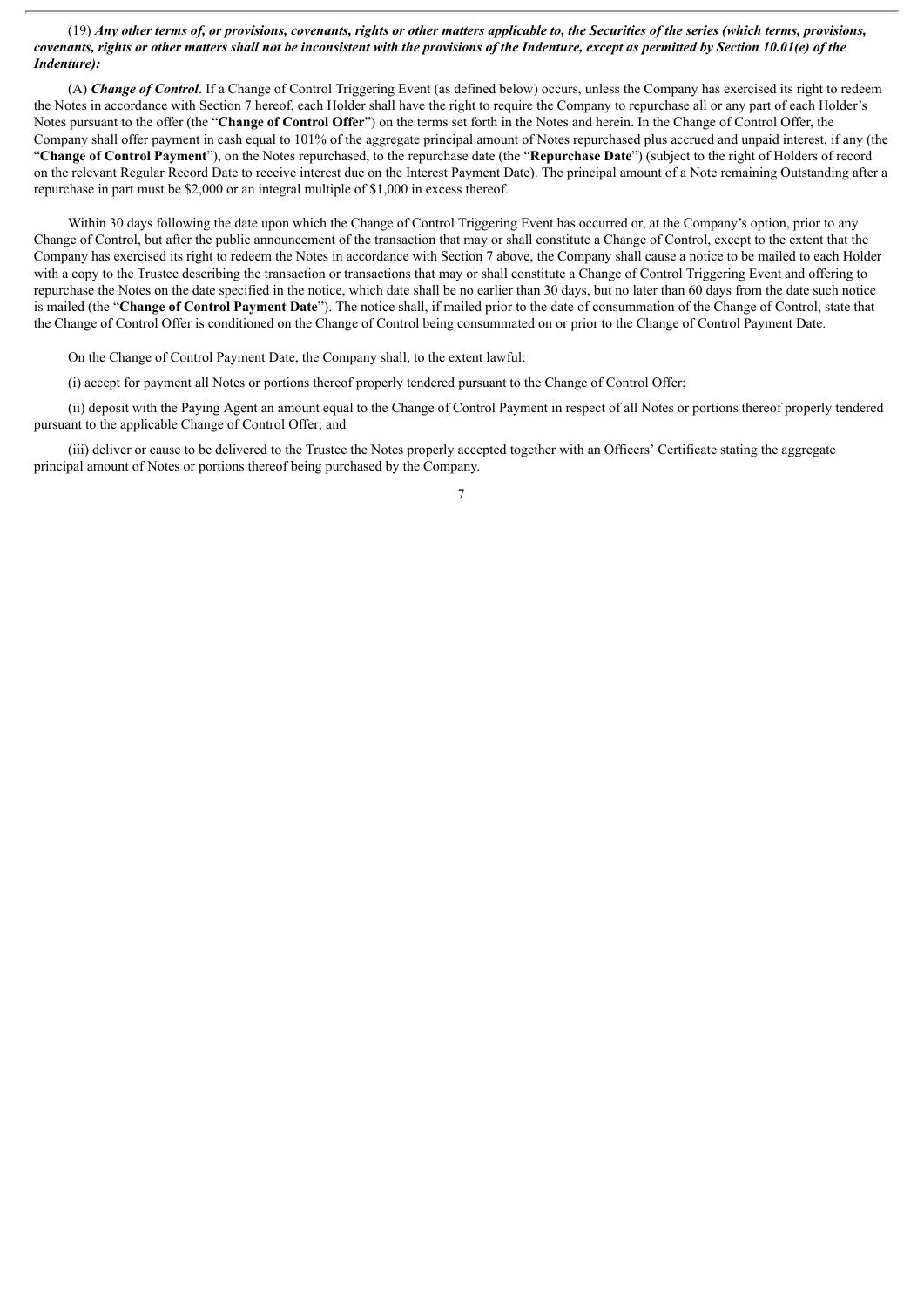The Company shall comply with the requirements of Rule 14e-1 under the Exchange Act and any other securities laws and regulations thereunder to the extent those laws and regulations are applicable in connection with the repurchase of the Notes as a result of a Change of Control Triggering Event. To the extent that the provisions of any securities laws or regulations conflict with this Section 19(A), the Company shall comply with the applicable securities laws and regulations and shall not be deemed to have breached its obligations under this Section 19(A) by virtue of such conflicts;

The Company shall not be required to make a Change of Control Offer upon a Change of Control Triggering Event if a third party makes such an offer in the manner, at the times and otherwise in compliance with the requirements for an offer made by the Company, and such third party purchases all Notes properly tendered and not withdrawn under its offer. In the event that such third party terminates or defaults on its offer, the Company shall be required to make a Change of Control Offer treating the date of such termination or default as though it were the date of the Change of Control Triggering Event.

For purposes of this Section 19(A), the following definitions shall be applicable:

"**Below Investment Grade Rating Event**" means the rating on the Notes is lowered by each of the Rating Agencies and the Notes are rated below an Investment Grade Rating by each of the Rating Agencies on any day during the period (the "**Trigger Period**") commencing on the date 60 days prior to the first public announcement by the Company of any Change of Control or pending Change of Control and ending 60 days following the consummation of such Change of Control (which Trigger Period shall be extended so long as the rating of the Notes is under publicly announced consideration for possible downgrade by any of the Rating Agencies).

"**Change of Control**" means the occurrence of any of the following:

(1) the direct or indirect sale, transfer, conveyance or other disposition (other than by way of merger or consolidation), in one or a series of related transactions, of all or substantially all of the properties or assets of the Company and its Subsidiaries taken as a whole to any "person" (as that term is used in Section 13(d)(3) of the Exchange Act) other than the Company or one of its Subsidiaries;

(2) the adoption of a plan relating to the liquidation or dissolution of the Company;

(3) the consummation of any transaction (including, without limitation, any merger or consolidation) the result of which is that any "person" (as defined above), becomes the "beneficial owner" (as defined in Rule 13d-3 and 13d-5 under the Exchange Act), directly or indirectly, of more than 50% of the then Outstanding number of shares of the Company's Voting Stock measured by voting power rather than number of shares;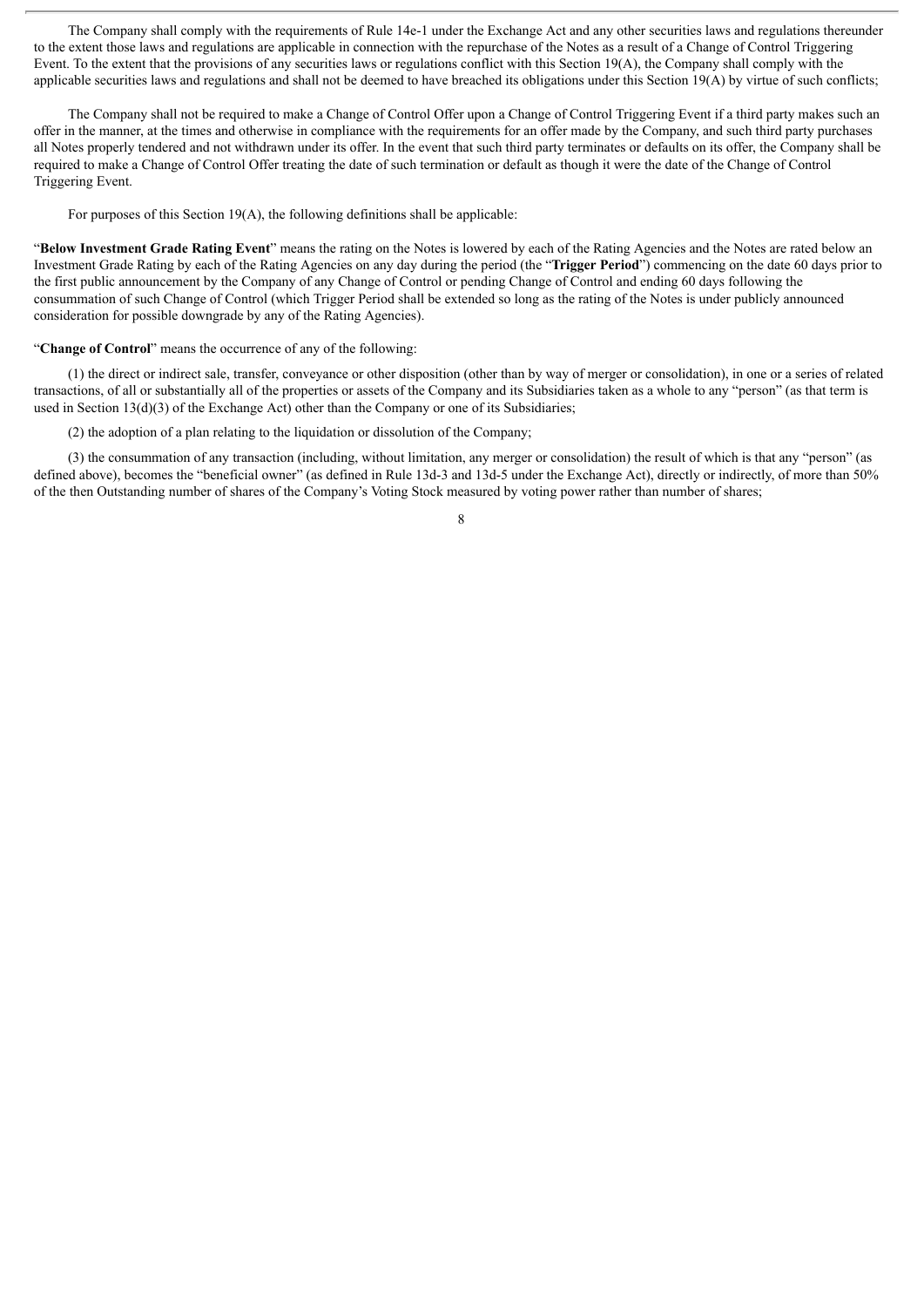(4) the Company consolidates with, or merges with or into any Person, or any Person consolidates with, or merges with or into, the Company, in any such event pursuant to a transaction in which any of the Company's Outstanding Voting Stock or the Outstanding Voting Stock of such other Person is converted into or exchanged for cash, securities or other property, other than any such transaction where the shares of the Voting Stock of the Company Outstanding immediately prior to such transaction constitute, or are converted into or exchanged for, a majority of the Voting Stock (measured by voting power rather than number of shares) of the surviving Person immediately after giving effect to such transaction; or

(5) the first day on which a majority of the members of the Company's Board of Directors are not Continuing Directors.

"**Change of Control Triggering Event**" means the occurrence of both a Change of Control and a Below Investment Grade Rating Event.

"**Continuing Directors**" means, as of any date of determination, any member of the Board of Directors of the Company who (1) was a member of such Board of Directors on the date of this Certificate; or (2) was nominated for election, elected or appointed to such Board of Directors with the approval of a majority of the Continuing Directors who were members of such board of directors at the time of such nomination, election or appointment (either by specific vote or by approval of the Company's proxy statement in which such member was named as a nominee for election as a director, without objection to such nomination).

"**Investment Grade Rating**" means a rating equal to or higher than Baa3 (or the equivalent) by Moody's and BBB- (or the equivalent) by S&P, and the equivalent rating from any replacement Rating Agency or Rating Agencies.

"**Moody's**" means Moody's Investors Service, Inc. and any of its successors.

"**Rating Agencies**" means (1) each of Moody's and S&P; and (2) if either Moody's or S&P ceases to rate the Notes or fails to make a rating of the Notes publicly available for reasons outside of the Company's control, a "nationally recognized statistical rating organization" within the meaning of Section 3(a)(62) of the Exchange Act, selected by the Company (as certified by a Board Resolution) as a replacement rating agency for Moody's or S&P, or both of them, as the case may be.

"**S&P**" means S&P Global Ratings, a division of S&P Global Inc., and any of its successors.

(B) *Restriction on Secured Debt*. The Company covenants, for the benefit of the Holders, that if the Company or any Restricted Subsidiary (as defined below) after the date hereof incurs or guarantees any loans, notes, bonds, debentures or other similar evidences of indebtedness for money borrowed ("**Certain Debt**") secured by a mortgage, pledge or lien ("**Mortgage**") on any Principal Property (as defined below) of the Company or any Restricted Subsidiary, or on any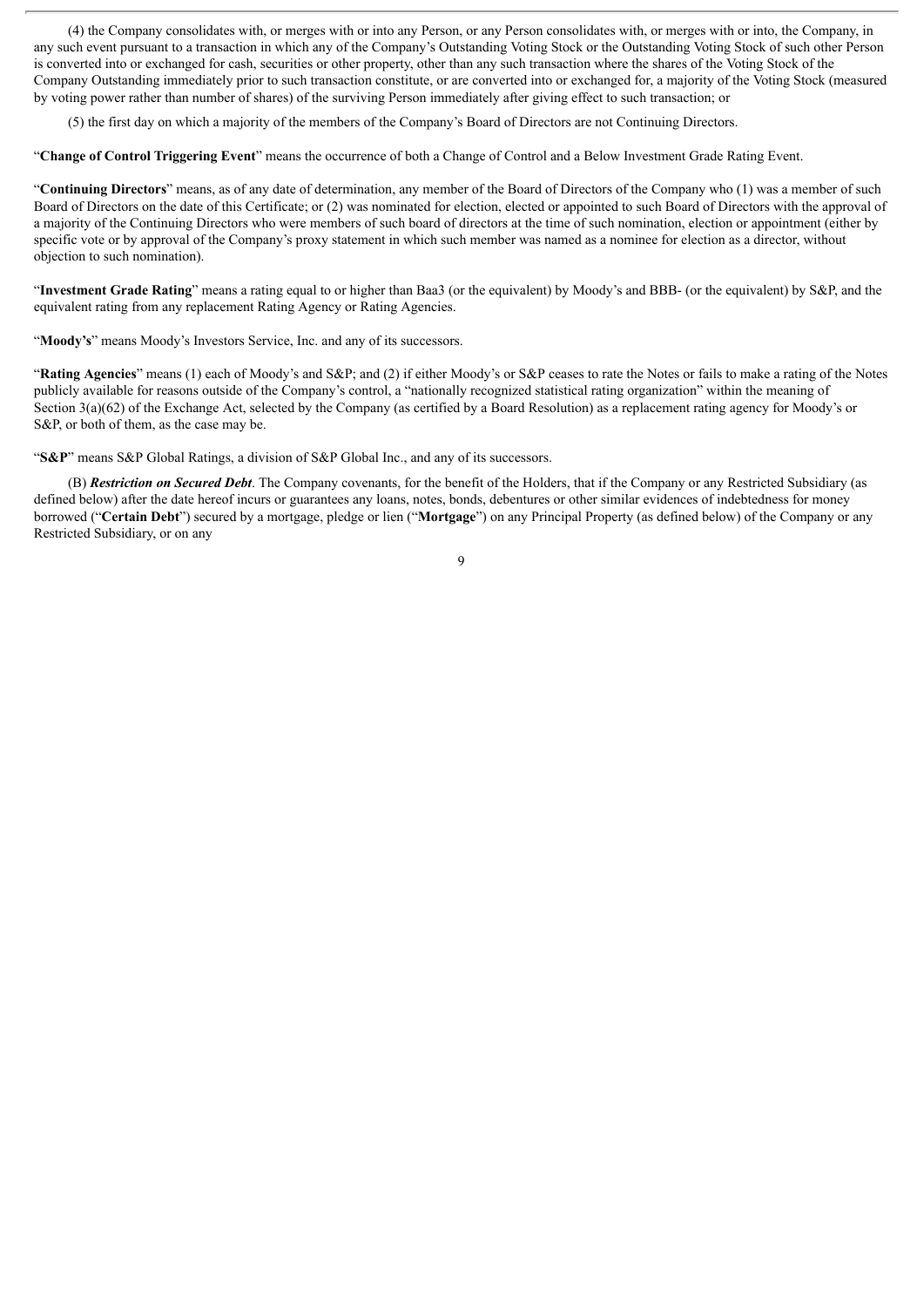share of capital stock or Certain Debt of any Restricted Subsidiary, the Company shall secure or cause such Restricted Subsidiary to secure the Notes equally and ratably with (or, at the Company's option, before) such secured Certain Debt, unless the aggregate principal amount of all such secured Certain Debt plus the amount of all Attributable Debt (as defined below) which is not excluded as described under Section 19(C) below would not exceed 10% of Consolidated Net Assets (as defined below).

This restriction shall not apply to, and there shall be excluded from secured Certain Debt in any computation of the above restriction, Certain Debt secured by:

- (a) Mortgages on property (including any shares of capital stock or Certain Debt) of any Person existing at the time such Person becomes a Restricted Subsidiary;
- (b) Mortgages in favor of the Company or a Restricted Subsidiary;
- (c) Mortgages in favor of governmental bodies to secure progress, advance or other payments;
- (d) Mortgages on property, shares of capital stock or Certain Debt existing at the time of acquisition thereof (including acquisition through merger or consolidation) and purchase money and construction or improvement Mortgages which are entered into within 180 days after the acquisition of such property, shares or Certain Debt or, in the case of real property, within 180 days after the later of (A) the completion of construction on, substantial repair to, alteration or development of, or substantial improvement to, such property and (B) the commencement of commercial operations on such property;
- (e) mechanics' and similar liens arising in the ordinary course of business in respect of obligations not due or being contested in good faith;
- (f) Mortgages arising from deposits with, or the giving of any form of security to, any governmental agency required as a condition to the transaction of business or to the exercise of any privilege, franchise or license;
- (g) Mortgages for taxes, assessments or government charges or levies which are not then due or, if delinquent, are being contested in good faith;
- (h) Mortgages (including judgment liens) arising from legal proceedings being contested in good faith;
- (i) Mortgages existing at the date hereof; and
- 10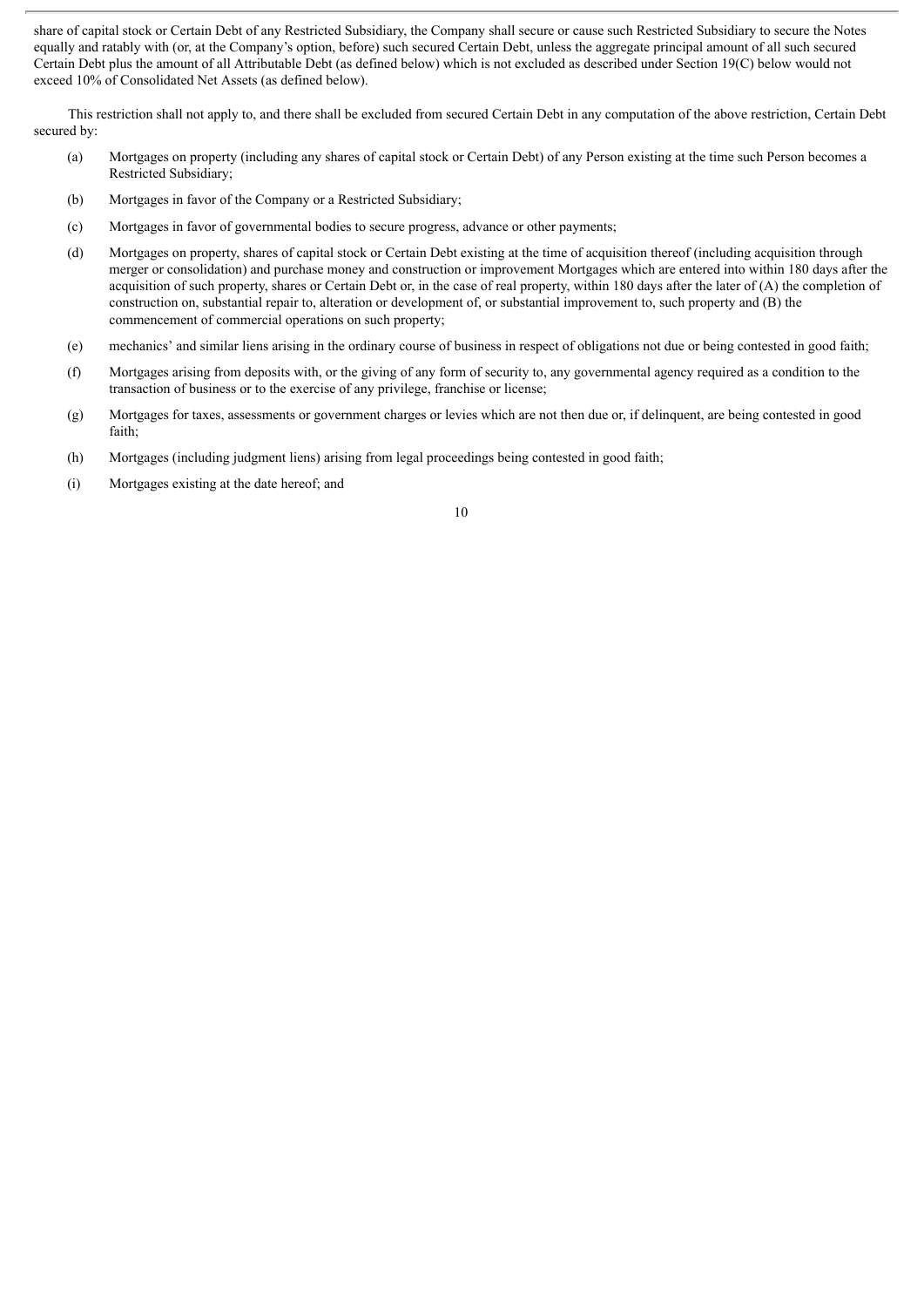(j) any extension, renewal or refunding of any Mortgage referred to in the clauses (a) through (i) above.

(C) *Restriction on Sale and Leaseback Transactions*. The Company covenants, for the benefit of the Holders, that the Company shall not itself, and shall not permit any Restricted Subsidiary to, enter into any sale and leaseback transaction involving any Principal Property, unless after giving effect thereto the aggregate amount of all Attributable Debt with respect to all such transactions plus the aggregate principal amount of all secured Certain Debt which is not excluded as described under Section 19(B) above would not exceed 10% of Consolidated Net Assets.

This restriction shall not apply to, and there shall be excluded from Attributable Debt in any computation of the above restriction, any sale and leaseback transaction if:

(i) the lease is for a period, including renewal rights, of not in excess of three years;

(ii) the sale or transfer of the Principal Property is made within 180 days after its acquisition or within 180 days after the later of (1) the completion of construction on, substantial repair to, alteration or development of, or substantial improvement to, such property and (2) the commencement of commercial operations thereon;

(iii) the transaction is between the Company and a Restricted Subsidiary, or between Restricted Subsidiaries;

(iv) the Company or a Restricted Subsidiary would be entitled to incur a Mortgage on such Principal Property pursuant to clauses (a) through (j) of Section 19(B) above; or

(v) the Company or a Restricted Subsidiary, within 180 days after the sale or transfer is completed, applies to the retirement of Funded Debt (as defined below) of the Company ranking on a parity with or senior to the Notes or Funded Debt of a Restricted Subsidiary, or to the purchase of other property which shall constitute a Principal Property having a fair market value at least equal to the fair market value of the Principal Property leased, an amount equal to the greater of the net proceeds of the sale of the Principal Property or the fair market value (as determined by the Board of Directors) of the Principal Property leased at the time of entering into such arrangement (as determined by the Board of Directors).

(D) *Events of Default*: Upon any acceleration of the Notes (by declaration or otherwise), the principal of and premium, if any, and accrued and unpaid interest on the Notes shall become immediately due and payable.

(E) *No Subordination*: Article Thirteen of the Indenture shall not be applicable to the Notes.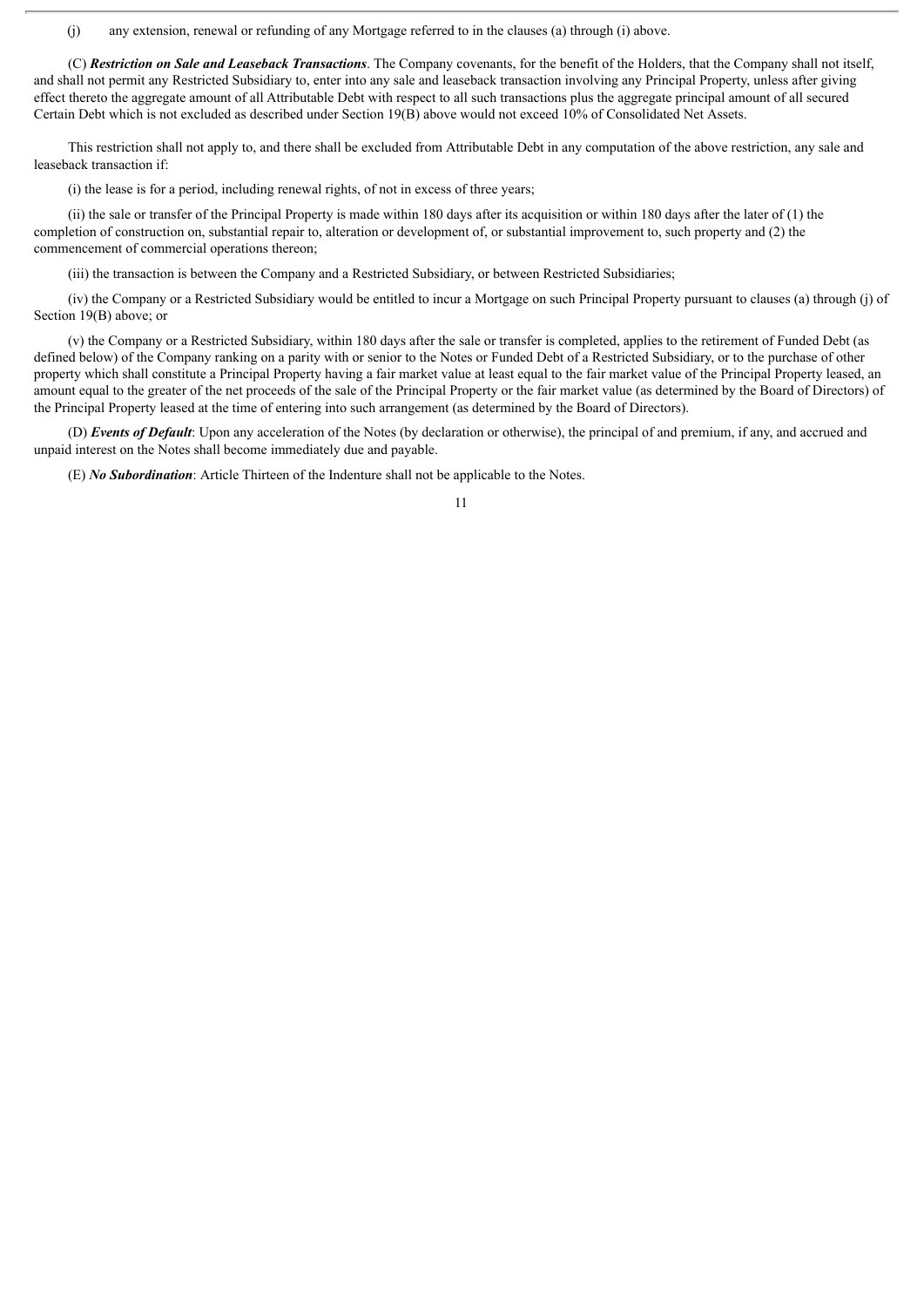(F) *Form of Note*. The form of the Note attached hereto as Exhibit A is hereby approved.

(G) The foregoing form and terms of the Notes have been established in conformity with the provisions of the Indenture.

(H) Each of the undersigned has read the Indenture, including the applicable conditions precedent set forth therein, and has examined the resolutions referred to in the Recital of this Certificate, this Certificate and the Notes and, in the opinion of the undersigned, has made such examination or investigation as is necessary to enable the undersigned to express an informed opinion as to whether or not all conditions precedent provided in the Indenture relating to the establishment, authentication and delivery of the Notes have been complied with. In the opinion of the undersigned and on the basis of the foregoing, all such conditions precedent have been complied with.

#### (I) *Definitions*:

"**Attributable Debt**" shall mean, as to any particular lease, the greater of: (A) the fair market value of the property subject to the lease (as determined by the Board of Directors); or (B) the total net amount of rent required to be paid during the remaining term of the lease, discounted by the weighted average effective interest cost per annum of the Outstanding debt securities of all series, compounded semi-annually.

"**Consolidated Net Assets**" shall mean total assets after deducting all current liabilities as set forth in the most recent balance sheet of the Company and its consolidated Subsidiaries and computed in accordance with GAAP.

"**Funded Debt**" shall mean all indebtedness for money borrowed having a maturity of more than twelve months from the date as of which the determination is made, or having a maturity of twelve months or less but by its terms being renewable or extendible beyond twelve months from such date at the option of the borrower; and rental obligations payable more than twelve months from such date under leases which are capitalized in accordance with GAAP (such rental obligations to be included as Funded Debt at the amount so capitalized and to be included as an asset for the purposes of the definition of Consolidated Net Assets).

"**GAAP**" means generally accepted accounting principles in the United States of America (including, if applicable, International Financial Reporting Standards) as in effect from time to time.

"**Global Notes**" shall mean Notes that are substantially in the form of the Note attached hereto as Exhibit A, and that are registered in the Security Register in the name of DTC or a nominee thereof.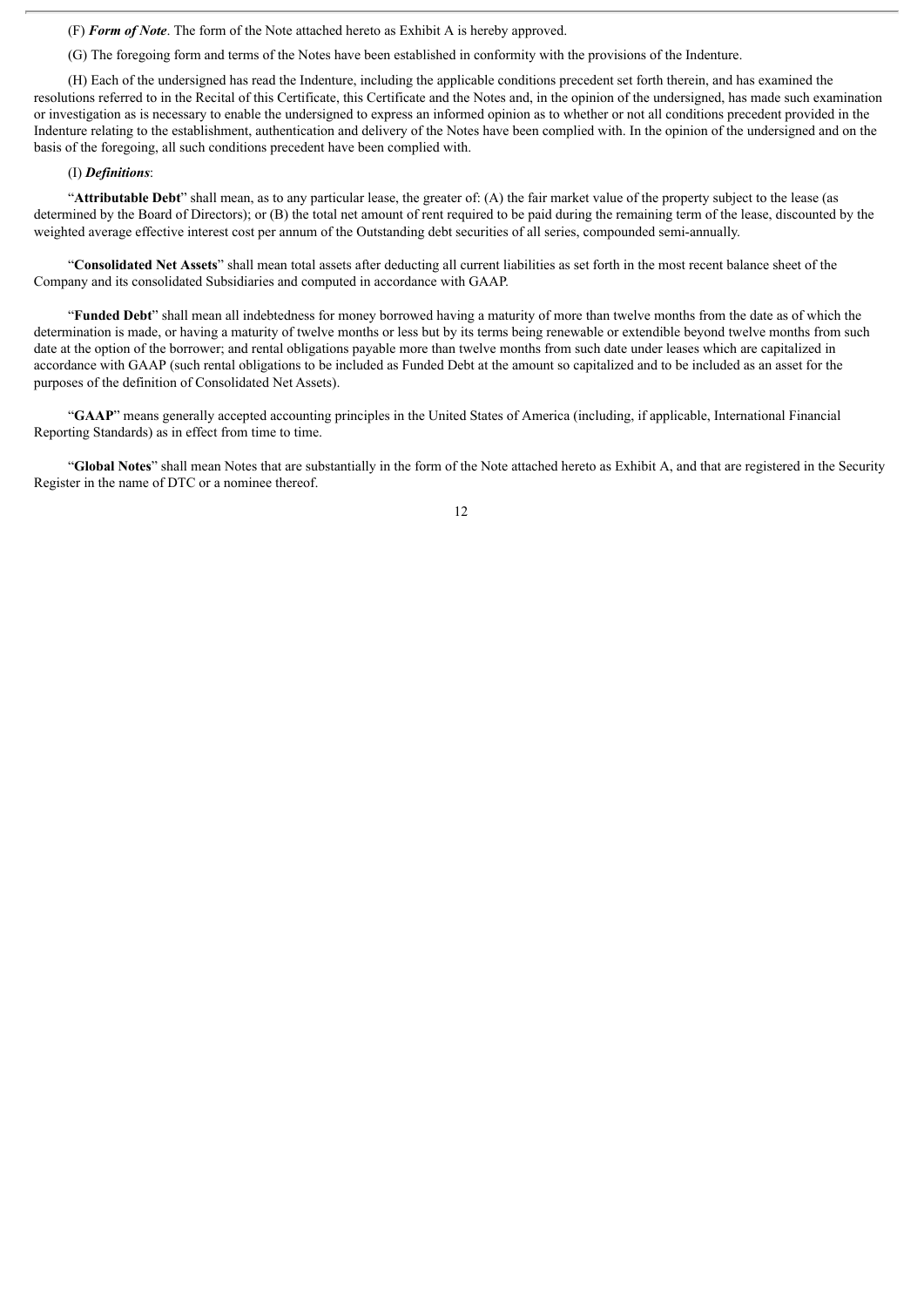"**Person**" shall mean any individual, corporation, partnership, joint venture, association, joint stock company, trust, unincorporated organization or government or any agency or political subdivision thereof.

"**Principal Property**" shall mean any plant, facility or warehouse owned on the date hereof or thereafter acquired by the Company or any Restricted Subsidiary of the Company which is located within the United States and the gross book value (including related land and improvements thereon and all machinery and equipment included therein without deduction of any depreciation reserves) of which on the date of determination exceeds 2% of Consolidated Net Assets, other than: (A) any such manufacturing or processing plant or warehouse or any portion thereof (together with the land on which it is erected and fixtures comprising a part thereof) which is financed by industrial development bonds which are tax exempt pursuant to Section 103 of the Internal Revenue Code (or which receive similar tax treatment under any subsequent amendments thereto or any successor laws thereof or under any other similar statute of the United States); (B) any property which, in the opinion the Board of Directors, is not of material importance to the total business conducted by the Company and its consolidated Subsidiaries as an entirety; or (C) any portion of a particular property which is similarly found not to be of material importance to the use or operation of such property.

"**Redemption Date**" means the date specified by the Company in a notice of redemption on which the Notes may be redeemed in accordance with the terms of the Notes and the Indenture.

"**Restricted Subsidiary**" means a Subsidiary of the Company (A) substantially all the property of which is located, or substantially all the business of which is carried on, within the United States, and (B) which owns a Principal Property.

"**Subsidiary**" means any corporation or other Person more than 50% of the Outstanding Voting Stock (measured by voting power rather than number of shares) of which at the date of determination is owned, directly or indirectly, by the Company and/or by one or more other Subsidiaries.

"**Voting Stock**" means capital stock (or equivalent equity interests) of a Person of the class or classes having general voting power under ordinary circumstances to elect at least a majority of the board of directors, managers or trustees of such Person (irrespective of whether or not at the time capital stock (or equivalent equity interests) of any other class or classes has or might have voting power upon the occurrence of any contingency).

(20) Governing Law. This Officers' Certificate shall be governed by, and construed in accordance with, the laws of the State of New York, without regard to conflicts of law principles thereof.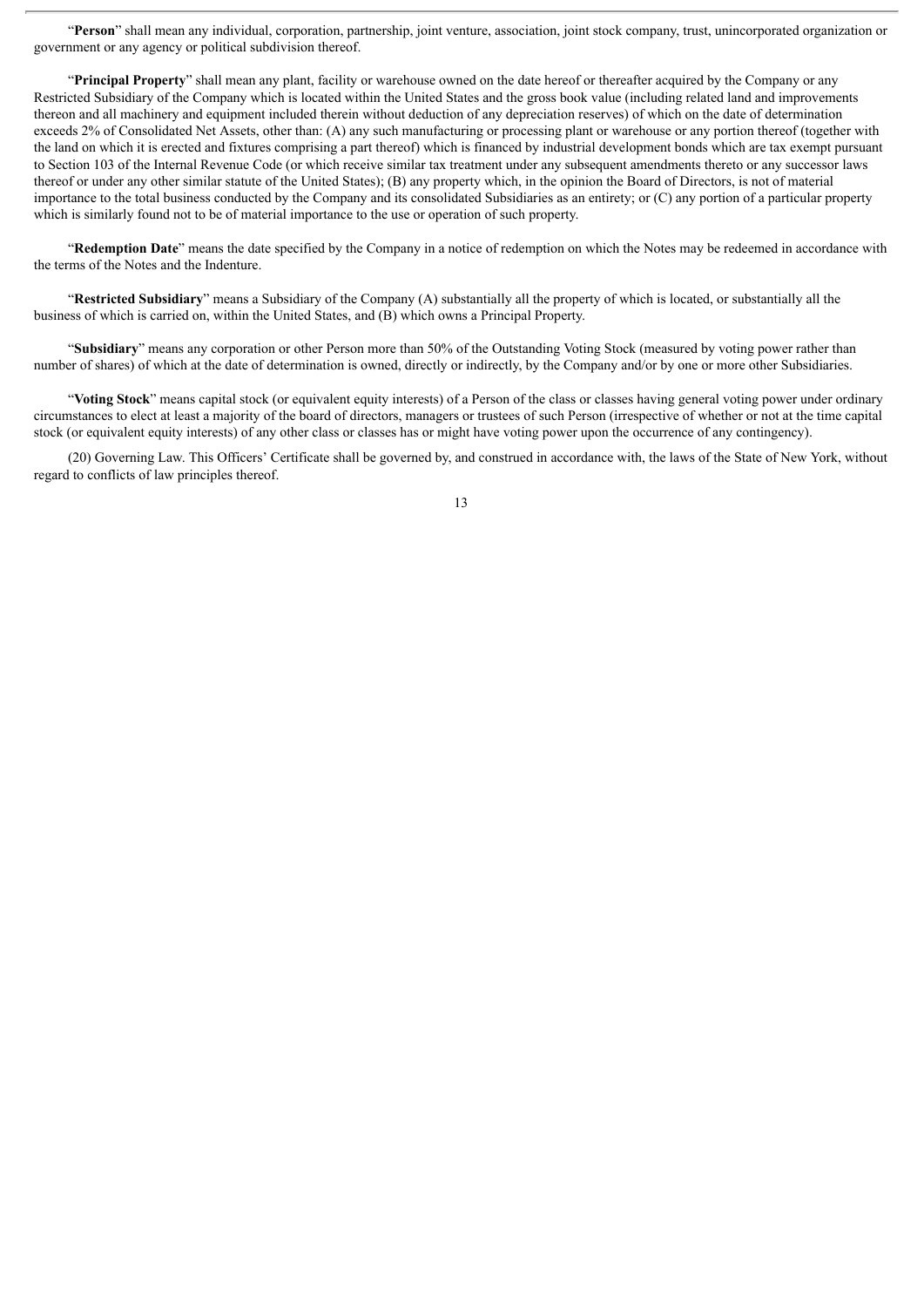(21) Electronic Signatures. This Officers' Certificate (and any other document executed in accordance with the Indenture) shall be valid, binding, and enforceable against the Company when executed and delivered by an authorized individual on behalf of the Company by means of (i) an original manual signature; (ii) a faxed, scanned, or photocopied manual signature, or (iii) any other electronic signature permitted by the federal Electronic Signatures in Global and National Commerce Act, state enactments of the Uniform Electronic Transactions Act, and/or any other relevant electronic signatures law, including any relevant provisions of the Uniform Commercial Code (collectively, "**Signature Law**"), in each case to the extent applicable. Each faxed, scanned, or photocopied manual signature, or other electronic signature, shall for all purposes have the same validity, legal effect, and admissibility in evidence as an original manual signature. The Company and the Trustee shall be entitled to conclusively rely upon, and shall have no liability with respect to, any faxed, scanned, or photocopied manual signature, or other electronic signature, of any other party and shall have no duty to investigate, confirm or otherwise verify the validity or authenticity thereof. This Officers' Certificate may be executed in any number of counterparts, each of which shall be deemed to be an original, but such counterparts shall, together, constitute one and the same instrument. For the avoidance of doubt, original manual signatures shall be used for execution or indorsement of writings when required under the Uniform Commercial Code or other Signature Law due to the character or intended character of the writings.

[*Signature page follows*]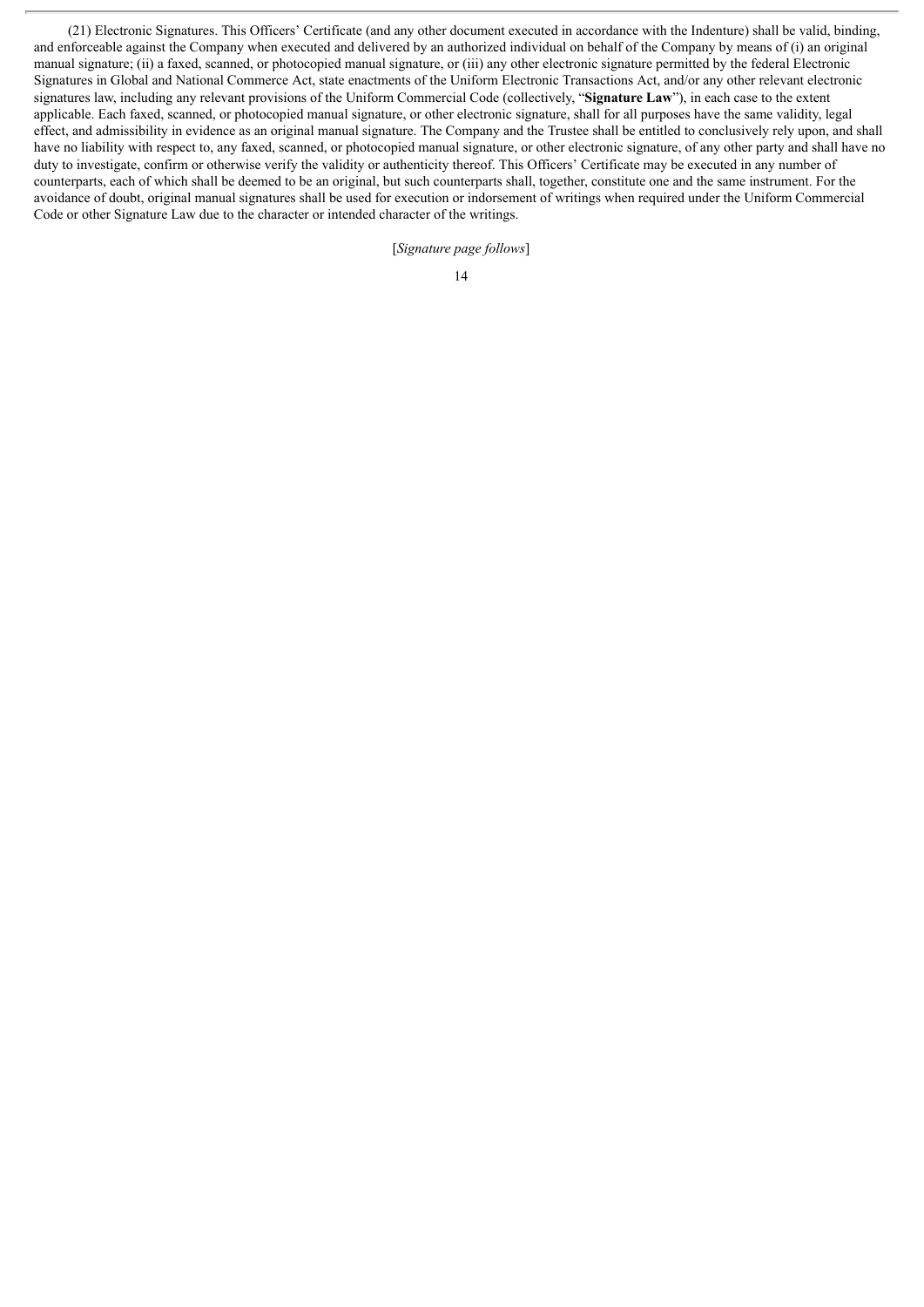IN WITNESS WHEREOF, the undersigned have hereunto executed this Certificate as of the 23rd day of May, 2022.

### AVNET, INC.,

a New York corporation

By:

Name: Thomas Liguori Title: Chief Financial Officer

By:

Name: Michael R. McCoy Title: Senior Vice President, General Counsel and Chief Legal Officer

[*Signature Page to Of icers' Certificate Pursuant to the Indenture*]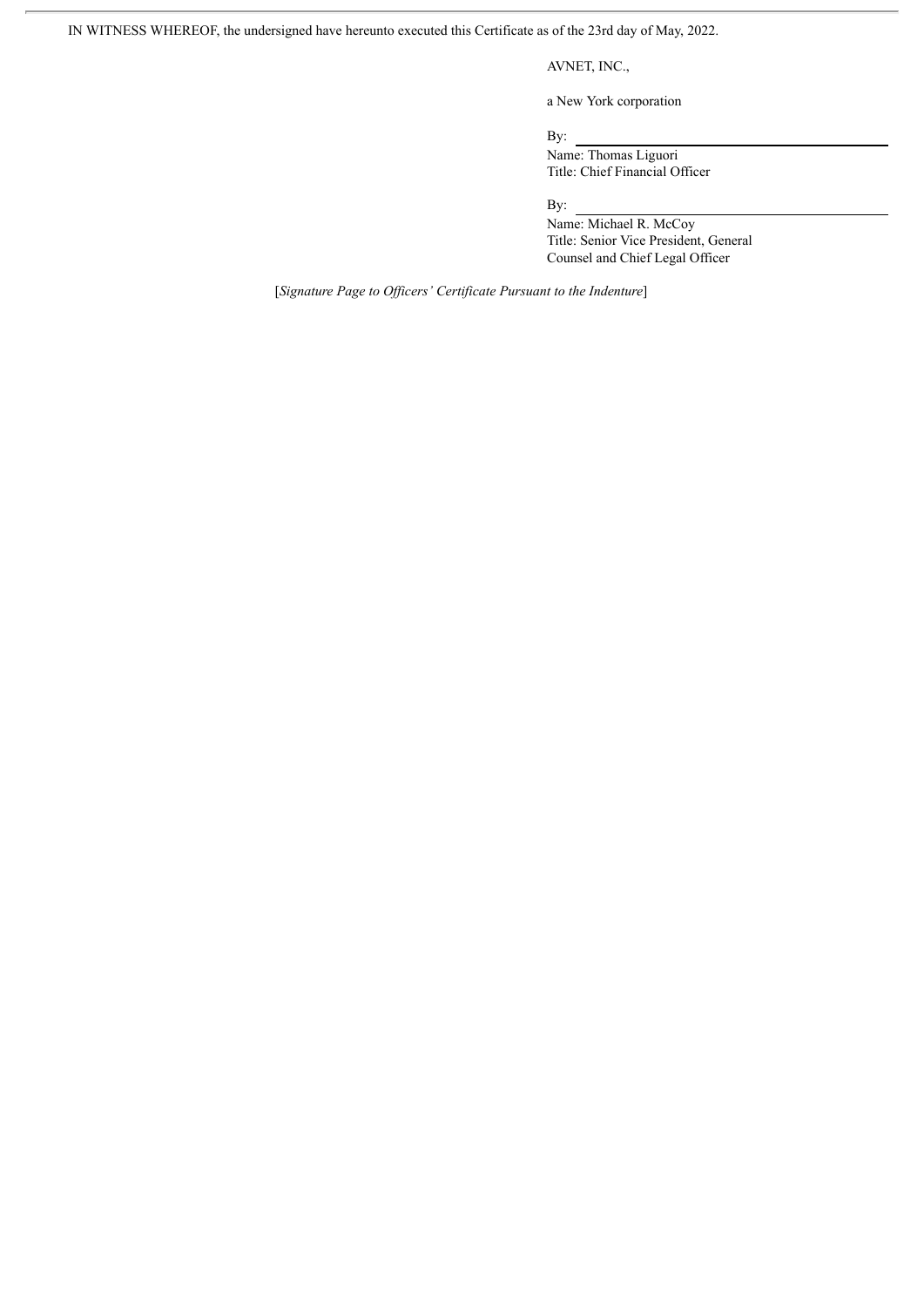**Exhibit A**

**Form of Note**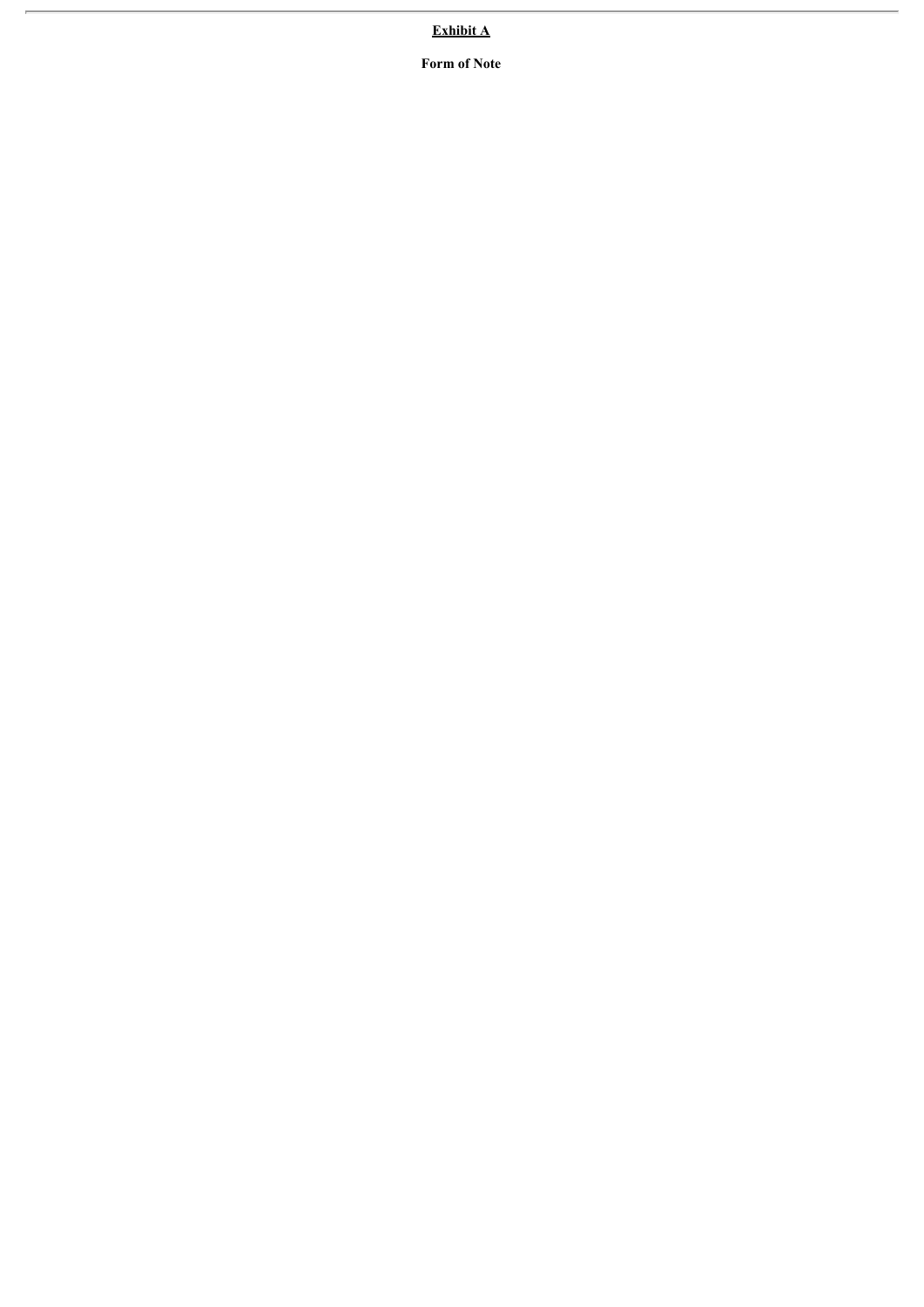THIS NOTE IS A GLOBAL NOTE WITHIN THE MEANING OF THE INDENTURE HEREINAFTER REFERRED TO AND IS REGISTERED IN THE NAME OF THE DEPOSITARY TRUST COMPANY ("DTC") OR A NOMINEE THEREOF. THIS NOTE MAY NOT BE TRANSFERRED TO, OR REGISTERED OR EXCHANGED FOR NOTES REGISTERED IN THE NAME OF, ANY PERSON OTHER THAN DTC OR A NOMINEE THEREOF, AND NO SUCH TRANSFER MAY BE REGISTERED, EXCEPT IN THE LIMITED CIRCUMSTANCES DESCRIBED IN THE INDENTURE. EVERY NOTE AUTHENTICATED AND DELIVERED UPON REGISTRATION OF TRANSFER OF, OR IN EXCHANGE FOR, OR IN LIEU OF, THIS NOTE WILL BE A GLOBAL NOTE SUBJECT TO THE FOREGOING, EXCEPT IN SUCH LIMITED CIRCUMSTANCES.

#### AVNET, INC.

#### 5.500% Notes due 2032

No.

\$ CUSIP No.

AVNET, INC., a corporation duly organized and existing under the laws of the State of New York (hereinafter called the "Company," which term includes any successor Person under the Indenture hereinafter referred to), for value received, hereby promises to pay to , or its registered assigns, the principal sum of \$ on June 1, 2032, and to pay interest thereon from May 23, 2022 or from the most recent Interest Payment Date to which interest has been paid or duly provided for, on June 1 and December 1 in each year, commencing on December 1, 2022, at the rate of 5.500% per annum, until the principal hereof is paid or made available for payment. The interest so payable, and punctually paid or duly provided for, on any Interest Payment Date shall, as provided in such Indenture, be paid to the Person in whose name this Note (or one or more Predecessor Securities) is registered in the Security Register at the close of business on the Regular Record Date for such interest, which shall be the May 15 or November 15 (whether or not a Business Day), as the case may be, next preceding such Interest Payment Date. Any such interest not so punctually paid or duly provided for shall forthwith cease to be payable to the Holder on such Regular Record Date and may either be paid to the Person in whose name this Note (or one or more Predecessor Securities) is registered in the Security Register at the close of business on a Special Record Date for the payment of such Defaulted Interest to be fixed by the Trustee, notice whereof shall be given to Holders not less than 10 calendar days prior to such Special Record Date, or be paid at any time in any other lawful manner not inconsistent with the requirements of any securities exchange on which the Notes may be listed, and upon such notice as may be required by such exchange, all as more fully provided in said Indenture.

REFERENCE IS HEREBY MADE TO THE FURTHER PROVISIONS SET FORTH ON THE REVERSE HEREOF. SUCH PROVISIONS SHALL FOR ALL PURPOSES HAVE THE SAME EFFECT AS THOUGH FULLY SET FORTH IN THIS PLACE.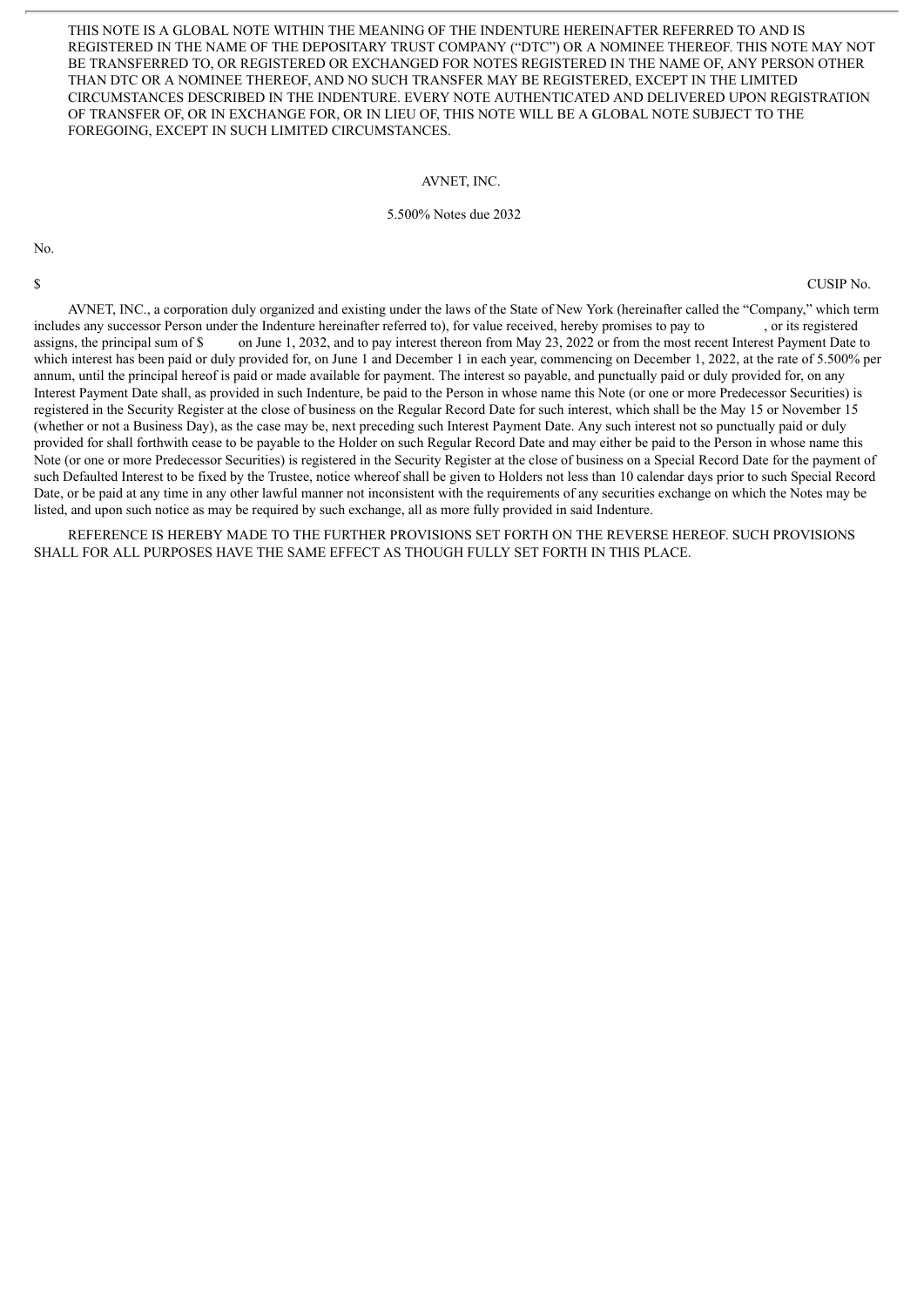This Note shall not be valid or become obligatory for any purpose until the certificate of authentication herein has been signed manually by the Trustee under the Indenture referred to on the reverse side hereof.

*[Signature page follows]*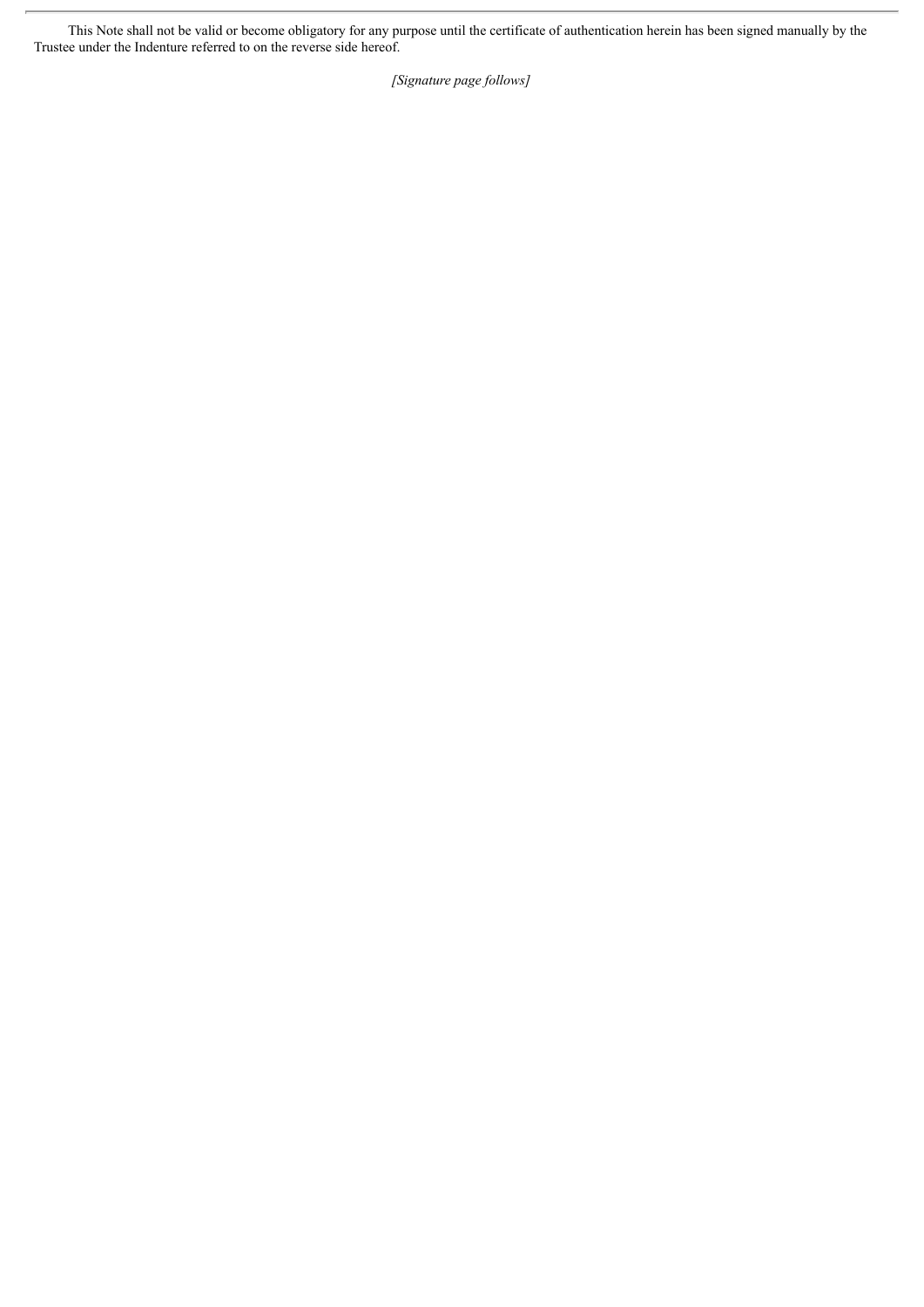IN WITNESS WHEREOF, the Company has caused this instrument to be duly executed in accordance with the Indenture.

AVNET, INC.

By: Name: Title:

of set forth above is his genuine signature.

I, of Avnet, Inc., do hereby certify that is the duly elected, qualified and acting of Avnet, Inc. and that the signature

### TRUSTEE'S CERTIFICATE OF AUTHENTICATION

This is one of the Securities of the series referred to in the within-mentioned Indenture.

COMPUTERSHARE TRUST COMPANY, NATIONAL ASSOCIATION, as Trustee

By:

Authorized Signatory

Dated: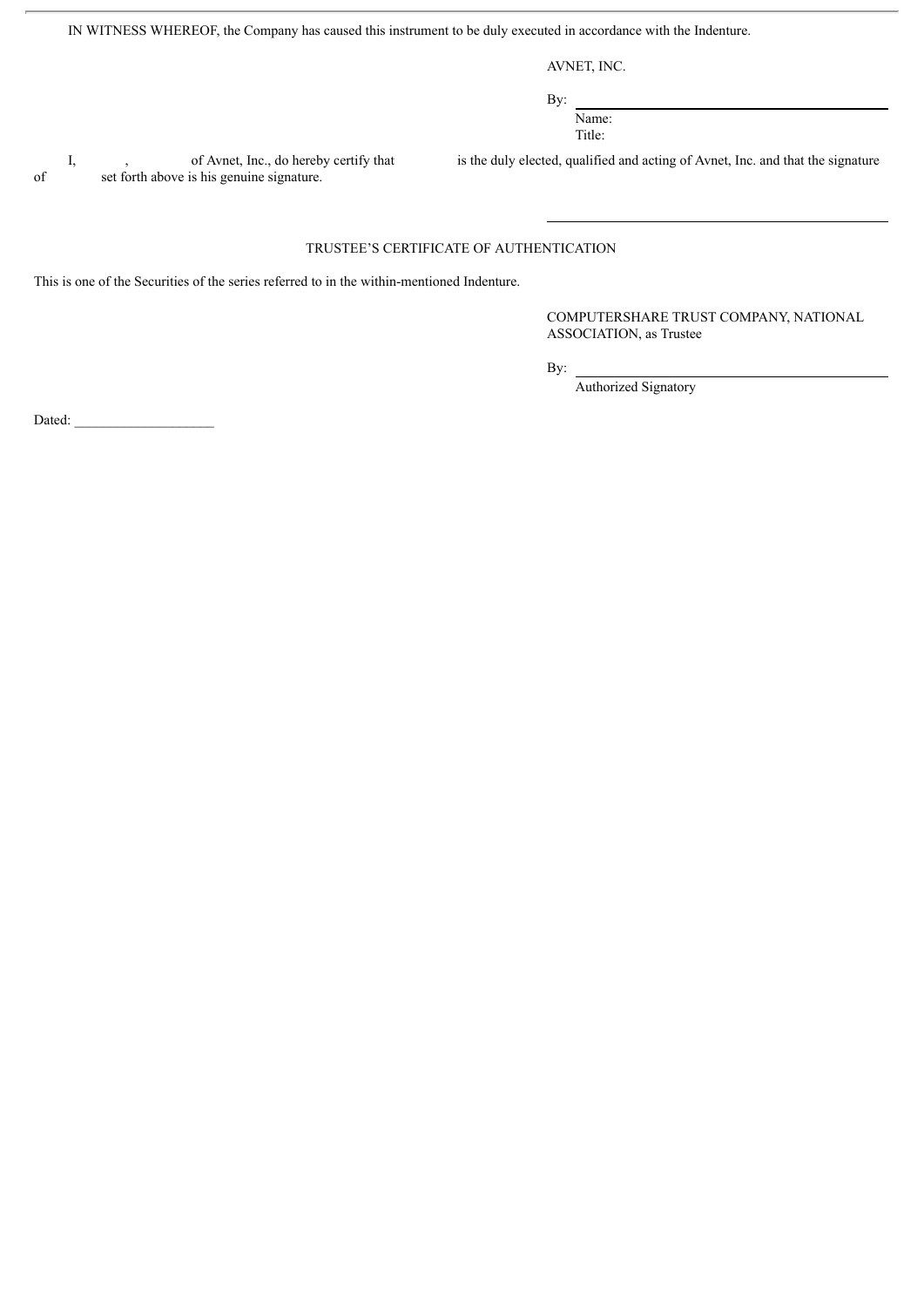### **(Reverse of Note)**

This Note is one of a duly authorized issue of 5.500% Notes due 2032 of the Company (herein called the "Notes"), and is to be issued under an indenture, dated as of June 22, 2010 (as amended and supplemented, the "Base Indenture"), between the Company and Computershare Trust Company, National Association, as successor to Wells Fargo Bank, National Association, as trustee under the Indenture (as defined below) (herein called the "Trustee", which term includes any successor trustee under the Base Indenture), and an Officers' Certificate, dated as of May 23, 2022, setting forth the terms of the Notes (together with the Base Indenture, the "Indenture"), to which Indenture reference is hereby made for a statement of the respective rights, limitations of rights, duties and immunities thereunder of the Company, the Trustee and the Holders and of the terms upon which the Notes are, and are to be, authenticated and delivered. This Note is one of the series designated on the face hereof.

1. *Interest*. The Notes shall bear interest from May 23, 2022 at the annual rate of 5.500%.

Except as otherwise provided below or in the Indenture, interest on any Note which shall be payable, and shall be punctually paid or duly provided for, on any Interest Payment Date shall be paid to the Person in whose name the Note is registered in the Security Register at the close of business on the Regular Record Date for such interest. Interest on the Notes shall be computed on the basis of a 360-day year of twelve 30-day months.

2. *Method of Payment*. So long as the Notes are in the form of registered Global Notes, the Company shall wire, through the facilities of the Trustee, payments of principal of, and premium, if any, and interest on or the Redemption Price of the Notes, to the registered owner of the Global Notes. The registered owner of the Global Notes initially will be Cede & Co., the nominee of DTC. The Company shall pay cash amounts in money of the United States that at the time of payment is legal tender for payment of public and private debts.

3. *Indenture*. The Notes are the Company's senior unsecured obligations, and the aggregate principal amount of Notes that may be authenticated and delivered under the Indenture is unlimited. The terms, conditions and provisions of the Notes are those stated in the Indenture, those made part of the Indenture by reference to the Trust Indenture Act of 1939, as amended, and those set forth in the Notes. To the extent permitted by applicable law, in the event of any inconsistency between the terms of this Note and the terms of the Indenture, the terms of the Indenture shall control.

4. *Redemption at the Option of the Company*. Prior to the Par Call Date, the Company may redeem the Notes, in whole or in part, at its option, at any time and from time to time at a Redemption Price (expressed as a percentage of principal amount and rounded to three decimal places) equal to the greater of: (a)(i) the sum of the present values of the remaining scheduled payments of principal and interest thereon discounted to the Redemption Date (assuming the Notes matured on the Par Call Date) on a semi-annual basis (assuming a 360-day year consisting of twelve 30-day months) at the Treasury Rate plus 40 basis points less (ii) interest accrued to, but excluding the Redemption Date, and (b) 100% of the principal amount of the Notes to be redeemed, plus, in either case, accrued and unpaid interest thereon to, but excluding, the Redemption Date. On or after the Par Call Date, the Company may redeem the Notes, in whole or in part, at its option, at any time and from time to time at a Redemption Price equal to 100% of the principal amount of the Notes being redeemed plus accrued and unpaid interest thereon to, but excluding, the Redemption Date. The principal amount of a Note remaining Outstanding after redemption in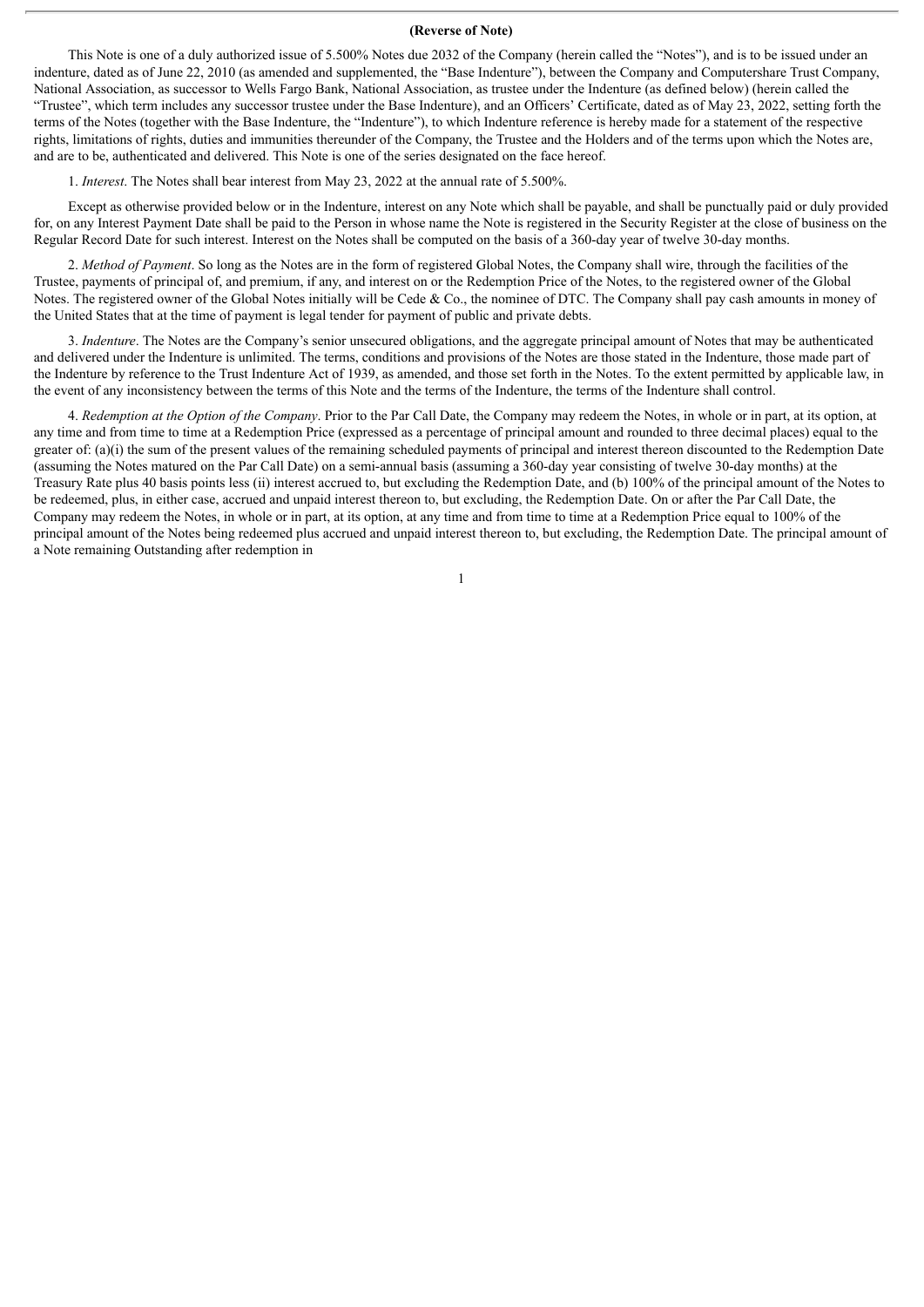part must be \$2,000 or an integral multiple of \$1,000 in excess thereof. Any Note that is to be redeemed only in part shall be surrendered at a Place of Payment therefor, and the Company shall execute, and the Trustee shall authenticate and deliver to the Holder of such Note without service charge, a new Note of any authorized denomination, as requested by such Holder, in aggregate principal amount equal to and in exchange for the unredeemed portion of the principal of the Note so surrendered upon cancellation of the original Note.

Notice of redemption of the Notes to be redeemed at the election of the Company shall be given by the Company or, at the Company's request, by the Trustee in the name and at the expense of the Company and shall be irrevocable. Notice of redemption shall be mailed (or otherwise transmitted in accordance with the depositary's procedures), at least 10 but not more than 60 calendar days prior to the Redemption Date, to each Holder of Notes to be redeemed. Once notice of redemption has been given in accordance with the Indenture, the Notes so to be redeemed shall, on the Redemption Date, become due and payable at the Redemption Price therein specified, and from and after such date (unless the Company defaults in the payment of the Redemption Price and accrued interest) such Notes will cease to accrue interest.

5. *Of er to Repurchase on a Change of Control Triggering Event*: If a Change of Control Triggering Event occurs, unless the Company has exercised its right to redeem the Notes in accordance with Paragraph 4 hereof, each Holder shall have the right to require the Company to repurchase all or any part of such Holder's Notes pursuant to the Change of Control Offer on the terms set forth herein, and in the Indenture. In the Change of Control Offer, the Company shall offer payment in cash equal to 101% of the aggregate principal amount of Notes repurchased plus accrued and unpaid interest, if any, on the Notes repurchased, to the repurchase date (subject to the right of Holders of record on the relevant Regular Record Date to receive interest due on the Interest Payment Date). The principal amount of a Note remaining Outstanding after a repurchase in part must be \$2,000 or an integral multiple of \$1,000 in excess thereof.

Within 30 days following the date upon which the Change of Control Triggering Event has occurred or, at the Company's option, prior to any Change of Control, but after the public announcement of the transaction that may or shall constitute a Change of Control, except to the extent that the Company has exercised its right to redeem the Notes in accordance with Paragraph 4 hereof, the Company shall cause a notice to be mailed to each Holder with a copy to the Trustee describing the transaction or transactions that may or shall constitute a Change of Control Triggering Event and offering to repurchase the Notes on the date specified in the notice, which date shall be no earlier than 30 days, but no later than 60 days from the date such notice is mailed (the "Change of Control Payment Date"). The notice shall, if mailed prior to the date of consummation of the Change of Control, state that the Change of Control Offer is conditioned on the Change of Control being consummated on or prior to the Change of Control Payment Date.

On the Change of Control Payment Date, the Company shall, to the extent lawful:

- accept for payment all Notes or portions of Notes properly tendered pursuant to the Change of Control Offer;
- deposit with the Paying Agent an amount equal to the Change of Control Payment in respect of all Notes or portions of Notes properly tendered pursuant to the applicable Change of Control Offer; and
- deliver or cause to be delivered to the Trustee the Notes properly accepted together with an Officers' Certificate stating the aggregate principal amount of Notes or portions of Notes being purchased by the Company.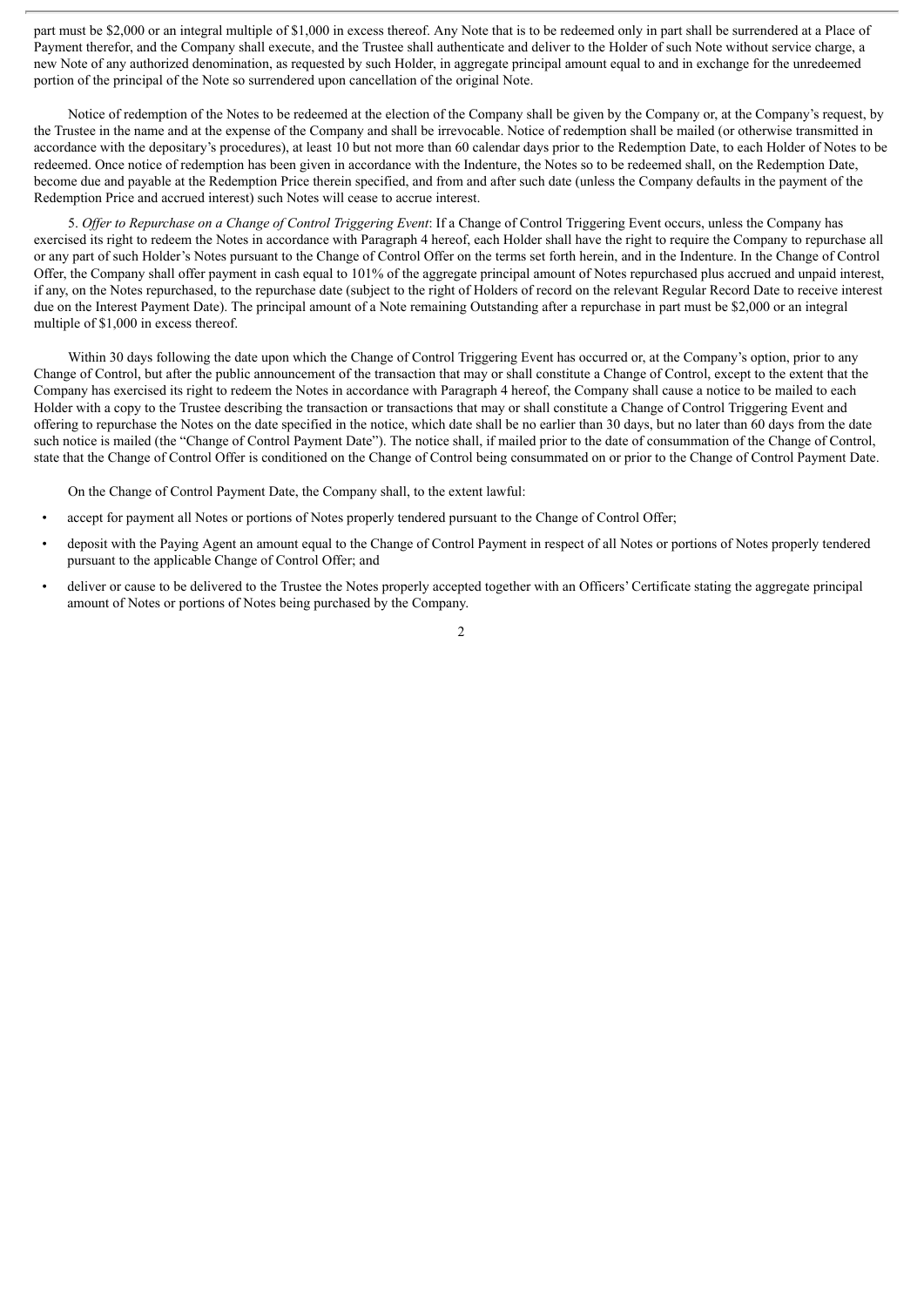6. *Defeasance*. The Indenture contains provisions for defeasance at any time of (a) the entire indebtedness evidenced by this Note or (b) certain restrictive covenants and Events of Default with respect to this Note, in each case upon compliance with certain conditions set forth in the Indenture.

7. *Persons Deemed Owners*. Prior to due presentment of this Note for registration of transfer, the Company, the Trustee and any agent of the Company or the Trustee may treat the Person in whose name this Note is registered as the owner hereof for all purposes, whether or not this Note shall be overdue, and neither the Company, the Trustee nor any agent of the Company or the Trustee shall be affected by notice to the contrary.

8. *Amendment; Waiver*. The Indenture permits the amendment thereof and the modification of the rights and obligations of the Company and the rights of the Holders under the Indenture and this Note at any time by the Company and the Trustee with the consent of the Holders of not less than a majority in principal amount of the Outstanding Notes affected by the modification or amendment, except for certain amendments and modifications requiring the consent of the Holders of all Outstanding Notes affected thereby and for certain other amendments and modifications that may be made without the consent of the Holders. The Company may also omit in any particular instance to comply with the provisions of the Indenture, with respect to the Notes, if the Holders of a majority in principal amount of the Outstanding Notes shall, by Act of such Holders, either waive such compliance in such instance or generally waive compliance with such term, provision, or condition, but no such waiver shall extend to or affect such term, provision, or condition except to the extent so expressly waived, and, until such waiver shall become effective, the obligations of the Company and the duties of the Trustee in respect of any such term, provision, or condition shall remain in full force and effect.

The Holders of a majority in principal amount of the Outstanding Notes may on behalf of the Holders of all the Notes waive any past default under the Indenture with respect to such Notes and its consequences, except a default (i) in the payment of the principal of or any premium or interest on any Note or (ii) in respect of a covenant or provision under the Indenture which cannot be modified or amended without the consent of the Holder of each Outstanding Note affected. Upon any such waiver, such default shall cease to exist, and any Event of Default arising therefrom shall be deemed to have been cured, for every purpose of the Indenture, but no such waiver shall extend to any subsequent or other default or impair any right consequent thereon.

9. *Defaults and Remedies*. If an Event of Default (other than an Event of Default specified in Sections 8.01(a)(v) and 8.01(a)(vi) of the Indenture) occurs and shall be continuing, then in every case either the Trustee or the Holders of at least 25% in principal amount of the Notes then Outstanding may declare the principal amount and the accrued and unpaid interest thereon, if any, of the Notes to be due and payable immediately, by a notice in writing to the Company (and to the Trustee if given by Holders), and upon any such declaration such principal amount and the accrued and unpaid interest thereon, if any, will become immediately due and payable. If an Event of Default specified in Sections  $8.01(a)(v)$  and  $8.01(a)(vi)$  of the Indenture occurs and shall be continuing, then the principal of, and premium, if any, and accrued and unpaid interest, if any, on, the Notes shall become immediately due and payable without any declaration or other act on the part of the Trustee or any Holder.

No Holder of any Note shall have any right to institute any proceeding, judicial or otherwise, with respect to the Indenture, or for the appointment of a receiver or trustee, or for any other remedy under the Indenture, unless (a) such Holder has previously given written notice to the Trustee of a continuing Event of Default with respect to the Notes, (b) the Holders of not less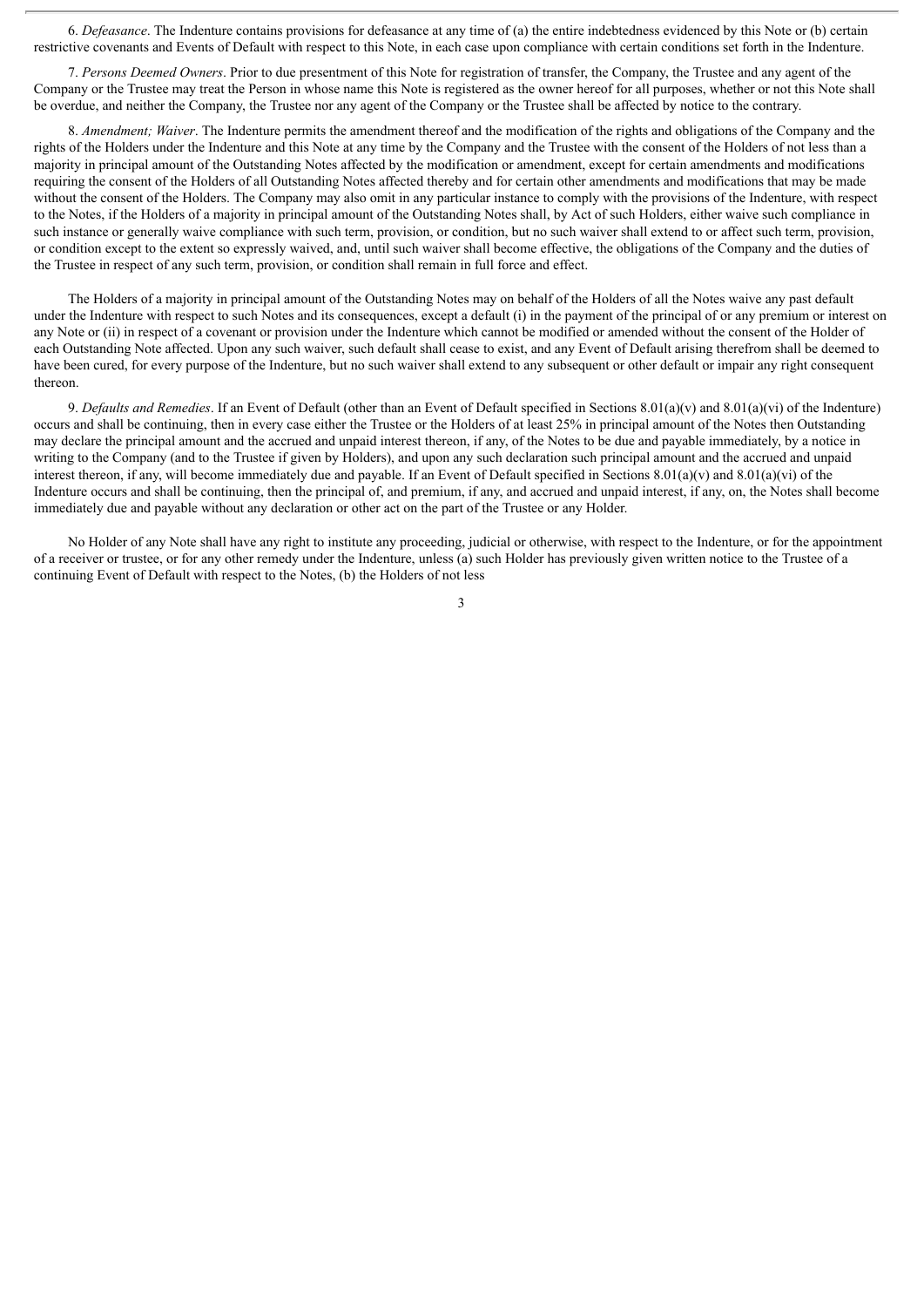than 25% in principal amount of the Outstanding Notes shall have made written request to the Trustee to institute proceedings in respect of such Event of Default in its own name as Trustee under the Indenture, (c) such Holder or Holders have offered to the Trustee indemnity satisfactory to the Trustee against the costs, expenses, and liabilities to be incurred in compliance with such request, (d) the Trustee for 60 calendar days after its receipt of such notice, request, and offer of indemnity has failed to institute any such proceeding, and (e) no direction inconsistent with such written request has been given to the Trustee during such 60-day period by the Holders of a majority in principal amount of the Outstanding Notes, it being understood and intended that no one or more of such Holders shall have any right in any manner whatever by virtue of, or by availing of, any provision of the Indenture to affect, disturb, or prejudice the rights of any other of such Holders (it being understood that the Trustee does not have an affirmative duty to ascertain whether or not such actions or forbearances are unduly prejudicial to such Holders), or to obtain or to seek to obtain priority or preference over any other of such Holders or to enforce any right under the Indenture, except in the manner provided in the Indenture and for the equal and ratable benefit of all of such Holders.

No reference herein to the Indenture and no provisions of this Note or of the Indenture shall alter or impair the obligation of the Company, which is absolute and unconditional, to pay the principal of and any premium and interest on this Note at the times, place, and rate, and in the coin or currency, herein prescribed.

10. *Transfers and Exchanges of the Notes*. As provided in the Indenture and subject to certain limitations therein set forth, the transfer of this Note is registrable in the Security Register, upon surrender of this Note for registration of transfer at the office or agency of the Company in any Place of Payment for the Notes, duly endorsed by, or accompanied by a written instrument of transfer in form satisfactory to the Company and the Security Registrar duly executed by the Holder hereof or his attorney duly authorized in writing, and thereupon one or more new Notes and of like tenor, of authorized denominations and for the same aggregate principal amount, shall be issued to the designated transferee or transferees.

The Notes will be issued in registered form only in denominations of \$2,000 and integral multiples of \$1,000 in excess thereof.

11. *Trustee Dealings with the Company*. The Trustee, any Authenticating Agent, any Paying Agent, any Security Registrar or any other agent of the Company, in its individual or any other capacity, may become the owner or pledgee of Notes and, subject to certain provisions of the Indenture, may otherwise deal with the Company with the same rights it would have if it were not the Trustee, Authenticating Agent, Paying Agent, Security Registrar, or such other agent.

12. *No Recourse Against Others*. A director, officer or employee or stockholder, as such of the Company, shall not have any liability for any obligations of the Company under the Notes or the Indenture or for any claim based on, in respect of or by reason of such obligations or their creation. By accepting a Note, each Holder waives and releases all such liability. The waiver and release shall be part of the consideration for the issue of the Notes.

13. *Governing Law*. THIS NOTE SHALL BE GOVERNED BY AND CONSTRUED IN ACCORDANCE WITH THE LAWS OF THE STATE OF NEW YORK, WITHOUT REGARD TO CONFLICTS OF LAW PRINCIPLES THEREOF.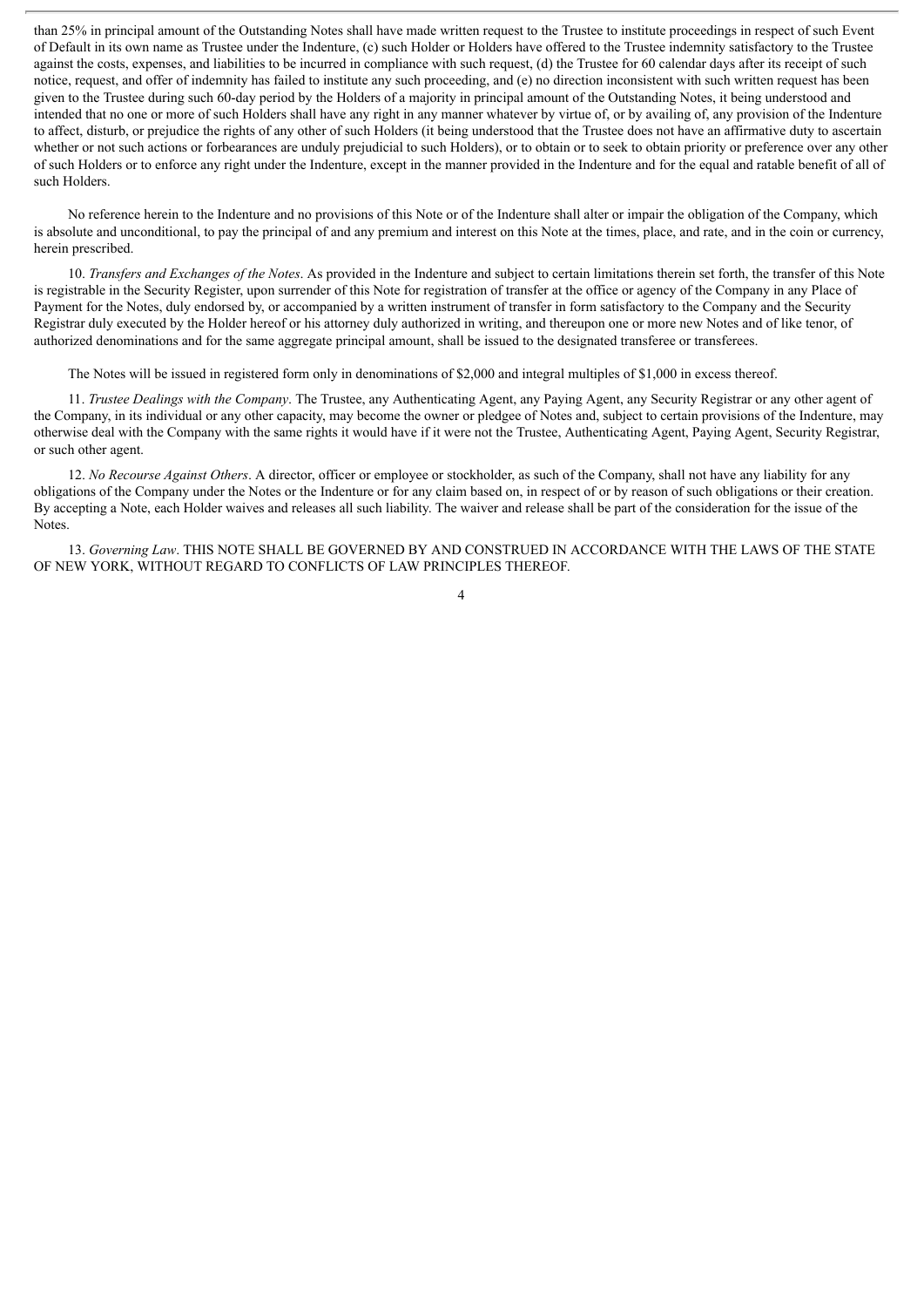14. *Copy of Indenture*. The Company shall furnish to any Holder upon written request and without charge a copy of the Indenture which has in it the text of this Note. Requests may be made to:

AVNET, INC. 2211 South 47th Street Phoenix, Arizona 85034 Attn: Corporate Secretary

15. *Definitions*. All terms used in this Note that are defined in the Indenture shall have the respective meanings assigned to them in the Indenture.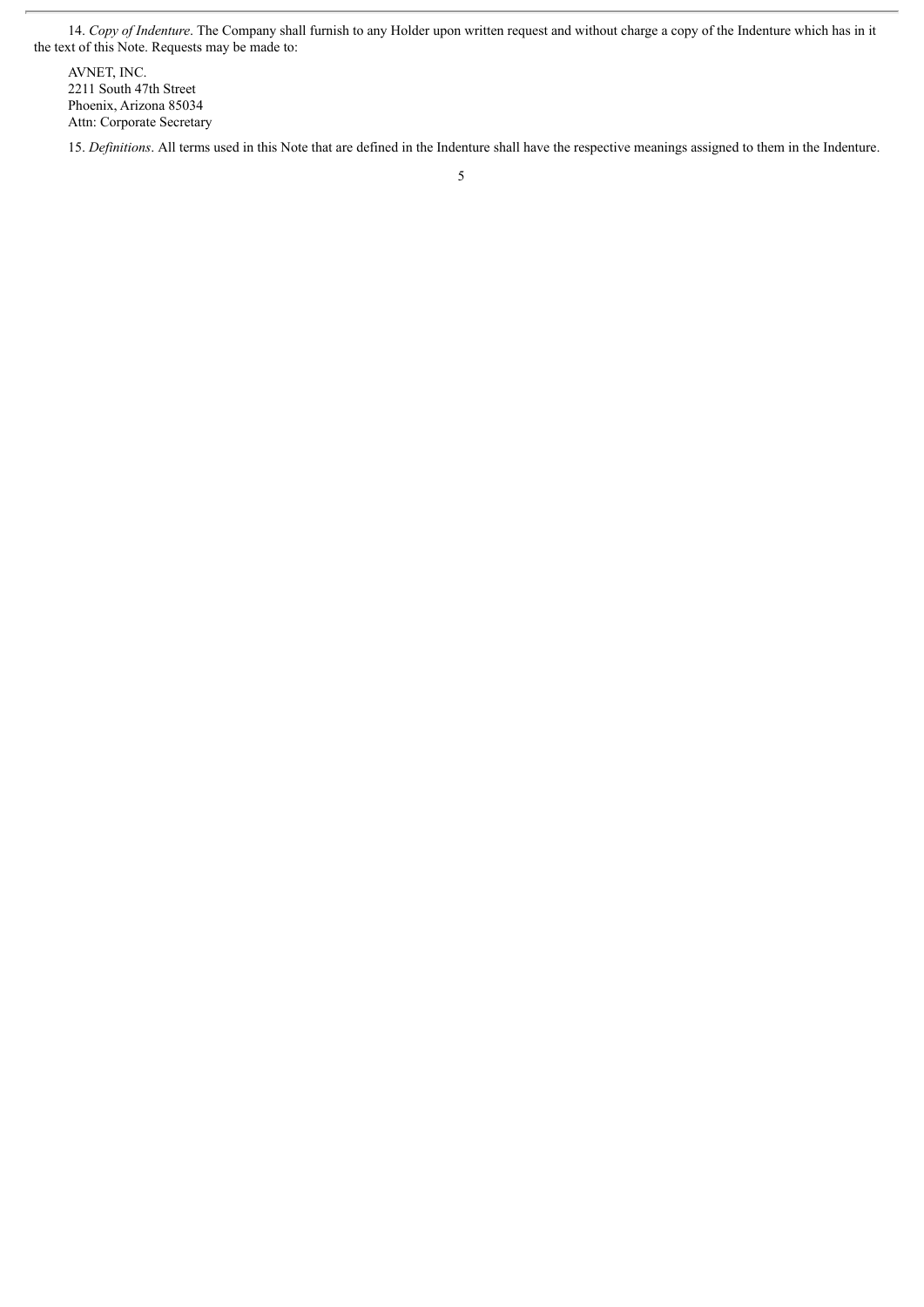### **ASSIGNMENT FORM**

|  |  |  | To assign this Note, fill in the form below: (I) or (We) assign and transfer this Note to |
|--|--|--|-------------------------------------------------------------------------------------------|
|  |  |  |                                                                                           |

### (Insert assignee's soc. sec. or tax I.D. no.)

(Print or type assignee's name, address and zip code)

The agent may substitute another to act for him.

Date:

and irrevocably appoint to transfer this Note on the books of the Company.

Your Signature:

(Sign exactly as your name appears on the face of this Note)

Signature Guarantee\*

\*NOTICE: The Signature must be guaranteed by an institution which is a member of one of the following recognized signature Guarantee Programs: (i) Securities Transfer Agents Medallion Program (STAMP); (ii) New York Stock Exchange Inc. Medallion Signature Program (MSP); (iii) Stock Exchanges Medallion Program (SEMP); or (iv) in such other guarantee program acceptable to the Trustee.

Customary abbreviations may be used in the name of a Holder or an assignee, such as TEN COM (=tenants in common), TEN ENT (=tenants by the entirety), JT TEN (=joint tenants with right of survivorship and not as tenants in common), CUST (=custodian), and U/G/M/A (=Uniform Gift to Minors Act).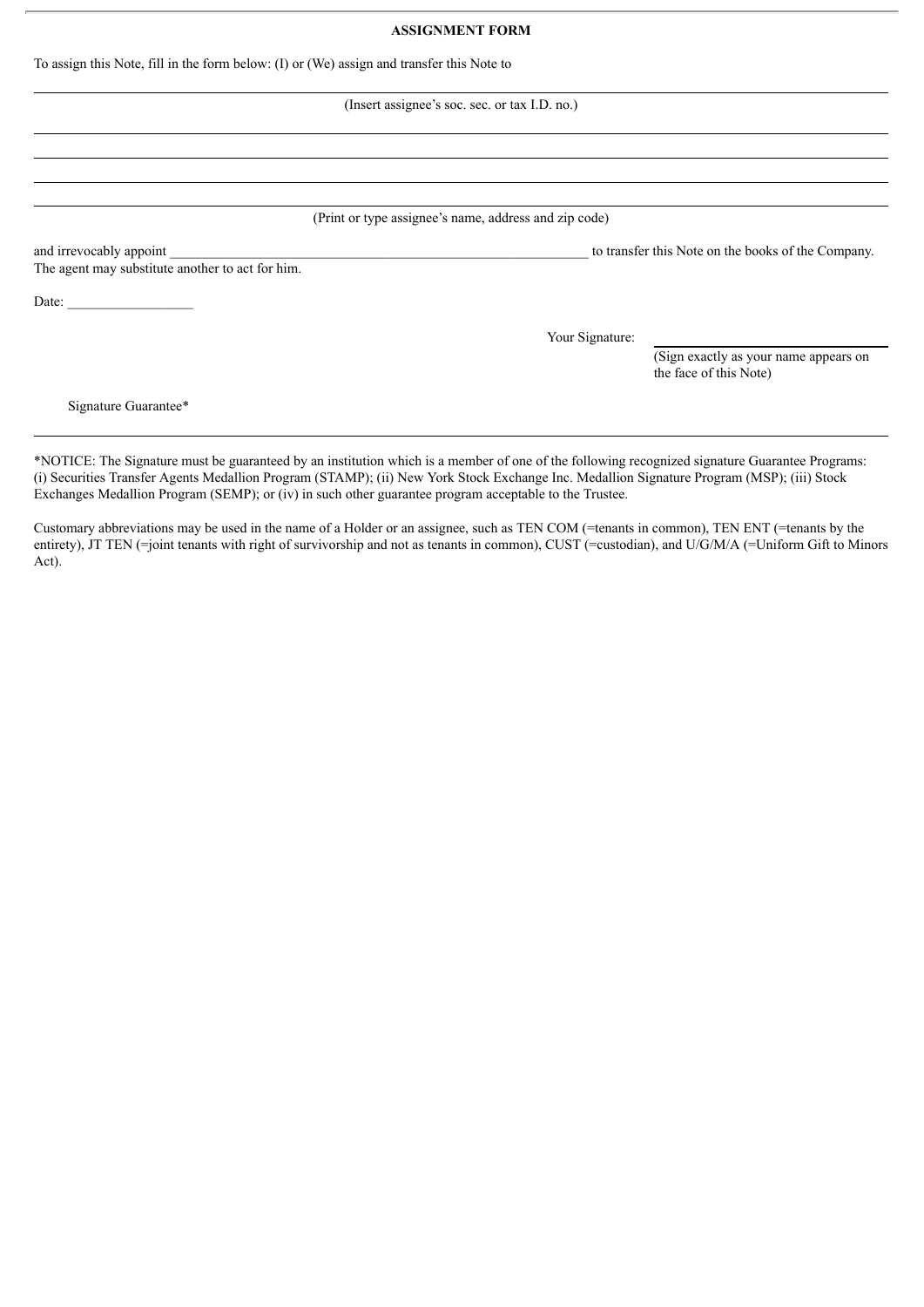### OPTION OF HOLDER TO ELECT PURCHASE

If you want to elect to have this Note purchased by the Company pursuant to Section 19(A) of the Officers' Certificate, check the box below:

 $\Box$  Section 19(A)

If you want to elect to have only part of the Note purchased by the Company pursuant to Section 19(A) of the Officers' Certificate, state the amount you elect to have purchased:

 $\sim$ 

Date:  $\qquad \qquad$ 

Your Signature:

(Sign exactly as your name appears on the face of this Note)

Tax Identification No:

Signature Guarantee\*:

(\*Participant in a Recognized Signature Guarantee Medallion Program)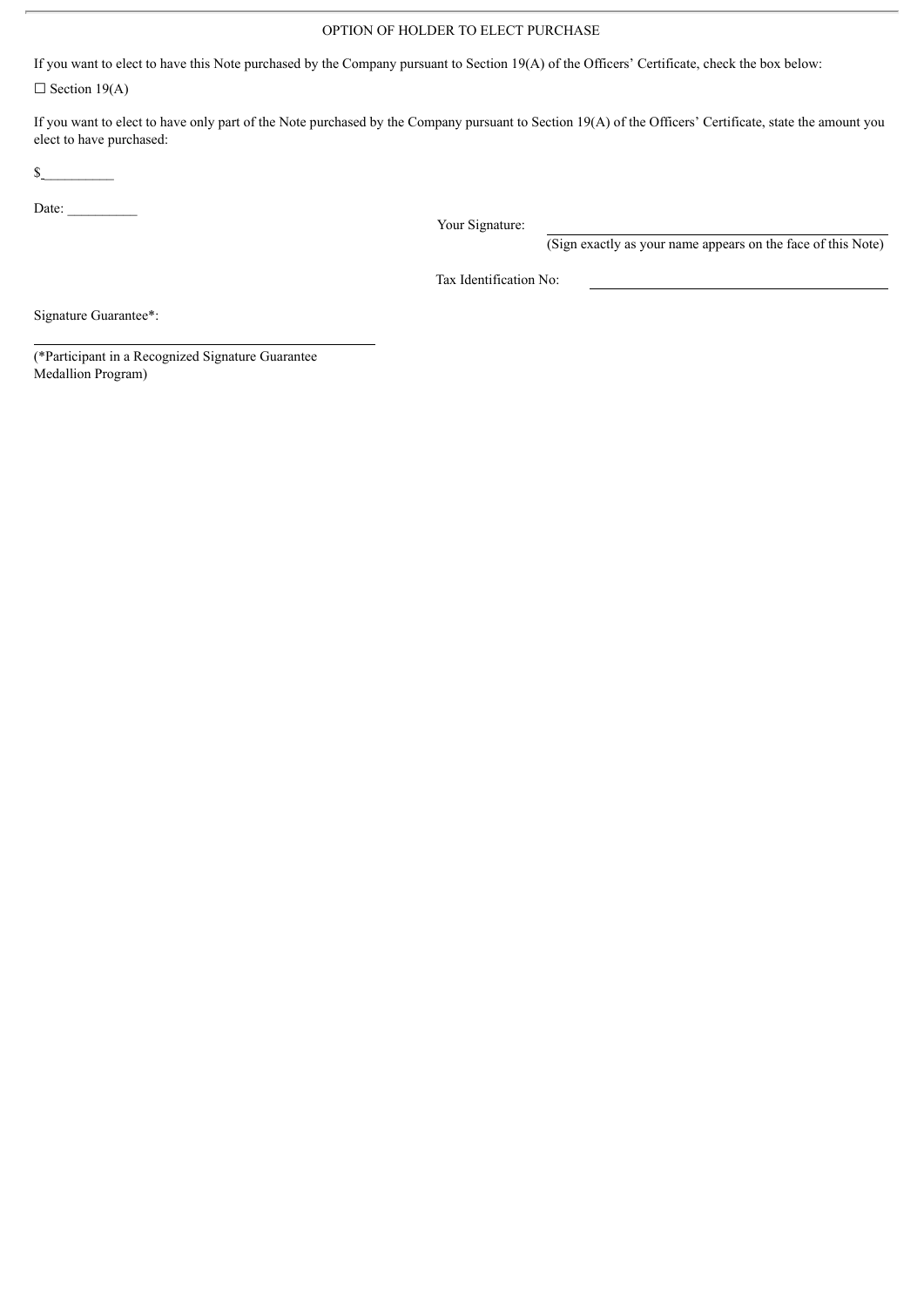### SCHEDULE OF EXCHANGES OF INTERESTS IN THE GLOBAL NOTE

The following exchanges of an interest in this Global Note for an interest in another Global Security or for a certificated Security, or exchanges of an interest in another Global Security or certificated Security for an interest in this Global Note, have been made:

|             |             | Amount of    | Signature  |
|-------------|-------------|--------------|------------|
| Amount of   | Amount of   | this Global  | οt         |
| Decrease in | Increase in | Note         | Authorized |
| Principal   | Principal   | Following    | Officer or |
| Amount of   | Amount of   | Such         | Trustee or |
| this Global | this Global | Decrease (or | Security   |
| Note        | Note        | Increase)    | Custodian  |
|             |             |              |            |

Principal

Date of Exchange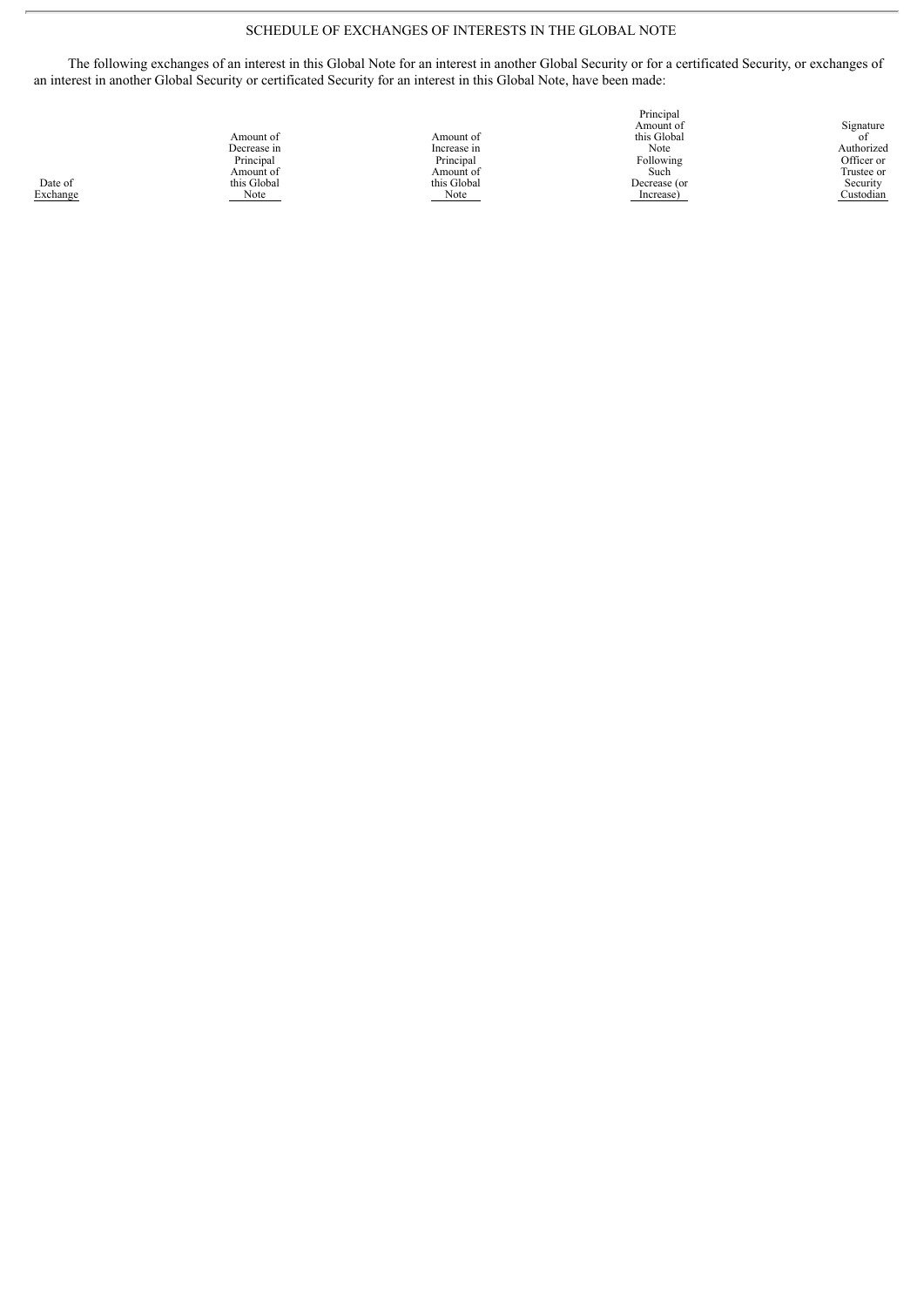

<span id="page-64-0"></span>**Michael R. McCoy** Senior Vice President, General Counsel and Chief Legal Officer

May 16, 2022

Board of Directors Avnet, Inc. 2211 South 47th Street Phoenix, Arizona 85034

#### Re: **Avnet, Inc. — \$300 million 5.500% Notes due 2032**

#### Ladies and Gentlemen:

I am the Senior Vice President, General Counsel and Chief Legal Officer of Avnet, Inc., a New York corporation (the "**Company**"). This opinion letter is delivered in connection with the public offering of \$300 million aggregate principal amount of the Company's 5.500% Notes due 2032 (the "**Securities**"). The Securities are to be issued pursuant to an Indenture, dated as of June 22, 2010 (the "**Indenture**"), by and between the Company and Computershare Trust Company, National Association, as successor trustee to Wells Fargo Bank, National Association (the "**Trustee**"), and an Officers' Certificate setting forth the terms of the Securities (the "**Officers' Certificate**"). On May 12, 2022, the Company entered into an Underwriting Agreement (the "**Underwriting Agreement**") with representatives of the several underwriters listed in Schedule B thereto (the "**Underwriters**"), relating to the sale by the Company to the Underwriters of the Securities. I or attorneys under my supervision (with whom I have consulted) have examined originals or copies, certified or otherwise identified to my satisfaction, of such records of the Company and such agreements, certificates and receipts of public officials, certificates of officers or other representatives of the Company and others, and such other documents as I or attorneys under my supervision (with whom I have consulted) have deemed necessary or appropriate in order to render this opinion.

In my examination, I or attorneys under my supervision (with whom I have consulted) have assumed the genuineness of all signatures, including endorsements, the legal capacity and competency of all natural persons, the authenticity of all documents submitted to me as originals, the conformity to original documents of all documents submitted to me as facsimile, electronic, certified, conformed, or photostatic copies, and the authenticity of the originals of such copies. In making my examination of executed documents or documents to be executed, I have assumed that the parties thereto, other than the Company had or will have the power, corporate or otherwise, to enter into and perform all obligations thereunder and have also assumed the due authorization by all requisite action, corporate or other, and the execution and delivery by such parties of such documents, and, as to parties other than the Company, the validity and binding effect on such parties. As to any facts material to this opinion that I or attorneys under my supervision (with whom I have consulted) did not independently establish or verify, we have relied upon statements and representations of officers and other representatives of the Company and others and of public officials.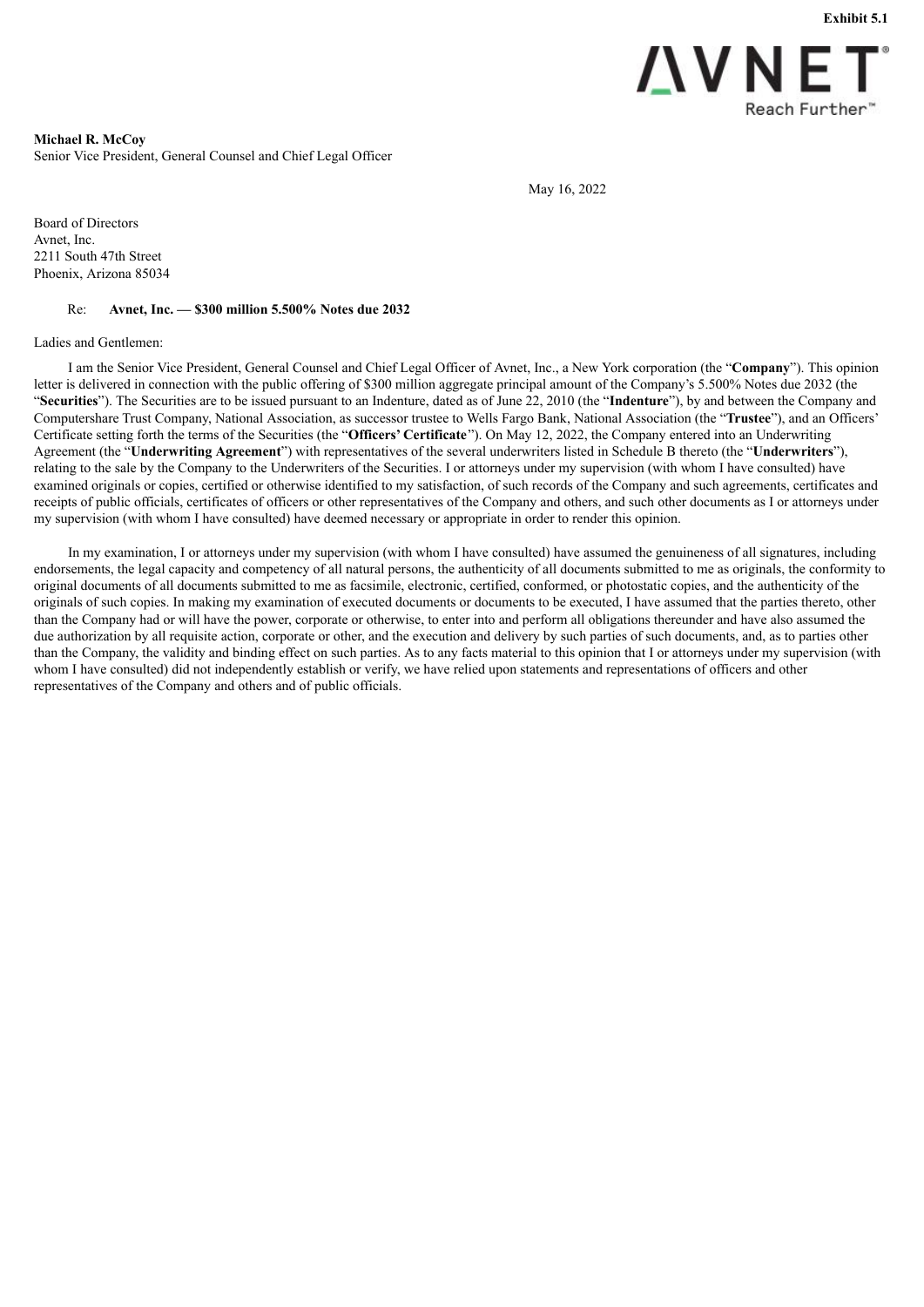Based upon the foregoing and subject to the limitations, qualifications, exceptions and assumptions set forth herein, I am of the opinion that the Securities have been duly authorized and executed by the Company, and that when duly authenticated by the Trustee and issued and delivered by the Company against payment therefor in accordance with the terms of the Underwriting Agreement and the Indenture, the Securities will be legally issued and valid and binding obligations of the Company, enforceable against the Company in accordance with their terms, under the laws of the State of New York, which laws govern the Indenture, subject to applicable bankruptcy, insolvency, fraudulent conveyance, reorganization, moratorium and similar laws affecting creditors' rights and remedies generally, and subject to general principles of equity, including principles of commercial reasonableness, good faith and fair dealing (regardless of whether enforcement is sought in a proceeding at law or in equity).

This opinion is limited to the law of the State of New York, and I express no opinion on the law of any other jurisdiction. I consent to the filing of this opinion with the Securities and Exchange Commission as an exhibit to the Company's Registration Statement on Form S-3 (File No. 333-262379) relating to the Securities and other securities of the Company (the "**Registration Statement**") through incorporation by reference of a current report on Form 8-K. I also consent to the reference to me under the caption "Validity of the Notes" in the prospectus supplement which forms a part of the Registration Statement. I do not thereby admit that I am in the category of persons whose consent is required under Section 7 of the Securities Act of 1933, as amended.

[*Remainder of page left intentionally blank*]